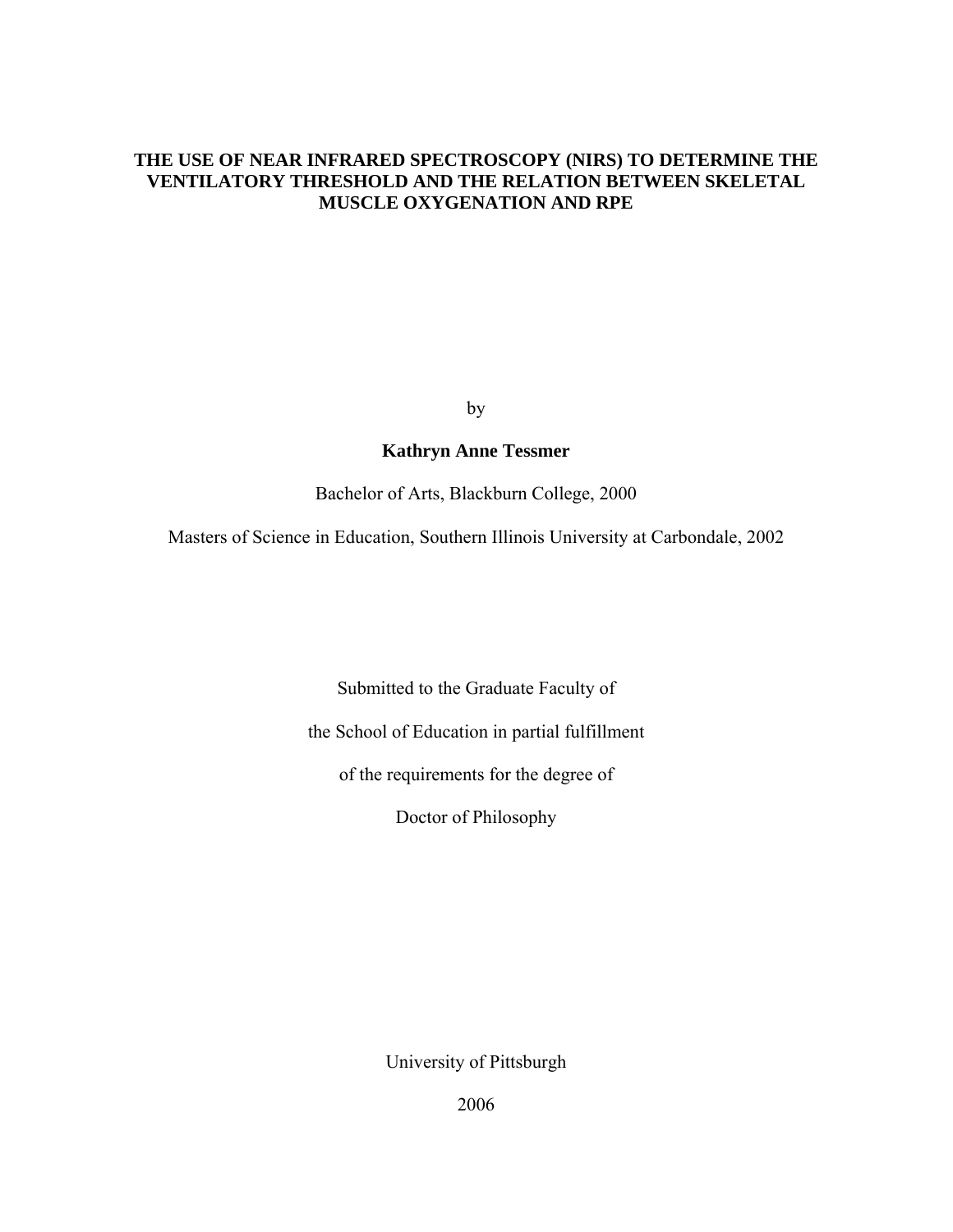# UNIVERSITY OF PITTSBURGH

## SCHOOL OF EDUCATION

This dissertation was presented

by

Kathryn Anne Tessmer

It was defended on

October 27, 2006

and approved by

Robert J. Robertson, Ph.D., Professor, Department of Health and Physical Activity

Deborah J. Aaron, Ph.D., Associate Professor, Department of Health and Physical Activity

Randall F. Gearhart, Ph.D., Associate Professor, Department of Sport Sciences, Ashland University

Dissertation Advisor: Fredric L. Goss, Ph.D., Associate Professor, Department of Health and Physical Activity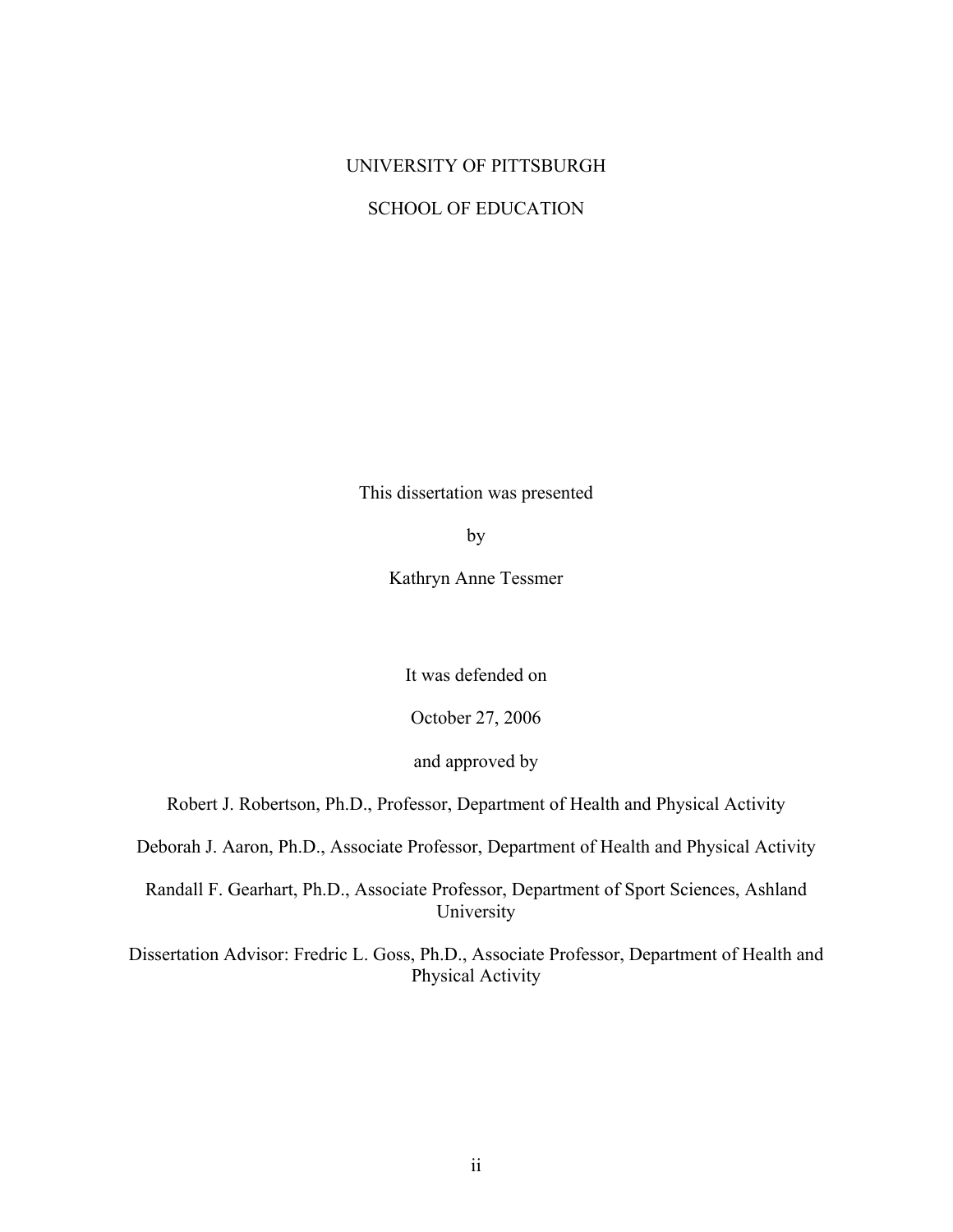# **THE USE OF NEAR INFRARED SPECTROSCOPY (NIRS) TO DETERMINE THE VENTILATORY THRESHOLD AND THE RELATION BETWEEN SKELETAL MUSCLE OXYGENATION AND RPE**

Kathryn Anne Tessmer, M.S.Ed.

University of Pittsburgh, 2006

This study: 1) compared three (i.e., V-slope, Bhambhani et al., 1997, and Belardinelli et al., 1995) techniques of measuring the ventilatory threshold (VT), 2) examined the relation between OMNI RPE and muscle deoxygenation (MD), and 3) evaluated the impact of gender on MD and RPE. Subjects included 20 males and 13 females, aged 25-29 years. A commercial NIRS sensor (NIRS Micro-Run Man model # MRM-96) was placed over the right vastus lateralis and secured with an elastic wrap. Next, each subject underwent a progressive multistage cycle ergometer test to establish the VT using the V-slope method and NIRS methods. The V-slope (58.62  $\pm$  10.47% VO<sub>2peak</sub>), Bhambhani et al. 1997 (49.75  $\pm$ 20.13% VO<sub>2peak</sub>), and Belardinelli et al. 1995 (60.87  $\pm$  10.15% VO<sub>2peak</sub>) methods did not result in different  $(F(2, 49) = 2.77, p > 0.05)$  VT values. The following significant linear regression equation was generated ( $p = 0.016$ ): OMNI RPE = 5.97 – (15.20)MD ( $R = -0.20$ ,  $R^2$  = 0.04, and SE = 2.76). The two-way ANOVA (gender x power output) conducted on OMNI RPE revealed a significant main effect for gender  $(F(1,193) = 19.53, p \le 0.05)$ . Males had lower RPEs (6.32  $\pm$  .17) than females (7.16  $\pm$  .28). A significant main effect for power output was also found  $(F(9, 193) = 56.21, p < 0.05)$ . In addition, a significant gender x power output interaction was found  $(F(7, 193) = 2.11, p < 0.05)$ . With respect to MD, the two-way ANOVA revealed a significant main effect for gender  $(F(1, 133) = 10.61, p < 0.05)$ . Females had less MD (0.012  $\pm$  .007) than males (0.002  $\pm$  .005). The results of this study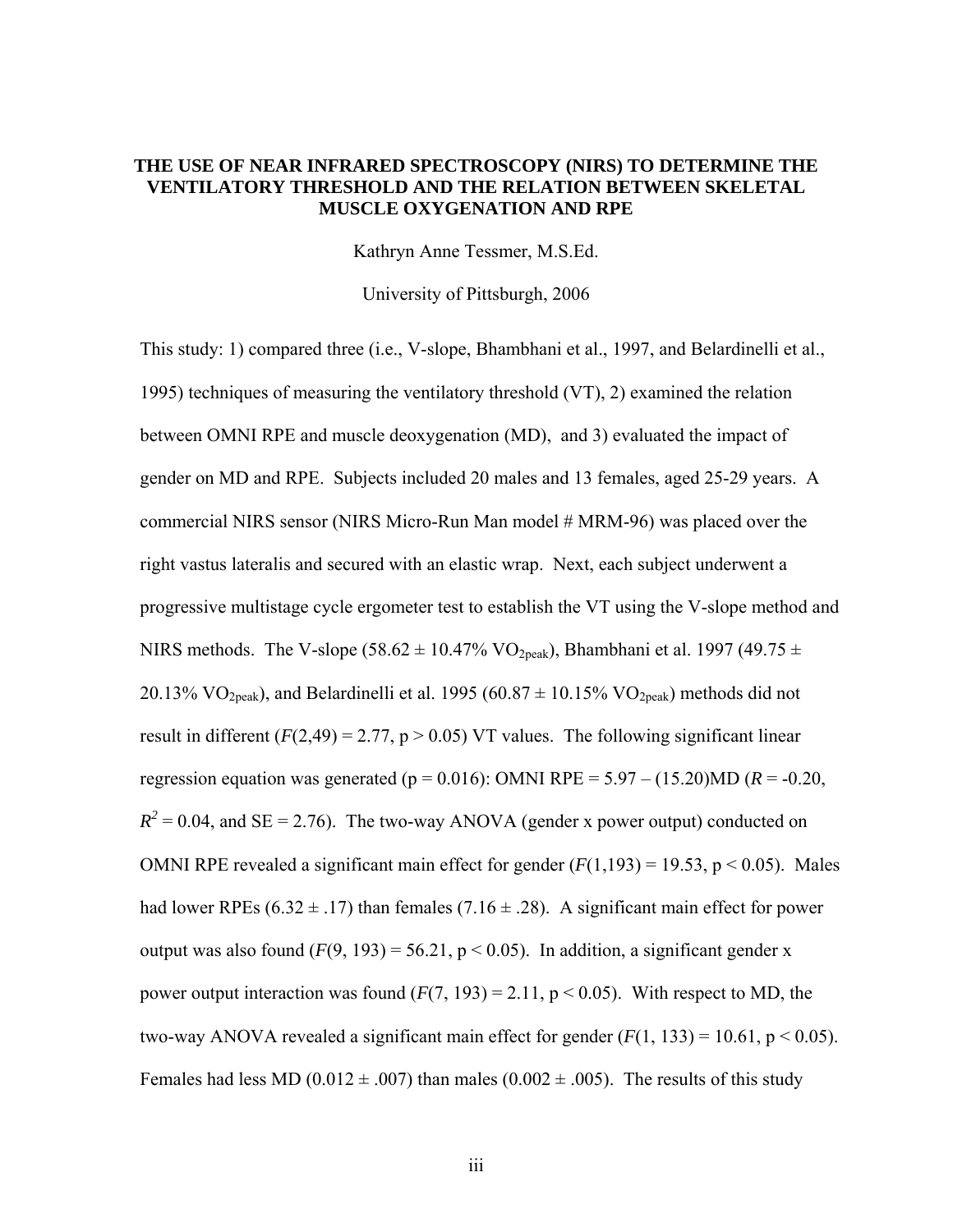indicate that the three methods of determining the VT were not different. MD values decreased with increasing ratings of perceived exertion. RPE differed between genders, with males having lower RPE's than females ( $p < 0.05$ ). Also, a significant gender x power output interaction was found ( $p < 0.05$ ). Finally, women experienced less skeletal MD than men during a progressively incremented cycle ergometer protocol.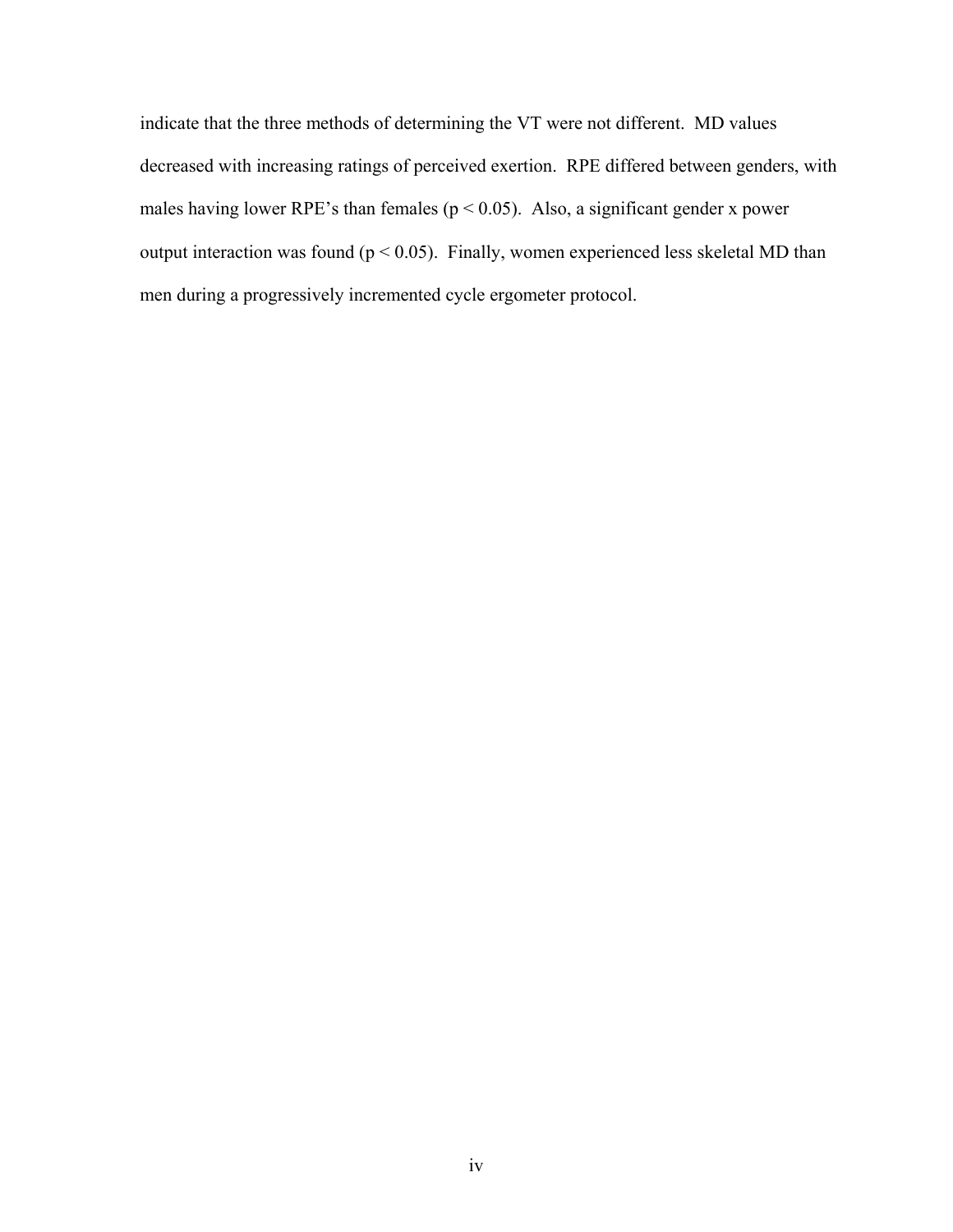# **TABLE OF CONTENTS**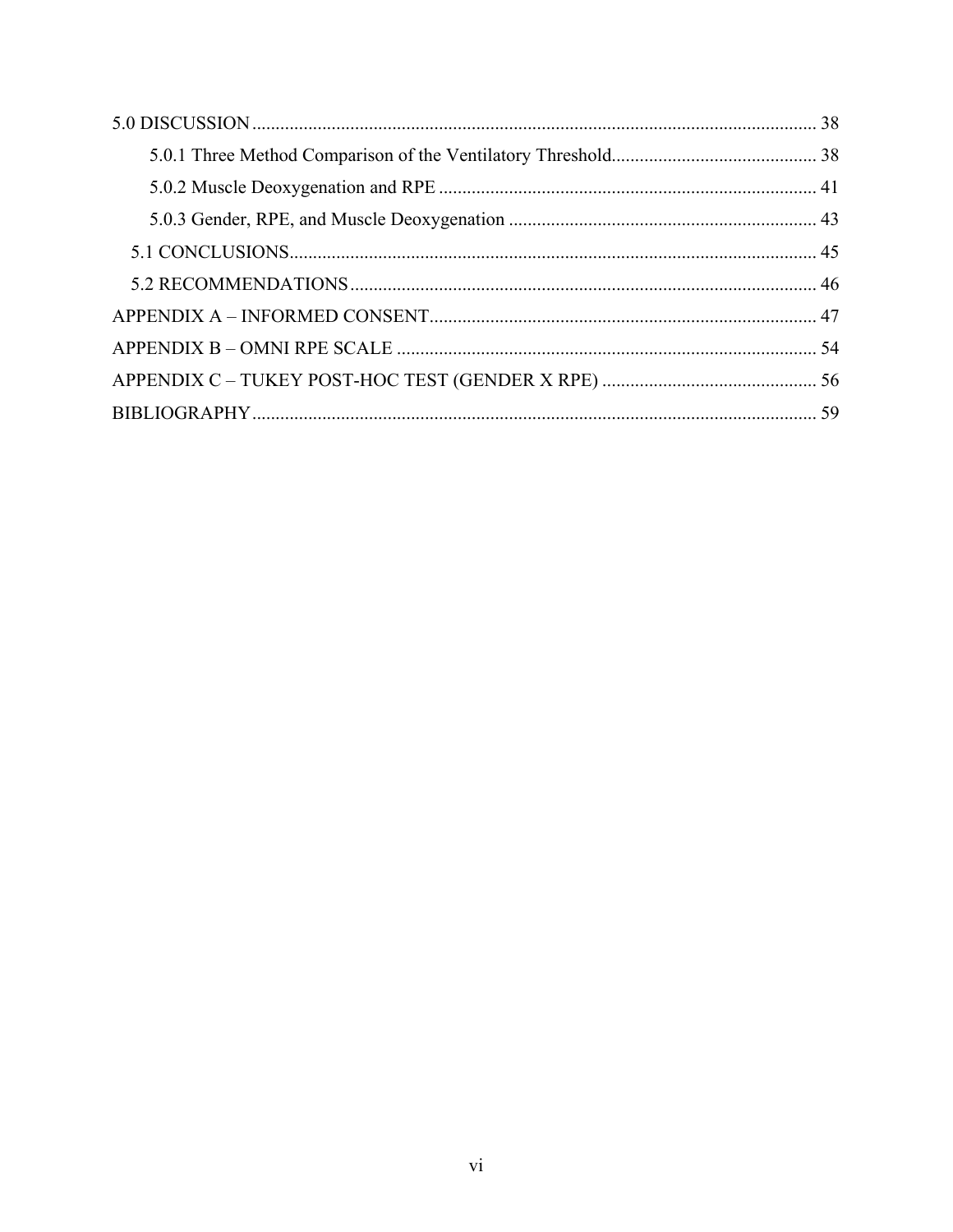# **LIST OF TABLES**

| Table 2. ANOVA summary table for three methods of determining VT during graded cycle       |  |
|--------------------------------------------------------------------------------------------|--|
|                                                                                            |  |
| Table 3. ANOVA summary table for RPE responses during graded cycle ergometer exercise in   |  |
|                                                                                            |  |
| Table 4. ANOVA summary table for NIRS determined muscle oxygenation responses during       |  |
|                                                                                            |  |
| Table 5. Tukey post-hoc summary of RPE responses during graded cycle ergometer exercise in |  |
|                                                                                            |  |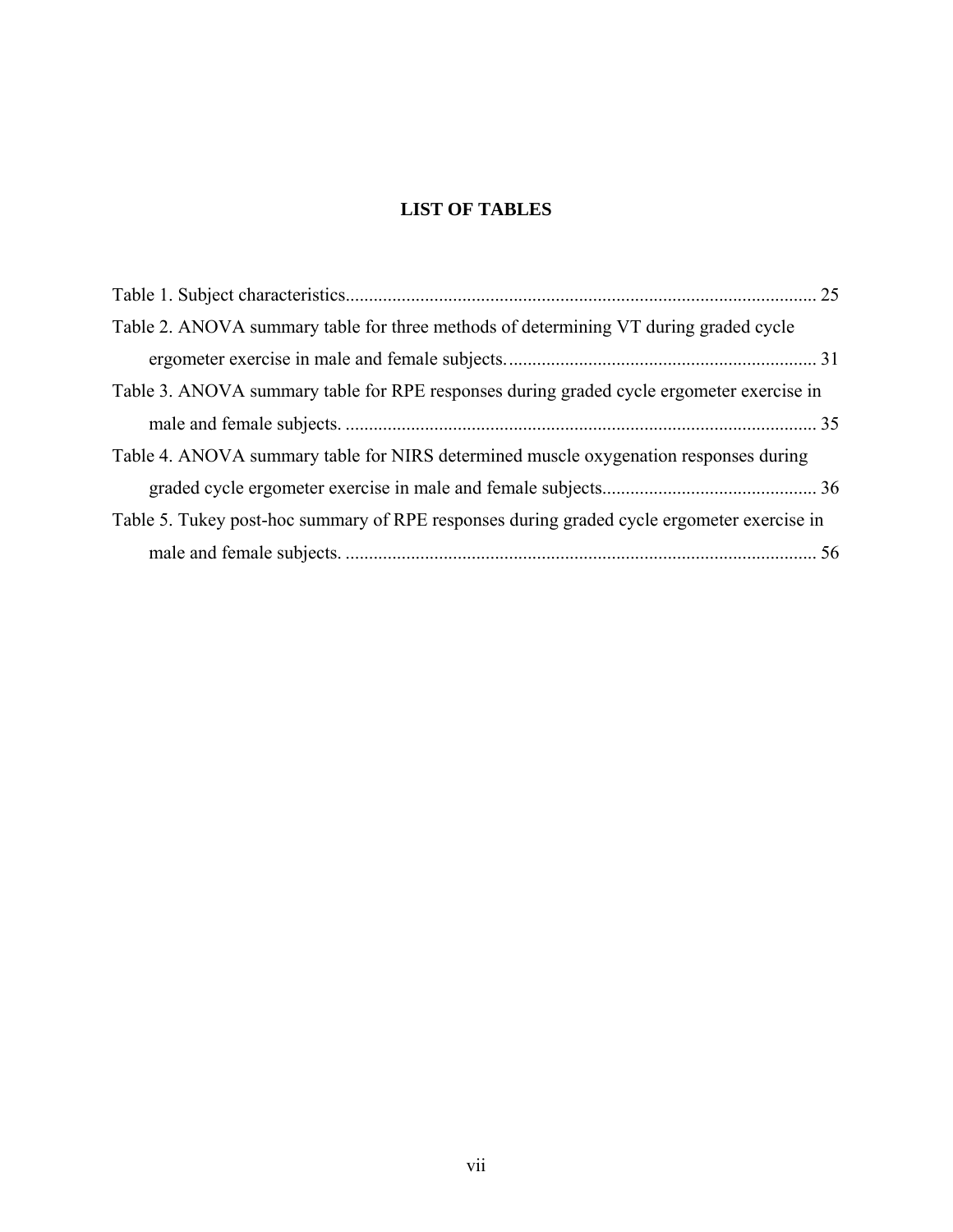# **LIST OF FIGURES**

| Figure 1. Changes in CO2 production as a function of VO2 during incremental exercise.       |  |
|---------------------------------------------------------------------------------------------|--|
|                                                                                             |  |
|                                                                                             |  |
| Figure 3. Detection of the ventilatory threshold from tissue absorbency measurements using  |  |
|                                                                                             |  |
| Figure 4. Response of NIRS signal during exercise with the ventilatory threshold (VT)       |  |
|                                                                                             |  |
| Figure 5. Bland-Altman plot of the individual subject difference between the V-slope and    |  |
|                                                                                             |  |
| Figure 6. Bland-Altman plot of the individual subject difference between the V-slope and    |  |
|                                                                                             |  |
| Figure 7. Relationship between muscle deoxygenation and RPE. IPE = Value immediate post-    |  |
|                                                                                             |  |
| Figure 8. RPE responses during graded cycle ergometer exercise in male and female subjects  |  |
|                                                                                             |  |
| Figure 9. NIRS deoxygenation responses during graded cycle ergometer exercise in male and   |  |
|                                                                                             |  |
| Figure 10. OMNI Scale of Perceived Exertion: Adult, Cycle FormatFrom Perceived Exertion for |  |
|                                                                                             |  |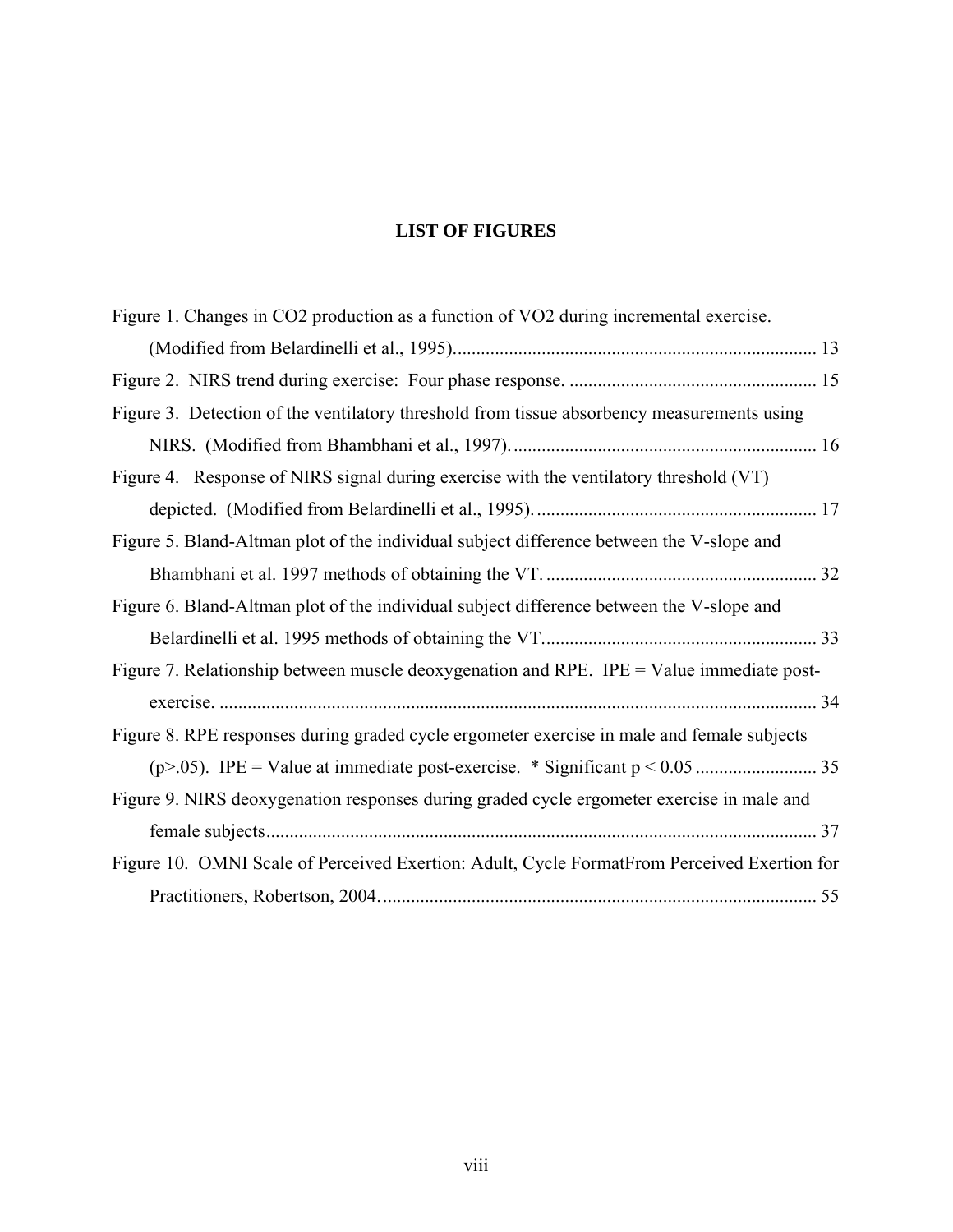## **1.0 INTRODUCTION**

<span id="page-8-0"></span>The ventilatory threshold (VT) has been used to prescribe exercise intensity, predict endurance performance, compartmentalize aerobic/anaerobic energy metabolism, and diagnose clinical status in adults that vary in aerobic fitness and training status (Caiozzo, Davis, Ellis, Azus, Vandagriff, Prietto, and McMaster, 1982; Davis, 1985; Demello, Cureton, Boineau, and Singh, 1987; Kanaley and Boileau, 1988; Reybrouck, Weymens, Ghesquiere, Van Gerven, and Stijns, 1982; Robertson, Goss, Boer, Gallagher, Thompkins, Bufalino, Balasekaran, Meckes, Pintar, and Williams, 2001; Wasserman, Whipp, Koyar, and Beaver, 1973; Weltman, Snead, Stein, Seip, Schurrer, Rutt, Weltman, 1990). As exercise intensity progressively increases toward maximum, a point is reached where ventilation increases disproportionately compared with oxygen consumption. This is referred to as the ventilatory threshold (Wilmore and Costill, 2004). Typically, when work rate exceeds 55% to 70% of  $VO_{2max}$ , oxygen delivery to the muscles can no longer meet the oxygen requirements (Wilmore and Costill, 2004). Skeletal muscles compensate by deriving more energy from glycolysis, resulting in increased lactic acid production and accumulation (Wilmore and Costill, 2004). This lactic acid combines with sodium bicarbonate and forms sodium lactate, water, and carbon dioxide (Wilmore and Costill, 2004). This increase in carbon dioxide stimulates chemoreceptors that signal the inspiratory center to increase ventilation (Wilmore and Costill, 2004). Thus, the ventilatory threshold reflects the respiratory response to increased carbon dioxide levels secondary to the onset of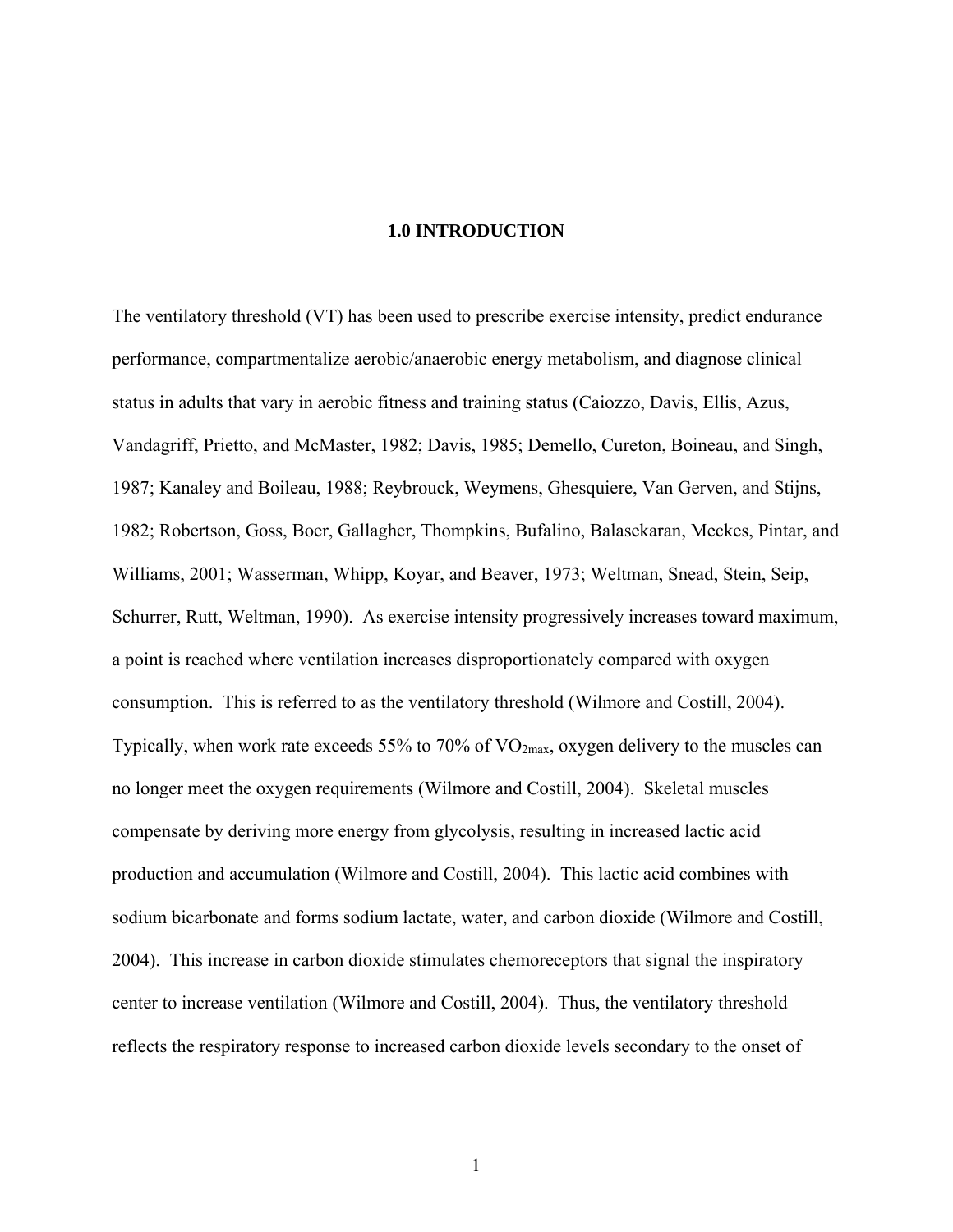anaerobiosis (Wilmore and Costill, 2004). Because the VT is useful, practical, and a noninvasive procedure, to identify the physical and physiological markers of this methodological construct would be valuable.

One method of detecting the ventilatory threshold is through near infrared spectroscopy (NIRS). NIRS is based on the principle of differential absorption properties of oxygenated and deoxygenated forms of hemoglobin/myoglobin (Hb/Mb) in the near infrared range (Bhambhani, Buckley, and Susaki, 1997). By monitoring the difference in tissue absorbance, oxygenation levels in the small blood vessels can be evaluated (Bhambhani, et al., 1997; Chance, Dait, Zhang, Hamaoka, and Hagerman, 1992). Studies have shown NIRS to be a valid and reliable noninvasive technique to identify the VT and other muscle oxygenation trends during exercise (Bhambhani, Buckley, and Susaki, 1999). Studies have used NIRS technologies to examine various populations, including healthy subjects and diseased patients (Bhambhani, et al., 1999; McCully and Hamaoka, 2000).

Two studies have shown that NIRS can be used to non-invasively identify the VT during cycle ergometry exercise in healthy subjects (Bhambhani, Buckley, and Susaki, 1997; Belardinelli, Barstow, Porszasz, and Wasserman, 1995). However, these two studies used different NIRS criteria to identify the VT. Belardinelli et al. (1995) identified the VT as the intensity at which there was an "accelerated fall in tissue oxygen saturation" as shown by the NIRS signal during incremental exercise. Bhambhani et al. (1997) found that the point at which the NIRS signal crossed the starting baseline value was strongly correlated with the ventilatory threshold determined from expired gases (the traditional V-slope method). Although both the Belardinelli et al. (1995) and Bhambhani et al. (1997) technologies have been shown to be strongly correlated with both the VO<sub>2</sub> ( $r = 0.95$ ,  $P < 0.0001$  and  $r = 0.90$  in men;  $r = 0.89$  in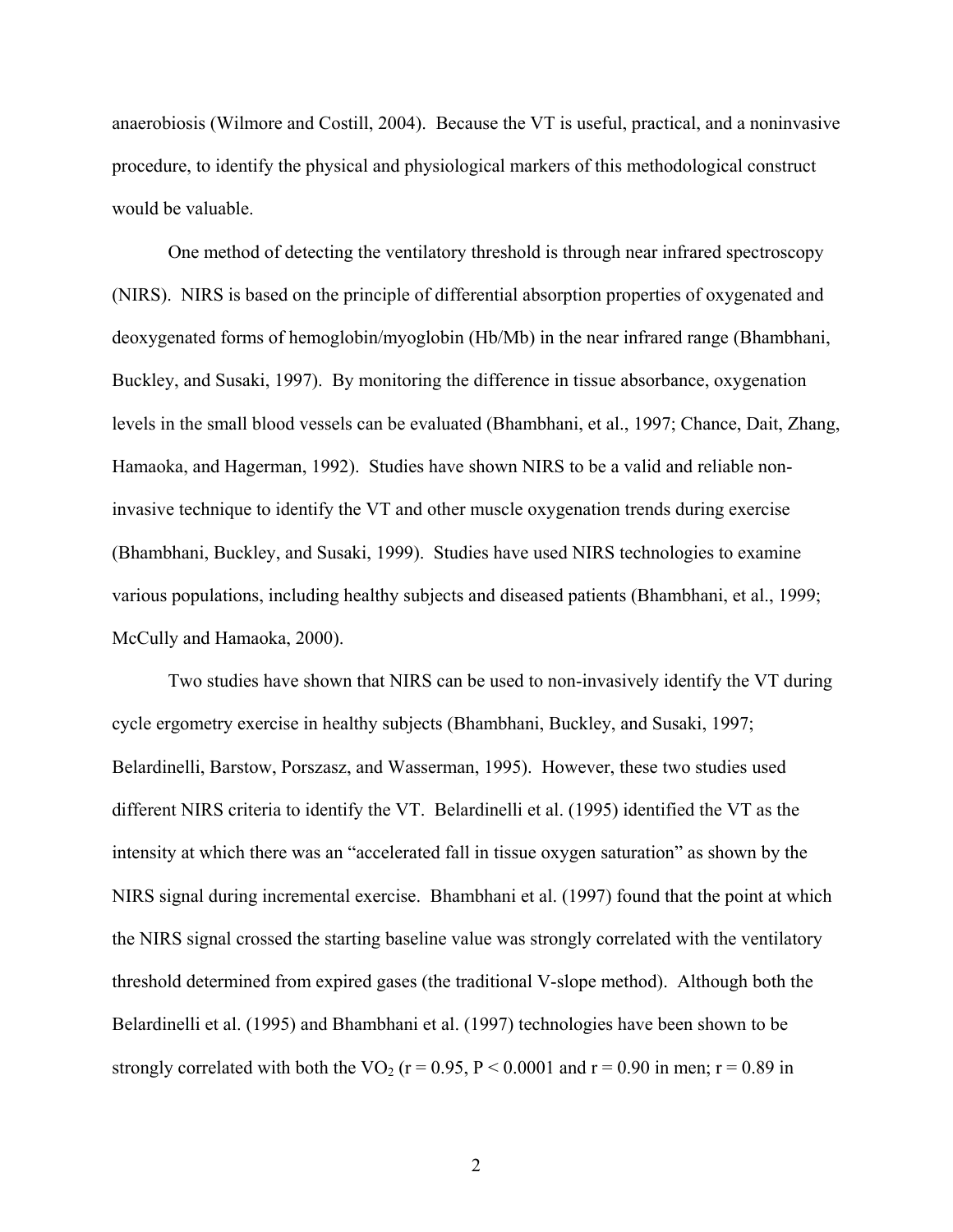women,  $P < 0.01$ ), respectively, and work rate (r = 0.94, P  $< 0.0001$  and r = 0.88 in men; r = 0.86 in women,  $P \le 0.01$ ), respectively, the two techniques are based on different criteria. However, no previous investigation has compared the two NIRS methods to the gold standard of detecting the VT through gas exchange methods.

Another non-invasive procedure for identifying the VT involves the use of ratings of perceived exertion (RPE). RPE can be defined as "the feelings of effort, strain, discomfort, and fatigue that a person experiences during exercise" (Robertson and Noble, 1997). With the use of a numerical, and/or a numerical and pictorial scale, one can subjectively rate feelings of exertion. A vast number of studies have examined the perceptual responses of adults and children during progressively incremented exercise. A fairly uniform finding of these investigations is that RPE's of 11 to 14 (on the Borg 6-20 scale) span the VT. This relation between the VT and RPE has shown to be stable for female and male adults (Robertson, et al., 2001).

A substantial number of investigations using adults have demonstrated that the RPE corresponding to either the lactate inflection point or VT was not affected by gender, training status, exercise modality, or training specificity (Boutcher, Seip, Hotzler, Pierce, Snead, and Weltman, 1989; Demello, Cureton, Boineau, and Singh, 1987; Hetzler, Seip, Boutcher, Pierce, Snead, and Weltman, 1991; Hill, Cureton, Grisham, and Collins, 1987; Hurley, Hagberg, Allen, et al., 1984; Mahon, Gay, and Stolen, 1998; Purvis, and Cureton, 1981; Robertson, et. al., 2001; Seip, Snead, Pierce, Stein, and Weltman, 1991). Regarding gender, some investigations have reported differences in the VT determined using NIRS technology. It is unclear based upon previous results whether the gender difference in muscle oxygenation is in fact real or whether it is an artifact of measurement technique (Bhambhani, et al., 1999).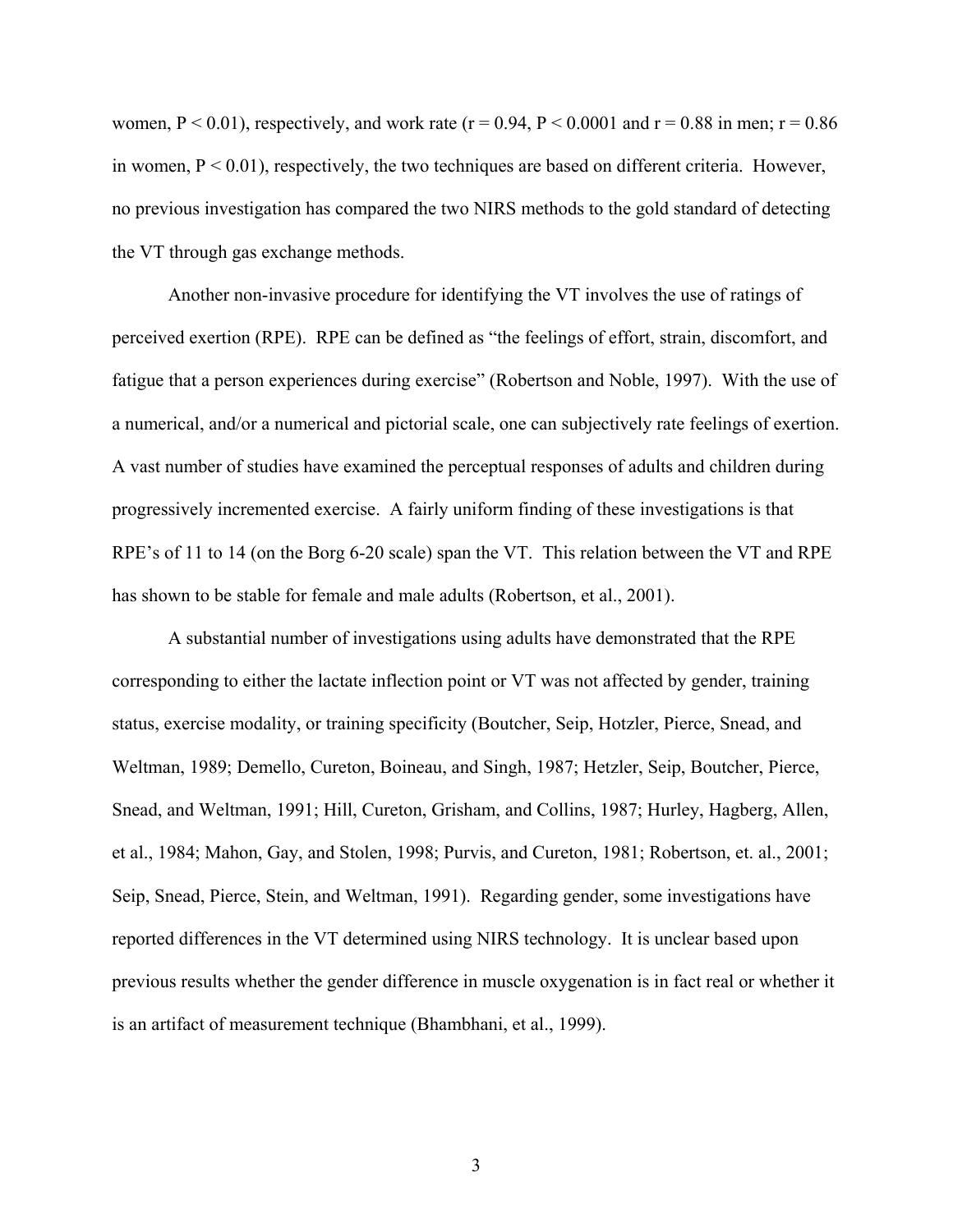<span id="page-11-0"></span>Therefore, if the VT can be detected using both NIRS and RPE methods, it follows that there may be a relation between RPE and skeletal muscle oxygenation determined using NIRS. However, no previous investigation using NIRS technology has examined the relation between skeletal muscle oxygenation and RPE during progressively incremented cycle ergometer exercise in adults. Therefore, this study will compare the criterion measure of VT, the V-slope method, to the NIRS techniques (i.e., Belardinelli and Bhambhani) of establishing the VT. Also, this study will explore the impact of gender on the relation of RPE and skeletal muscle oxygenation variables across the physiological and perceptual continuum. This study will provide further evidence on the practical utility of using NIRS technology to detect the ventilatory breakpoint. In addition, the relation between skeletal muscle oxygenation and ratings of perceived exertion will be examined.

### **1.1 STATEMENT OF THE PROBLEM**

The purposes of the investigation are:

1. To compare the NIRS methods of Belardinelli et al. 1995, Bhambhani et al. 1997, and the Vslope method in detecting the VT.

2. To determine the relation between RPE and muscle deoxygenation during progressively incremented cycle ergometer exercise.

3. To determine if there is a gender difference in the muscle deoxygenation during progressively incremented cycle ergometer exercise.

4. To determine if there is a gender difference in the RPE responses during progressively incremented cycle ergometer exercise.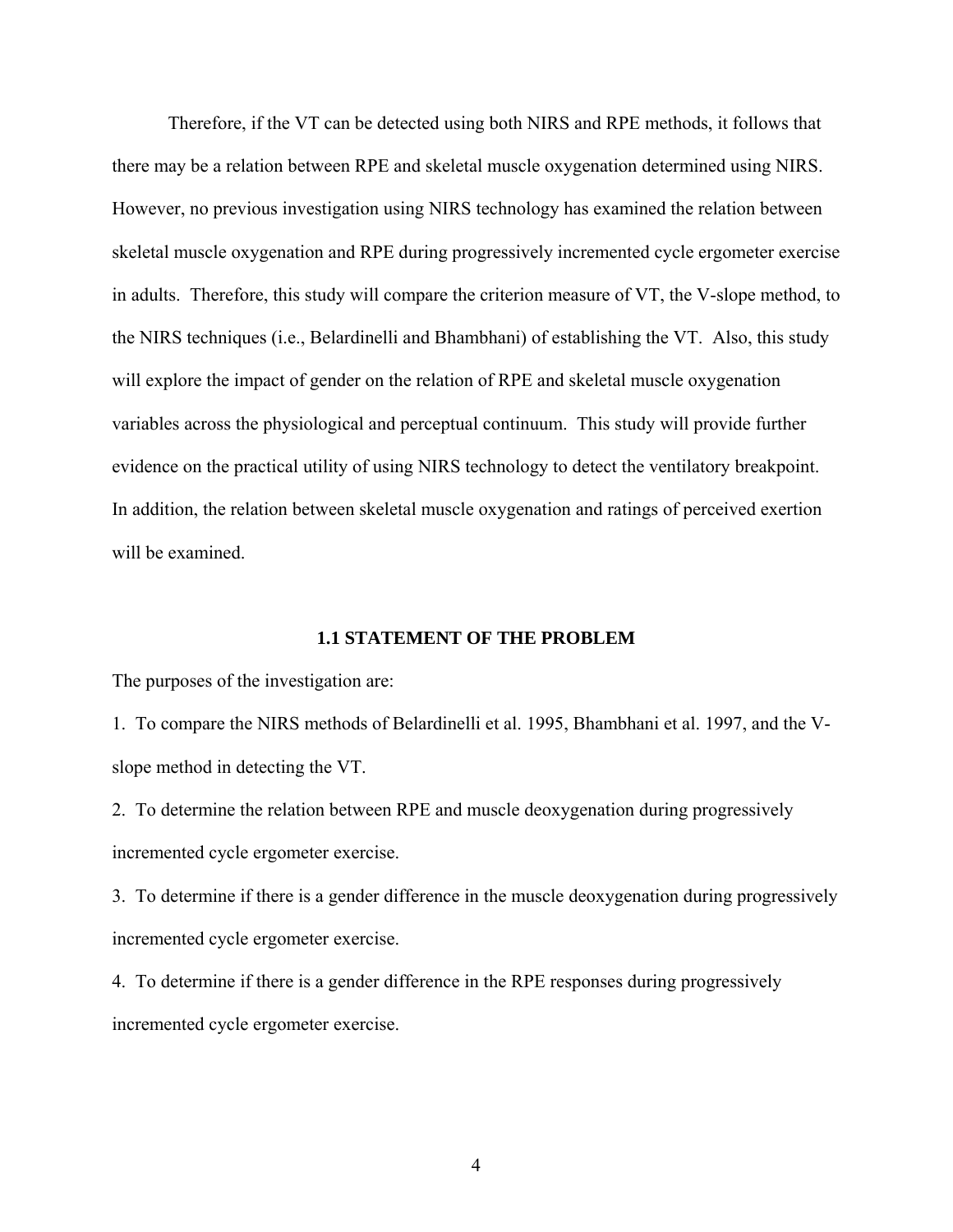## **1.2 SCOPE OF THE STUDY**

<span id="page-12-0"></span>1. The scope of the study was limited to young men and women who were currently participating in a NIH funded project, *Epidemiology of Physical Activity: Teenage to Adult Years*.

### **1.3 SIGNIFICANCE OF THE STUDY**

The study is designed to advance the existing knowledge-base concerning the use of NIRS technology to determine the ventilatory threshold. In addition, the relation of skeletal muscle deoxygenation to ratings of perceived exertion will be examined. The findings of this investigation will increase our knowledge of the relation of ratings of perceived exertion to the ventilatory threshold, as well as further validate the use of NIRS as a means of detecting the ventilatory threshold. The findings will contribute to our understanding of the impact of gender on skeletal muscle oxygenation during cycle ergometer exercise.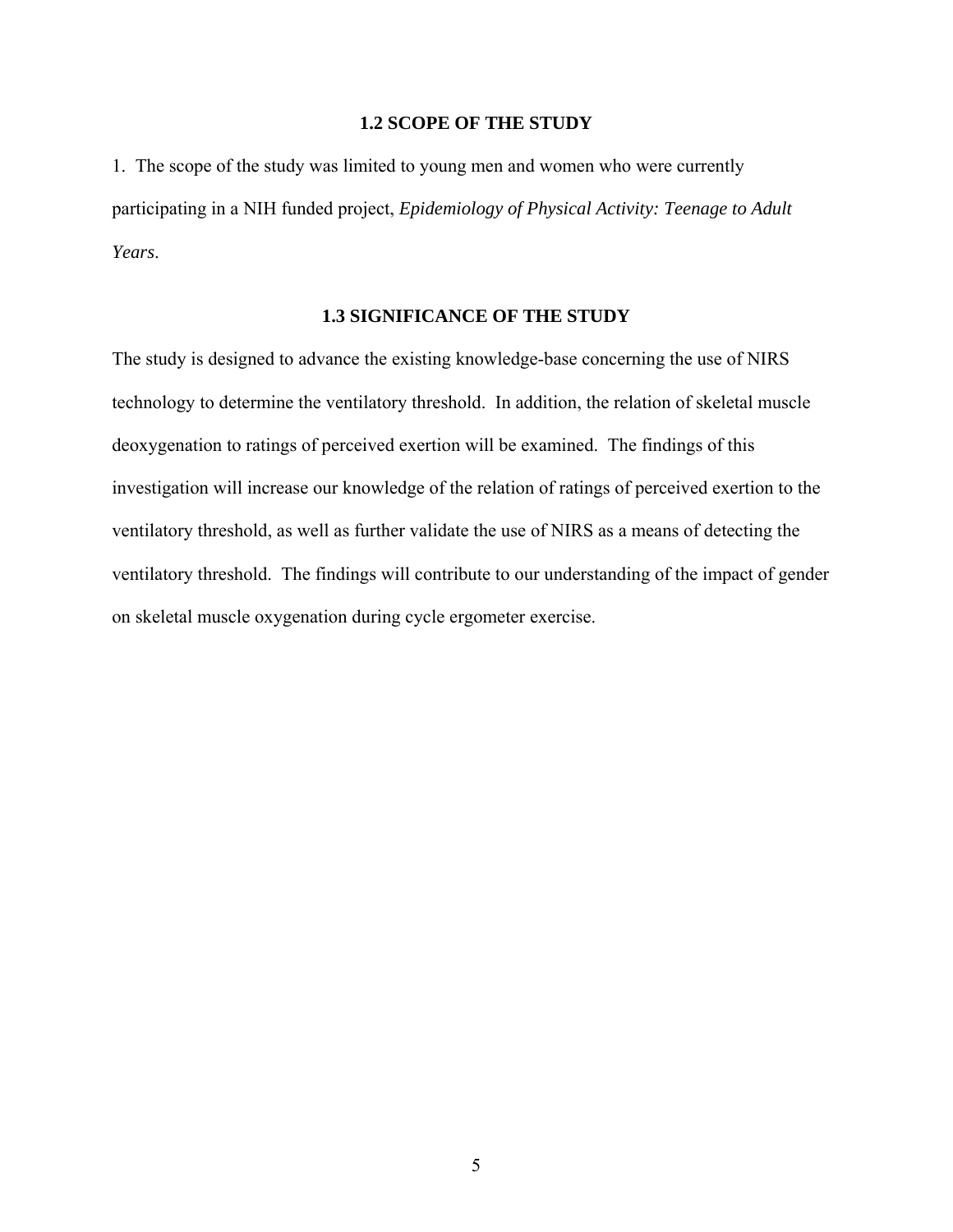# **2.0 REVIEW OF LITERATURE**

<span id="page-13-0"></span>The purpose of this chapter is to examine the body of literature on near-infrared spectroscopy (NIRS), ratings of perceived exertion (RPE), and ventilatory threshold. The concept of NIRS and what it indicates about oxygen saturation in skeletal muscle will be discussed. Also, three different methods of detecting the ventilatory breakpoint during exercise will be examined. In addition, the relation of ratings of perceived exertion and the ventilatory breakpoint will be discussed.

# **2.1 SKELETAL MUSCLE OXYGENATION**

Oxygen saturation in skeletal muscle plays a critical role in aerobic energy metabolism. The importance of oxygen delivery and the potential impact of an insufficient oxygen supply have been widely studied (McCully and Hamaoka, 2000). It would be difficult to argue against the precept that almost any experiment that involves exercising muscle would be well served by measuring oxygen delivery and oxidative metabolism (McCully and Hamaoka, 2000).

Quantifying oxygen delivery to exercising skeletal muscle is methodologically difficult (McCully and Hamaoka, 2000). However, two noninvasive methods (i.e. Doppler imaging and plethysmography) are commonly used (McCully and Hamaoka, 2000). These techniques provide global measures of blood flow, with Doppler imaging corresponding to the volume of flow in a large artery, and plethysmography measuring changes in limb volume corresponding to total arterial inflow (McCully and Hamaoka, 2000). Although useful, these methods do not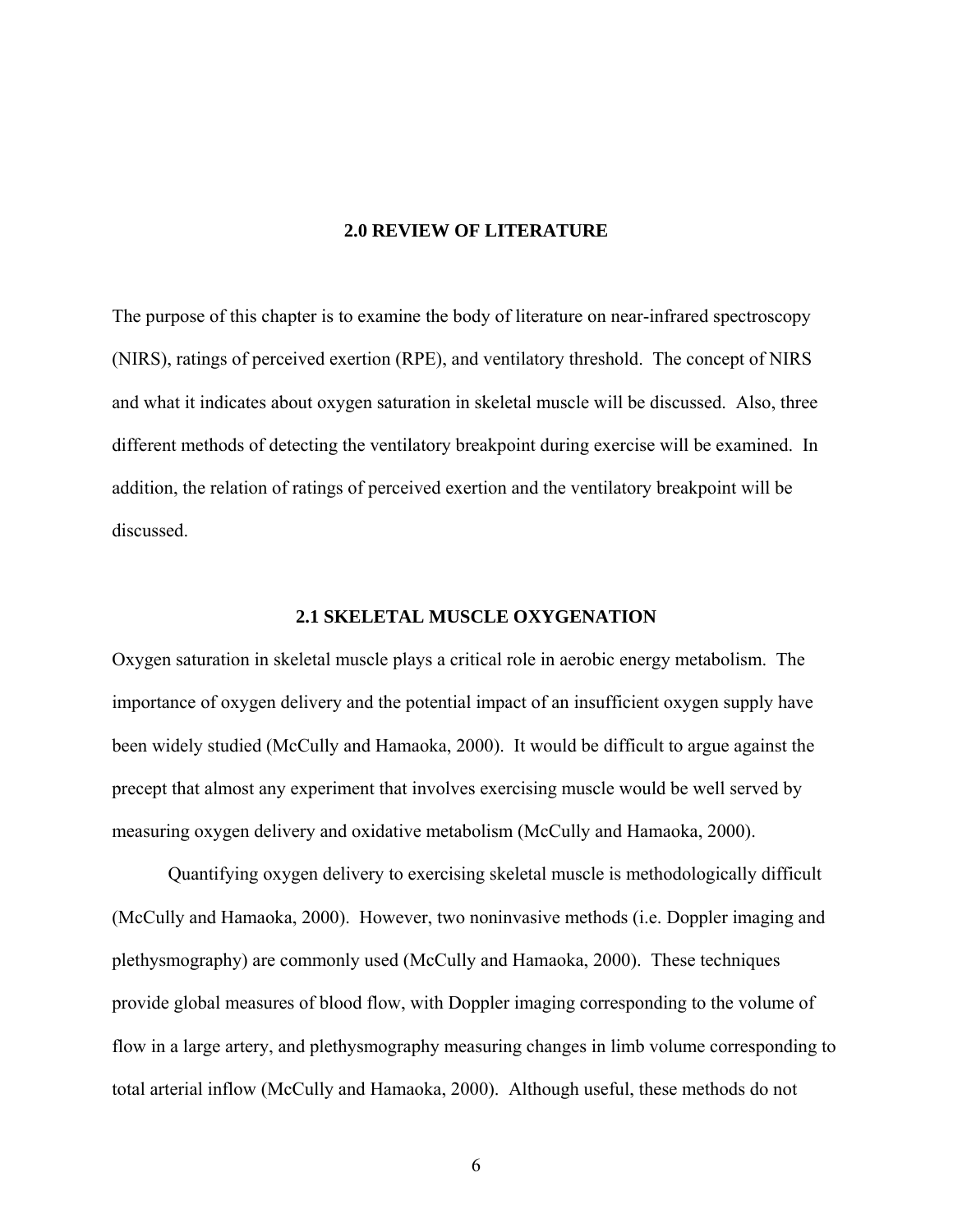<span id="page-14-0"></span>provide a measure of oxygen delivery and utilization in skeletal muscle. Magnetic resonance spectroscopy (MRS) of high-energy phosphorus compounds can provide an accurate picture of skeletal muscle energy metabolism (Hamaoka, McCully, Katsummura, Shimomitsu, and Chance, 2000), but this method cannot differentiate between limitations caused by oxygen delivery and utilization (McCully and Hamaoka, 2000). MRS of muscle myoglobin has the potential to measure intracellular oxygen saturation (McCully and Hamaoka, 2000), yet this methodological capability is rarely used because of its high cost and organizational problems (Binzoni, Colier, Hiltbrand, Hoofd, and Cerretelli, 1999).

In contrast, near-infrared spectroscopy (NIRS) has a number of significant advantages. It can be portable, and relatively inexpensive in its simplest forms (\$4,000 - \$25,000) (McCully and Hamaoka, 2000). Signal detection is based on nonharmful levels of light, which are directed into the subject's muscles through overlying skin (McCully and Hamaoka, 2000).

### **2.1.1 Near Infrared Spectroscopy**

NIRS appears to be the emerging technique for monitoring aerobic metabolism in skeletal muscle (Binzoni, Colier, Hiltbrand, Hoofd, and Cerretelli, 1999; Ferrari, Binzoni, and Quaresime, 1997). Since its introduction in the 1970s (Jobsis, 1977), NIRS has been frequently used to study tissue oxygenation status in humans (Boushel, Langberg, Olesen, Gonzales-Alonzo, Bülow, and Kjær, 2001). The NIRS technique is non-destructive, continuous and operates in real time, thus lending itself to *in vivo* monitoring of tissue oxygenation (Boushel and Piantadosi, 2000). Near-infrared spectroscopy has been used primarily as a research tool to assess dynamic changes in the status of tissue oxyhemoglobin (tHbO<sub>2</sub>), deoxy-hemoglobin (tHb), total blood volume (tBV), and the oxidation state of the copper moiety (CuA) of mitochondrial cytochrome c oxidase (cytochrome a,a3) in brain and muscle (Boushel and Piantadosi, 2000).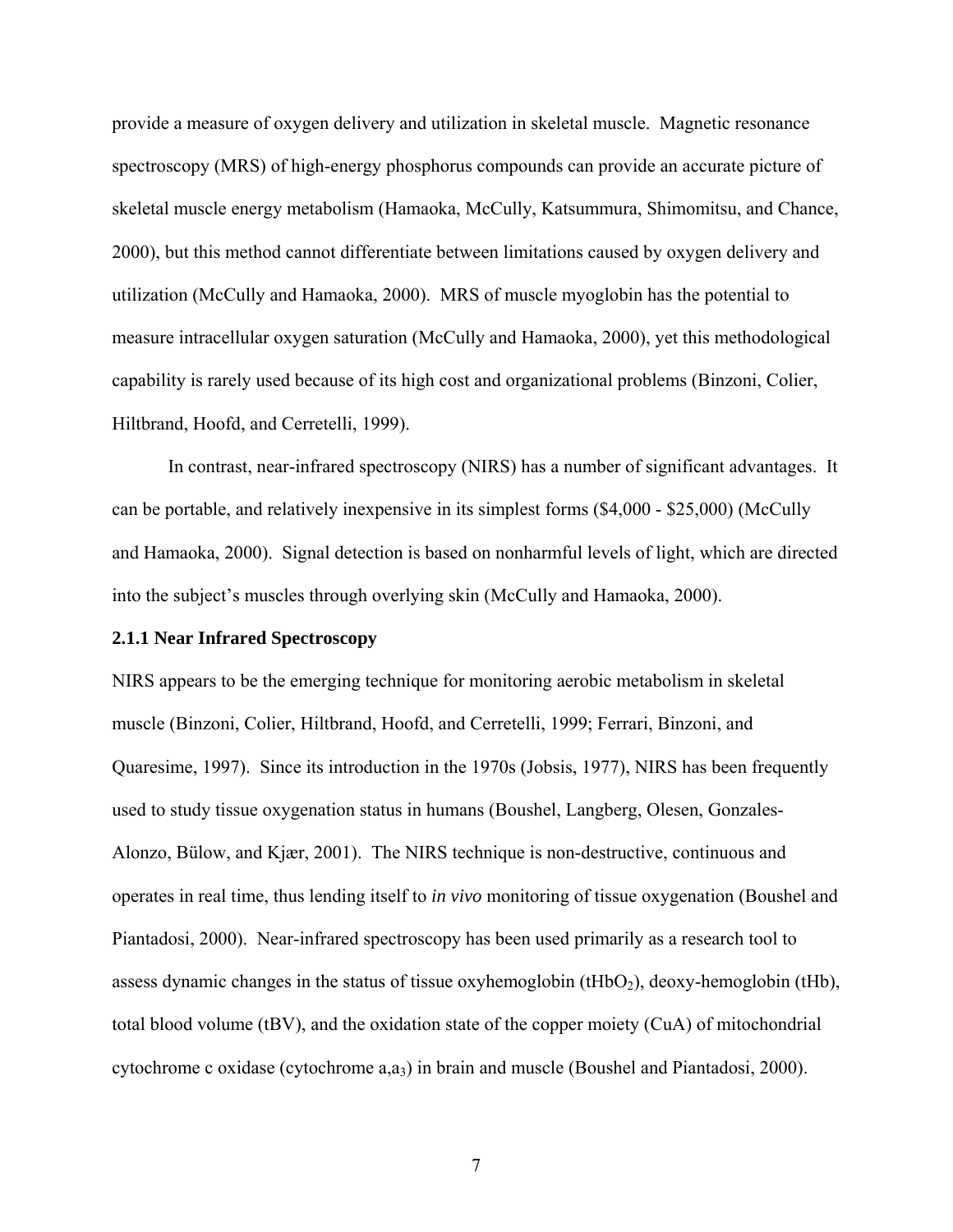Recently, using tracers that absorb near-infrared light, it has also become possible to quantitate blood flow through an illuminated region of living tissue (Boushel and Piantadosi, 2000).

 The use of NIRS to monitor skeletal muscle oxygenation is based on the principle that near-infrared light absorption characteristics of hemoglobin (Hb) and myoglobin (Mb) depend on their O<sub>2</sub> saturation (Grassi, Pogliaghi, Rampichini, Quaresima, Ferrari, Marconi, and Cerretelli, 2003). However, NIRS does not have the capability to differentiate between Hb and Mb. The NIRS signal in human tissue is derived predominantly from the absorption of light by Hb in small arterioles, capillaries and venules (Boushel et al., 2001; Ferrari, Binzoni, and Quaresima, 1997). The vascular specificity of the signal is due to the differential light absorption between the large and small blood vessels (Boushel, et al., 2001; Chance, Dait, Zhang, Hamaoka, and Hagerman, 1992), which is described by Beer's law, whereby photons successfully migrate through tissue regions with minimal absorption (Boushel, Langberg, Olessen, Nowak, Simonsen, Bülow, and Kjær, 2000). Thus, in the microcirculation, light absorption is small, allowing for multiple complete passages of photons along their pathway and therefore detection of chromophore absorption changes (Boushel et al., 2000).

Several types of NIRS spectrophotometry devices have been developed that vary in sophistication, ease of application, algorithms used and number of wavelengths employed (Ferrari et al., 1997). This section will describe some of the essential aspects of continuous wavelength NIRS, which is the most commonly used and least expensive form of NIRS. However, this technique does not allow quantitative measures of absolute concentrations of the chromophores, but instead provides concentration changes deviating from a baseline value (i.e. rest) during variations of  $O_2$  availability and utilization (Boushel et al., 2001). Also, this section will focus only on issues related to the oxygen saturation measurements and not on blood volume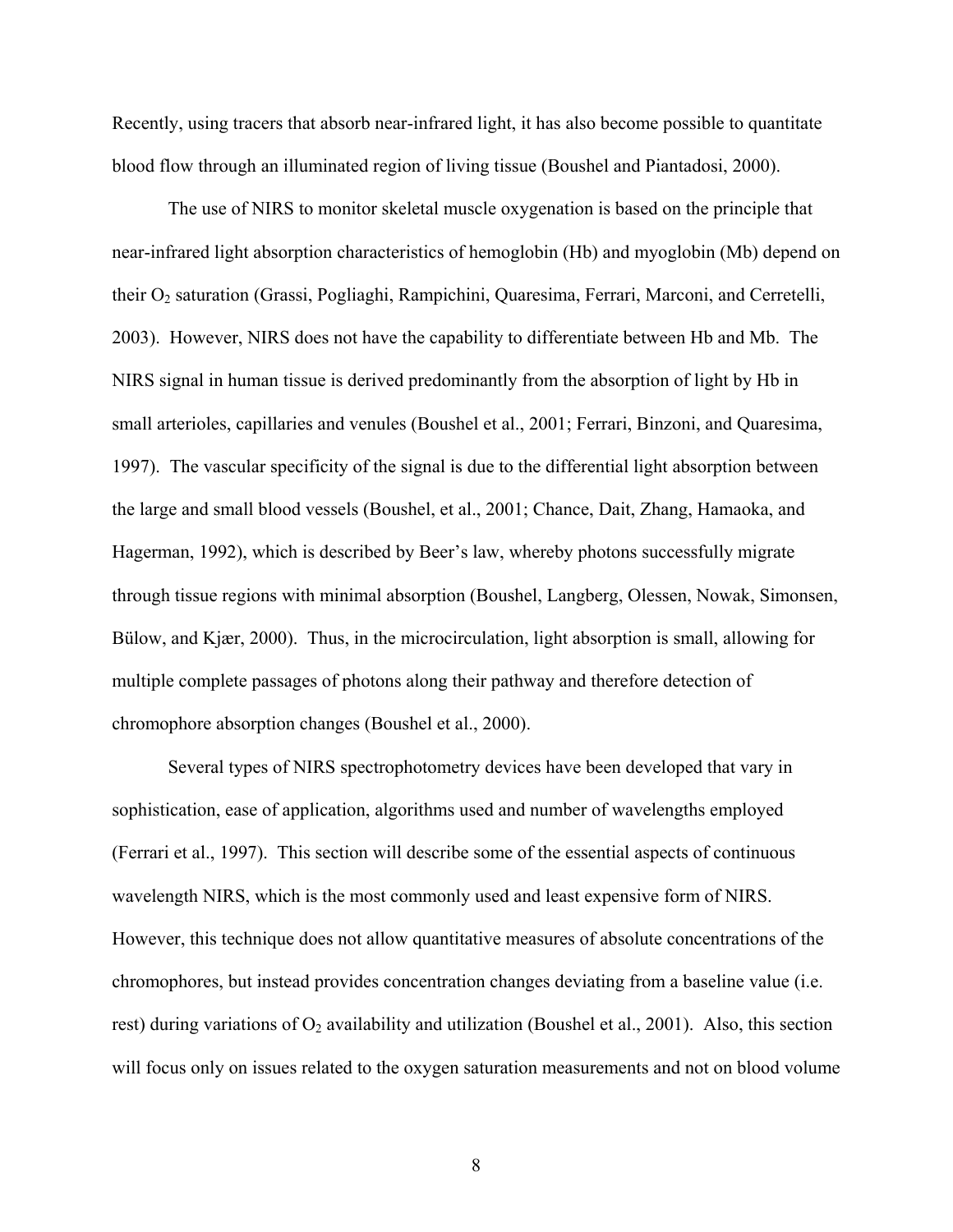measurements. With continuous wavelength NIRS, the sensor placed on the skin picks up a continuous stream of light from the light source, as opposed to time-resolved or phase-modulated forms of NIRS in which periodic samples are taken at the site (McCully and Hamaoka, 2000; Sevick, Chance, Leigh, Nioka, and Maris, 1991). Light in the range of 700 – 900 nm is used because a) these wavelengths show good penetration of biological tissues, b) the heme groups of Hb and Mb are among the primary absorbing compounds, and c) the absorption of light by the heme groups is altered by oxygen (McCully and Hamaoka, 2000). The NIRS sensor picks up light after it has traveled through the tissue (McCully and Hamaoka, 2000). In the simplest case, this light is from two different wavelengths, commonly 760 and 850 nm (McCully and Hamaoka, 2000). At 760 nm, deoxygenated heme has a higher absorbency, and at 850 nm, oxygenated heme has a higher absorbency (McCully and Hamaoka, 2000). The difference signal (signal at 760 minus the signal at 850) will be sensitive to changes in heme-oxygen saturation and the sum signal to changes in overall heme concentration (McCully and Hamaoka, 2000). Most continuous NIRS devices use white light with specific filters on the detectors (Bhambhani, Buckley, and Susaki, 1997; Hamaoka et al., 2000; McCully and Hamaoka, 2000; McCully and Natelson, 1999), although some employ unfiltered light detectors, and specific wavelength light sources (Ferrari, Binzoni, and Quaresime, 1997; McCully and Hamaoka, 2000). Reflected light is used to study skeletal muscles in humans as the muscles are too thick to allow light to be transmitted directly from the light source to the detector (McCully and Hamaoka, 2000). When obtaining a reflected light signal from skeletal muscle, the source and detector are usually separated by 3 cm (McCully and Hamaoka, 2000). This results in the light traveling in a shallow arc with a penetration depth of approximately one half the separation distance, or 1.5 cm, into the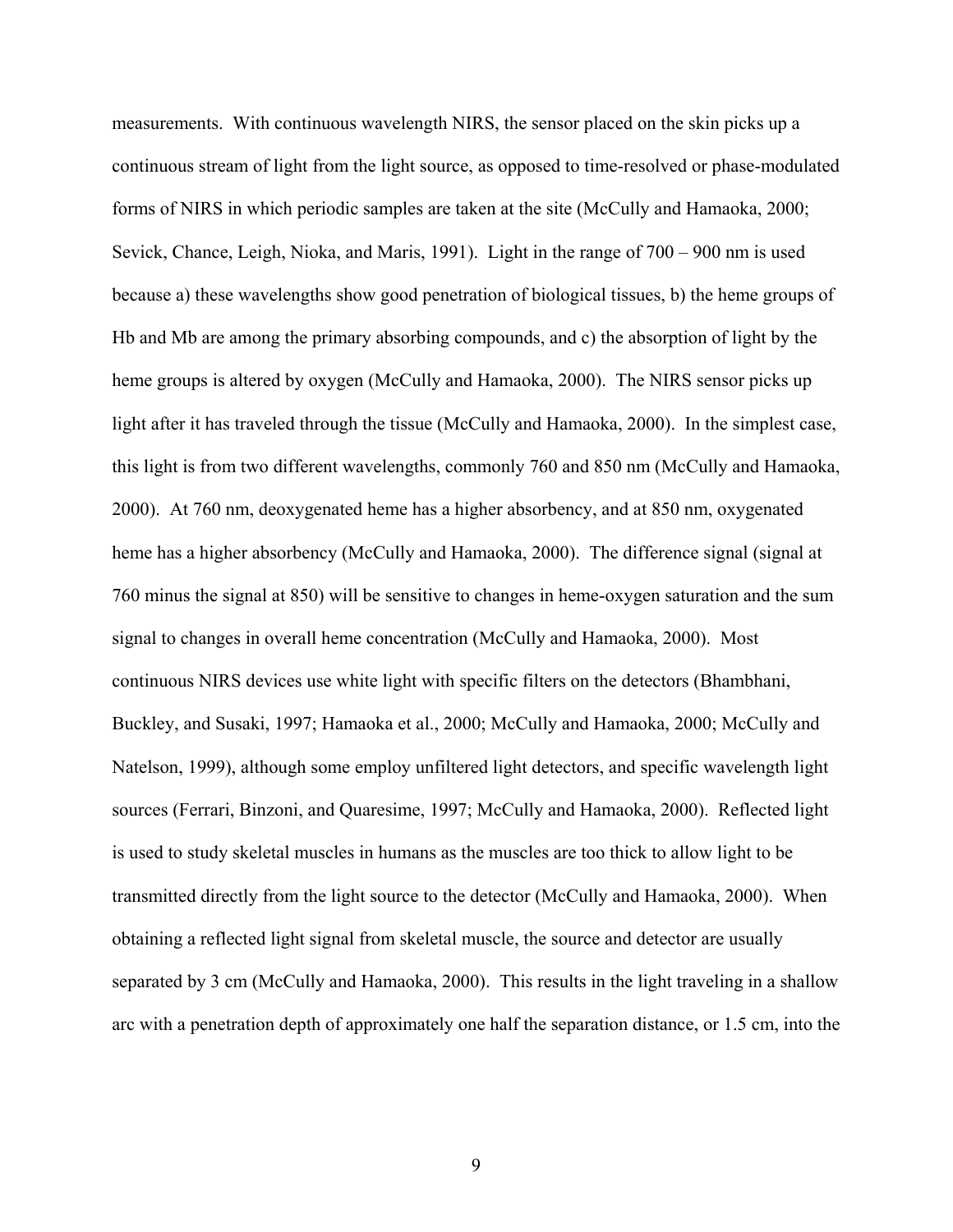tissue (McCully and Hamaoka, 2000). Light is scattered in all directions, but is only picked up by the detectors in measurable amounts from the shallow arc (McCully and Hamaoka, 2000).

There has been some controversy as to the influence of subcutaneous adipose tissue on NIR light propagation in leg muscle and on the sensitivity of NIRS instruments. These limitations have recently been investigated (Homma, Fukunaga, and Kagaya, 1996). The authors demonstrated that the near infrared light penetrates shallow regions of muscle ( $\sim$ 2 – 4 cm<sup>3</sup> under the skin and subcutaneous fat) even when the adipose tissue thickness is up to 1.5 cm (Grassi, Quaresima, Marconi, Ferrari, and Cerretelli, 1999). In contrast, another study exhibited a negative correlation between adipose tissue thickness  $(ATT)$  and muscle  $O<sub>2</sub>$  consumption determined using NIRS ( $r = -0.70$ ,  $P \le 0.01$ ) (van Beekvelt, Borghuis, van Engelen, Wevers, and Colier, 2001). This indicates a decrease in NIRS measured muscle  $O_2$  consumption with increasing adipose tissue thickness. These findings suggest that ATT has a substantial confounding influence on *in vivo* NIRS measurements.

In the clinical setting, NIRS has been used extensively to monitor cerebral oxygenation and blood flow, as well as circulatory and metabolic responses such as abnormalities in tissue oxygenation, delayed recovery after exercise, and muscle oxidative metabolism abnormalities in specific patient populations (Boushel, et al., 2001). In addition, NIRS has been applied to assess O2 availability and metabolic responses to exercise such as dynamic knee extension (Boushel et al., 2001), cycling (Belardinelli et al., 1995; Bhambhani et al., 1997; Bhambhani et al., 1999; Costes, Prieur, Féasson, Geyssant, Barthélémy, and Denis, 2001; Matsui, Tamura, Hirakawa, Kobayashi, Takekoshi, and Murakami, 1995), weight lifting (Tamaki, Uchiyama, Tamura, and Nakano, 1994), and rowing (Chance et al., 1992).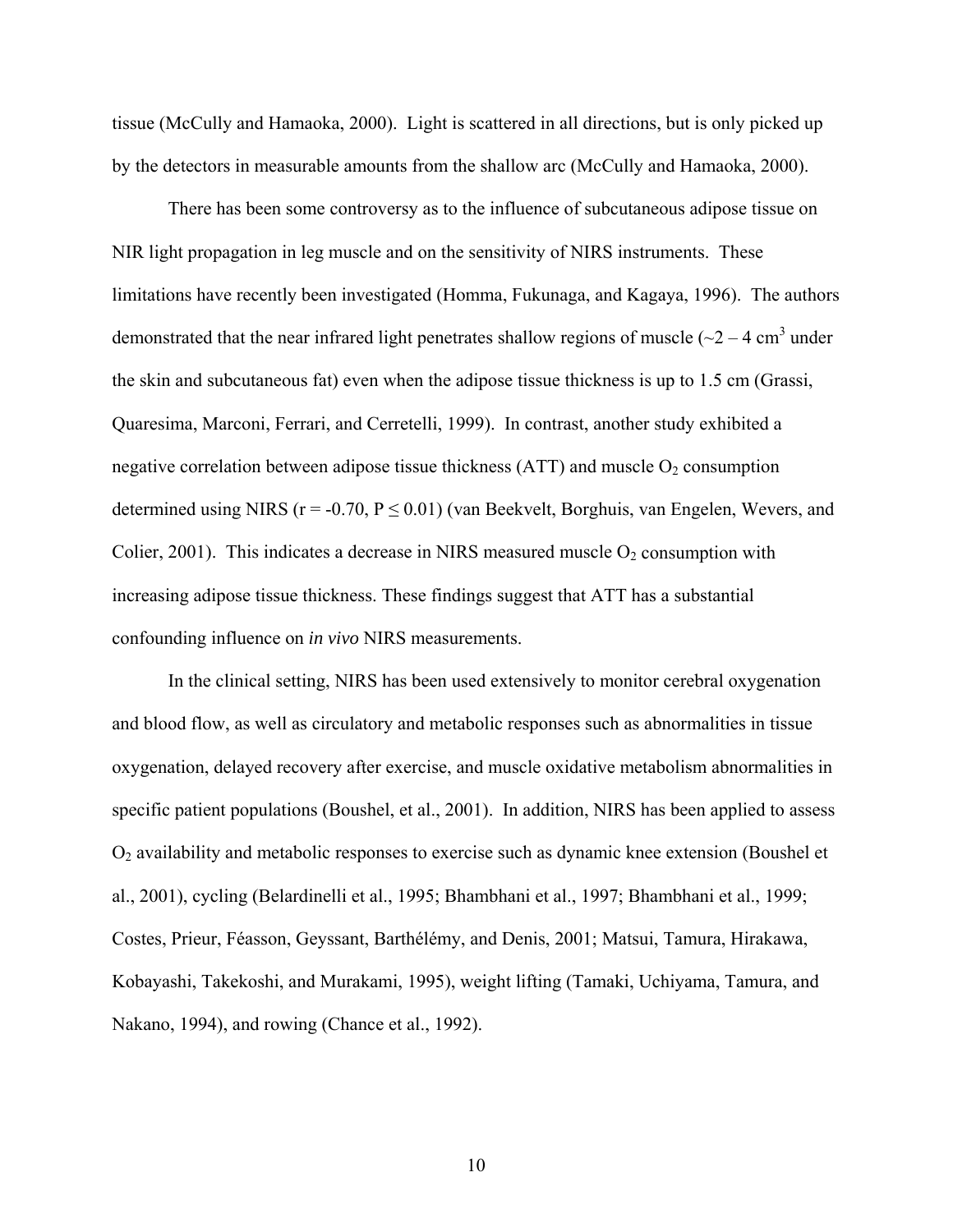Oxygen uptake  $(VO<sub>2</sub>)$  kinetics have been linked to the rate of muscle bioenergetics and the balance between O<sub>2</sub> supply and demand (Barstow, Lamarra, and Whipp, 1990; Chuang, Ting, Toshihiro, Sun, Chiu, Hansen, and Wasserman, 2002; Sietsema, Daly, and Wasserman, 1989; Wasserman, Van Kessel, and Burton, 1967; Whipp and Wasserman, 1972). Although the rate of oxidative phosphorylation determines the exercise  $O_2$  requirement (Barstow, Buchthal, Zanconato, and Cooper, 1994), the kinetics of change in arterial-venous  $O_2$  content difference and cardiac output can affect  $VO<sub>2</sub>$  kinetics, and thereby the bioenergetic components contributing to the  $O_2$  deficit (oxygen stores, phosphocreatine, and anaerobic glycolysis) (Chuang et al., 2002). In order to examine the continuous changes in muscle oxygenation, NIRS has been used to evaluate intracellular oxygenation and mitochondrial function at submaximal and maximal oxygen consumption *in vivo* (Boushel and Piantadosi, 2000; Deblasi, Fantini, Franceschini, Ferrari, and Gratton, 1995; Nioka, et al., 1998). Skeletal muscles deoxygenate to varying degrees during exercise in accordance with work intensity and level of training (Boushel and Piantadosi, 2000; Hansen, Thomas, Harris, Parsons, and Victor, 1996; Nioka, *et al*., 1998). The NIRS signal obtained during exercise is considered to reflect the balance between  $O_2$  use and delivery (Hamaoka, Iwane, Shimomitsu et al, 1996), as demonstrated by its gradual decrease of oxygen during incremental exercise (Belardinelli, et al., 1995; Wilson, Mancini, McCully, Ferraro, Lanoce, and Chance, 1989), and by the decrease of oxygen proportional to the intensity of exercise during bouts of constant work rate of exercise (Belardinelli, Barstow, Porszasz, and Wasserman, 1995b; Costes, et al., 2001).

A large number of studies have used the NIRS method to study oxygen saturation *in vivo*. NIRS-measured oxygen saturation of skeletal muscle has been shown to decline during incremental aerobic exercise (Bhambhani, et al., 1997; Hamoaka, et al., 2000; McCully and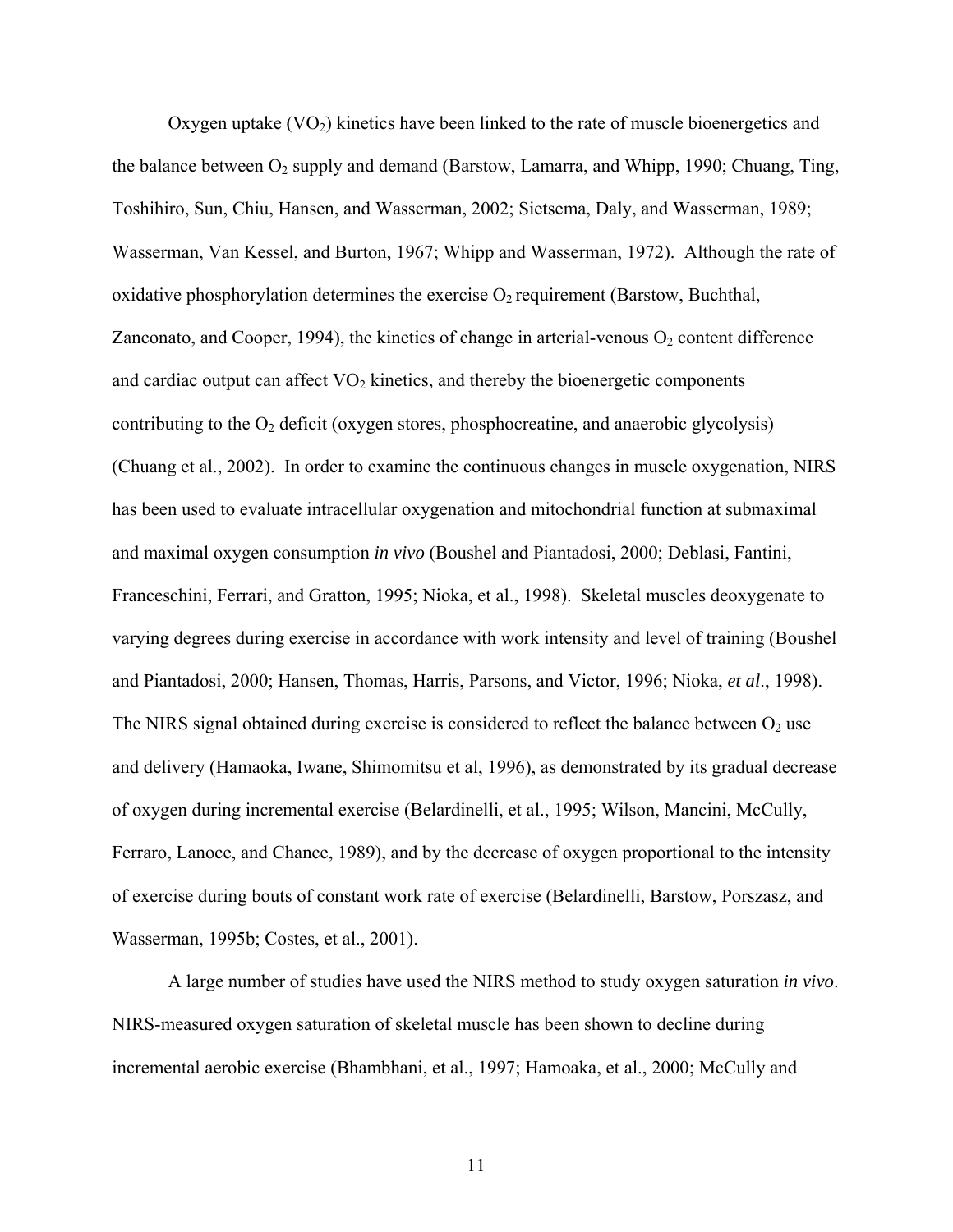<span id="page-19-0"></span>Hamaoka, 2000; Wilson, et al., 1989). This decline has been correlated to decreases in directly measured venous oxygen saturation (McCully and Hamaoka, 2000; Wilson, et al., 1989). Bhambhani et al. (1997) showed that at low levels of exercise, the difference signal increased, indicating increased skeletal muscle oxygenation, and at higher work levels, the signal decreased progressively, indicating deoxygenation.

## **2.2 VENTILATORY THRESHOLD**

The anaerobic threshold, which is also referred to as the lactate threshold (LT), is defined as the lowest oxygen uptake during incremental exercise at which blood lactate increases significantly above resting levels (Wasserman, 1986). The mechanism of lactate accumulation during exercise has been the subject of controversy for several years and as yet is unresolved (Bhambhani, et al., 1997; Brooks, 1985; Davis, 1985). One common theory for the accumulation of lactate during exercise is based on tissue hypoxia (Davis, 1985; Wasserman, 1986). It is theorized that when there is an imbalance between the oxygen supply to an exercising muscle and its demand to sustain aerobic energy production then the balance of energy required for muscle contraction is derived *via* anaerobic metabolism (Bhambhani, et al., 1997). Under these conditions lactic acid is produced within the muscle cell, which dissociates into lactate and free hydrogen ions at the physiological pH (Bhambhani, et al., 1997). The lactate ions diffuse out of the muscle cell into the blood and are buffered by bicarbonate (Bhambhani, et al., 1997). This results in an increase in "non-metabolic" carbon dioxide  $(CO<sub>2</sub>)$  production which is in excess of the  $CO<sub>2</sub>$  produced by aerobic metabolism (Bhambhani, et al., 1997). Hence, the LT can be indirectly identified non-invasively by monitoring changes in the rate of  $CO<sub>2</sub>$  production relative to the rate of  $O_2$  production during incremental exercise (Bhambhani et al., 1997). This non-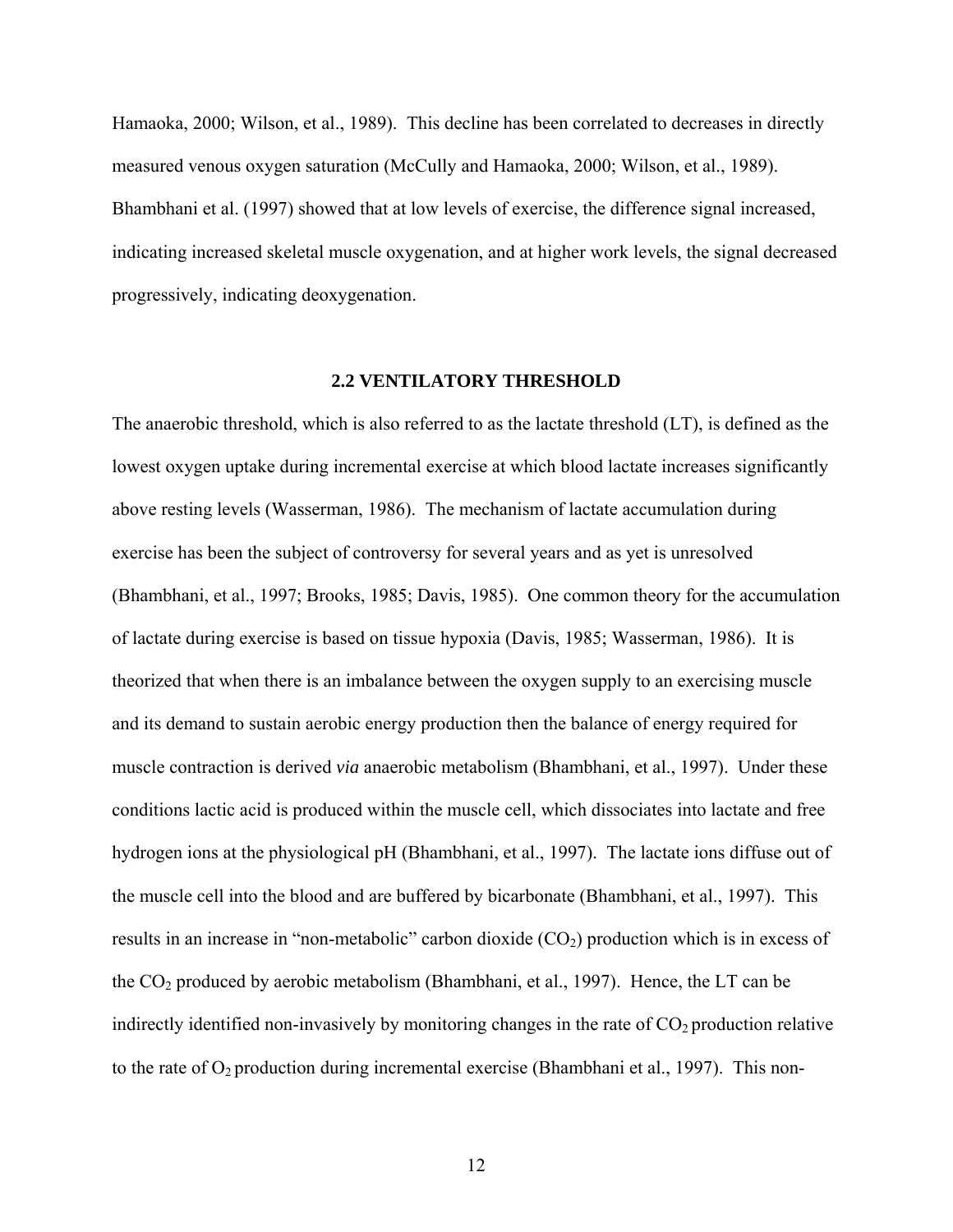<span id="page-20-0"></span>invasive method of identifying the LT, which is ventilation independent, is referred to as the Vslope method by Beaver et al. (1986) (Bhambhani, et al., 1997).

 Numerous studies have examined the ventilatory threshold (VT) from gas exchange data using the V-slope method (Beaver, Wasserman, and Whipp, 1986; Belardinelli et al., 1995; Bhambhani et al., 1997). This threshold, as seen in Figure 1, was identified as the  $VO<sub>2</sub>$  above which the rate of  $VCO<sub>2</sub>$  production increased more rapidly than the rate of  $VO<sub>2</sub>$  production as determined by the slope ( $\Delta VCO_2$ ,  $\Delta VO_2$ ) being greater than 1.0 (Belardinelli et al., 1995). Calculation of the VT using the V-slope method is typically performed by computer software available with open circuit spirometry systems.



**Figure 1.** Changes in CO2 production as a function of VO2 during incremental exercise. (Modified from Belardinelli et al., 1995).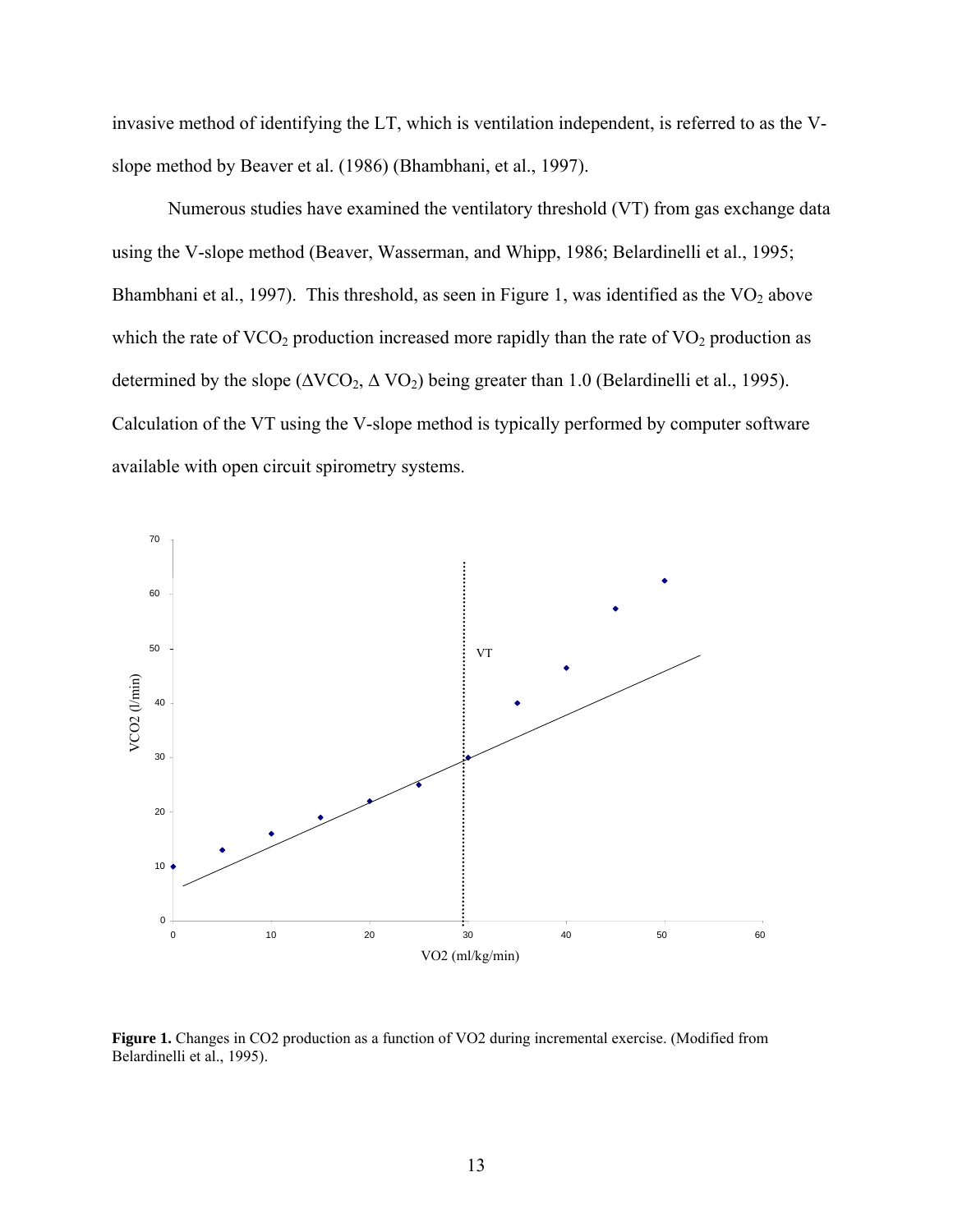#### <span id="page-21-0"></span>**2.2.1 Ventilatory Threshold and NIRS**

There is a strong correlation between the VT during incremental cycle exercise and the exaggerated reduction in muscle oxygenation measured by NIRS (Bhambhani, 2004). Studies that have documented the NIRS trend during incremental rowing (Chance, et al., 1992) and cycle (Belardinelli, et al., 1995; Matsui et al., 1995) exercise have shown a characteristic four phase response (Figure 2). At the onset of exercise with zero load, there is an immediate, rapid increase in absorbency from the resting baseline values (phase I), implying an increase in muscle oxygenation relative to the baseline level. With increasing power output, phase II occurs in which there is a steady decline in tissue absorbency that continues beyond the resting baseline value, suggesting a decrease in muscle oxygenation relative to the baseline value. Absorbency readings tend to level off with increasing power output until  $VO<sub>2max</sub>$  is attained (phase III). During recovery (phase IV), there is a very rapid increase in the absorbency that extends above the maximum values obtained at baseline in phase I. This response, which has been attributed to hyperemia (Chance, et al., 1992), is indicative of a passive recovery, and tends to level off after the first 2-3 minutes of the recovery phase (Bhambhani, et al., 1997).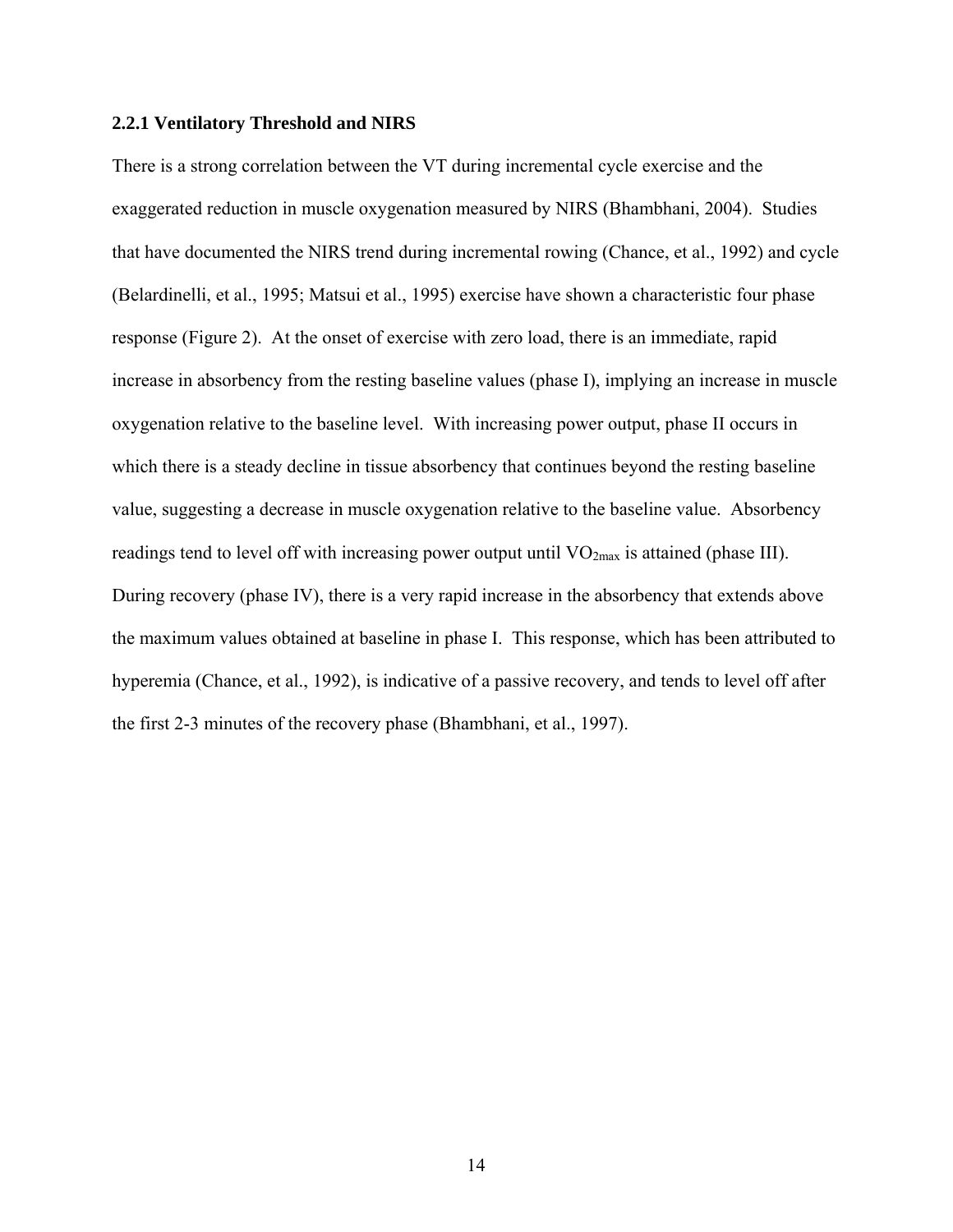<span id="page-22-0"></span>

**Figure 2.** NIRS trend during exercise: Four phase response.

 Bhambhani et al. (1997) (Figure 3) and Belardinelli et al. (1995) (Figure 4) both show that NIRS can be used to identify the VT non-invasively during progressively incremented cycle exercise in healthy men and women with different levels of fitness. However, the two studies used different criteria to identify the VT. Belardinelli et al. (1995) identified the VT as the intensity at which there was a rapid desaturation of the tissue as indicated by the NIRS signal during incremental exercise. In the Bhambhani et al. investigation (1997), VT was identified as the exercise intensity at which the NIRS signal crossed the baseline value recorded immediately prior to the onset of exercise. This point was selected because it represents a transition between an increased and decreased level of skeletal muscle oxygenation during incremental exercise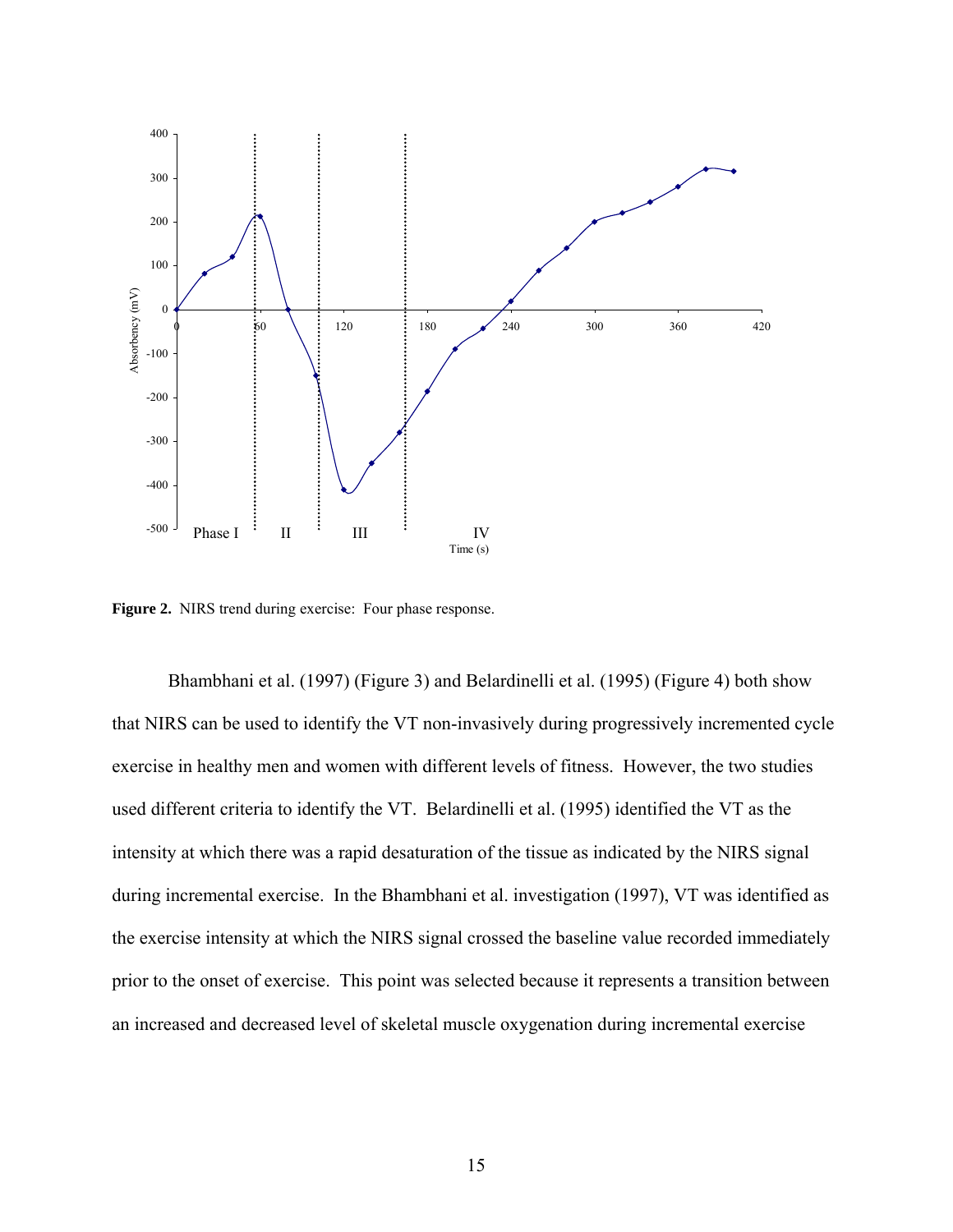<span id="page-23-0"></span>relative to the resting baseline value (Bhambhani et al., 1997). While there is some degree of subjectivity associated with the criteria used by Belardinelli et al. (1995) to identify the ventilatory threshold, the latter method (i.e., Bhambhani et al., 1997) is very objective since there is only one point at which the NIRS signal crosses the baseline value during progressive exercise.



**Figure 3.** Detection of the ventilatory threshold from tissue absorbency measurements using NIRS. (Modified from Bhambhani et al., 1997).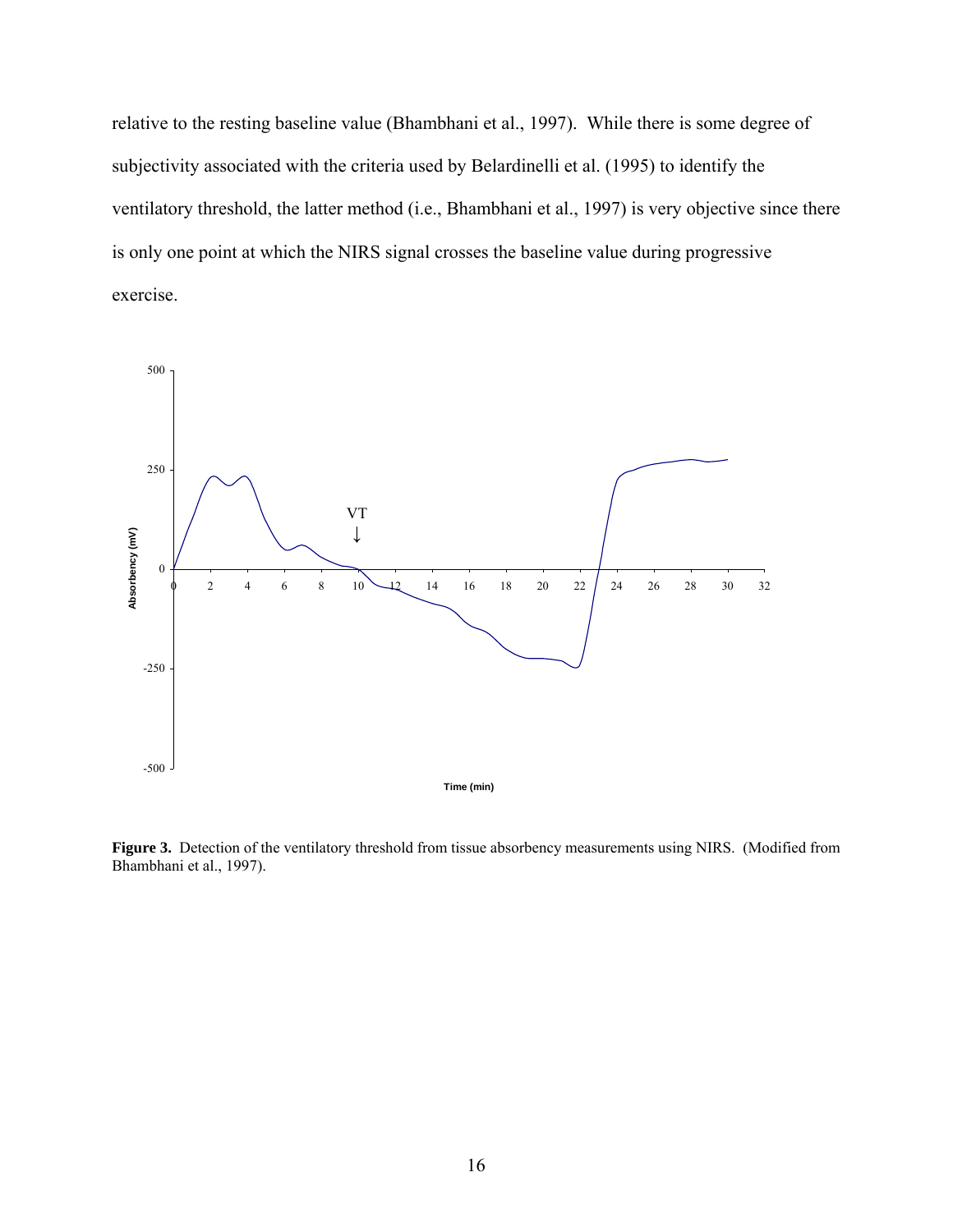<span id="page-24-0"></span>

**Figure 4.** Response of NIRS signal during exercise with the ventilatory threshold (VT) depicted. (Modified from Belardinelli et al., 1995).

 Bhambhani et al. (1997) reported that Pearson correlations between the V-slope and Bhambhani methods of detecting the ventilatory breakpoint were 0.90 and 0.88 for the relative oxygen uptake and power output, respectively for men. Similar correlations  $(0.86 - 0.89)$  were noted for the female subjects. No significant ( $P > 0.05$ ) gender differences were observed in muscle oxygenation values at the VT, 32% in men and 38% in women (Bhambhani et al., 1997). These results validate the use of NIRS as an alternative noninvasive method for detecting the VT during progressive cycle exercise in healthy men and women. When examining the individual NIRS trends of the 40 subjects Bhambhani et al. (1997) report a rapid decline in tissue absorbency saturation as described by Belardinelli et al. (1995) was only observed in only 50% of the cases. In the remaining subjects, considerable difficulty was experienced in identifying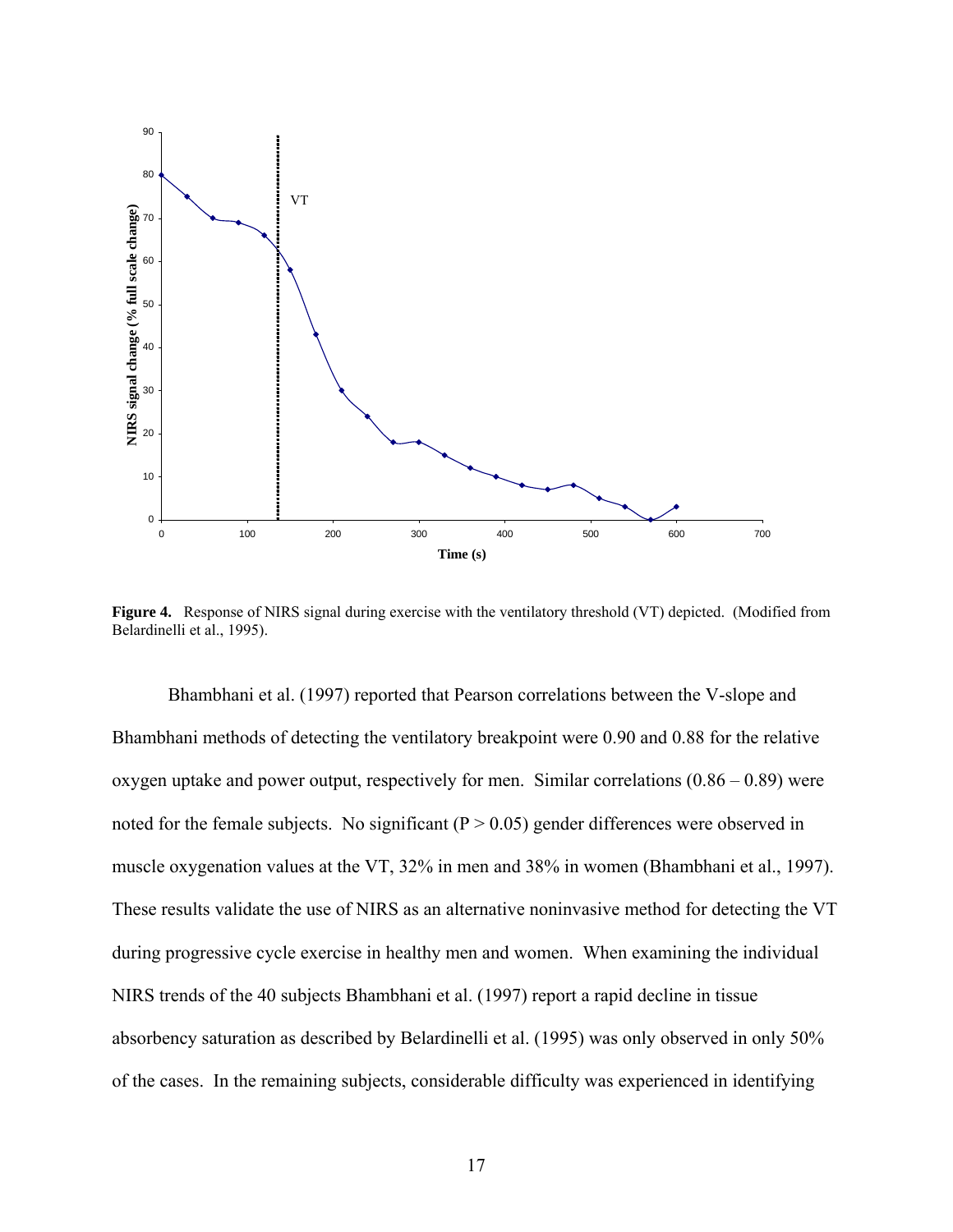<span id="page-25-0"></span>the reference point (Bhambhani et al., 1997). However, the validity coefficients reported by Belardinelli et al. (1995) for the  $VO_2$  and power output values were higher ( $r = 0.94$  and 0.95), respectively,  $(P < 0.0001)$  than those observed in the study performed by Bhambhani et al. (1997),  $r = 0.84$  and  $r = 0.88$ , respectively, in men and  $r = 0.87$  and  $r = 0.86$ , respectively, in women ( $P < 0.01$ ).

### **2.3 GENDER AND MUSCLE DEOXYGENATION**

There have been some studies that have reported gender differences in the VT determined using NIRS technology. Bhambhani et al. (1997) indicated that muscle oxygenation (%Mox) at the lactic acidosis threshold (LAT) was slightly higher in women compared with men (38% vs. 32%). However, this difference was not significant because of the large standard deviation associated with %Mox. In another study by Bhambhani et al. (1999), %Mox at four separate relative workloads was not significantly different between genders. However, when the skeletal muscle oxygenation values for each workload were pooled for each gender, the mean was significantly higher in women compared with men (35.8% vs. 21.4%) despite the significantly lower absolute VO<sub>2</sub> observed in the female subjects (Bhambhani, et al., 1999). A higher %Mox during exercise indicates that the muscle deoxygenates to a lesser degree, resulting in a reduced amount of oxygen being released by Hb/Mb at that metabolic rate (Bhambhani, et al., 1999). It is unclear, however, based upon the results of previous investigations whether the gender difference in %Mox is a true physiological phenomenon or whether it is an artifact of the measurement technique (Bhambhani, et al., 1999).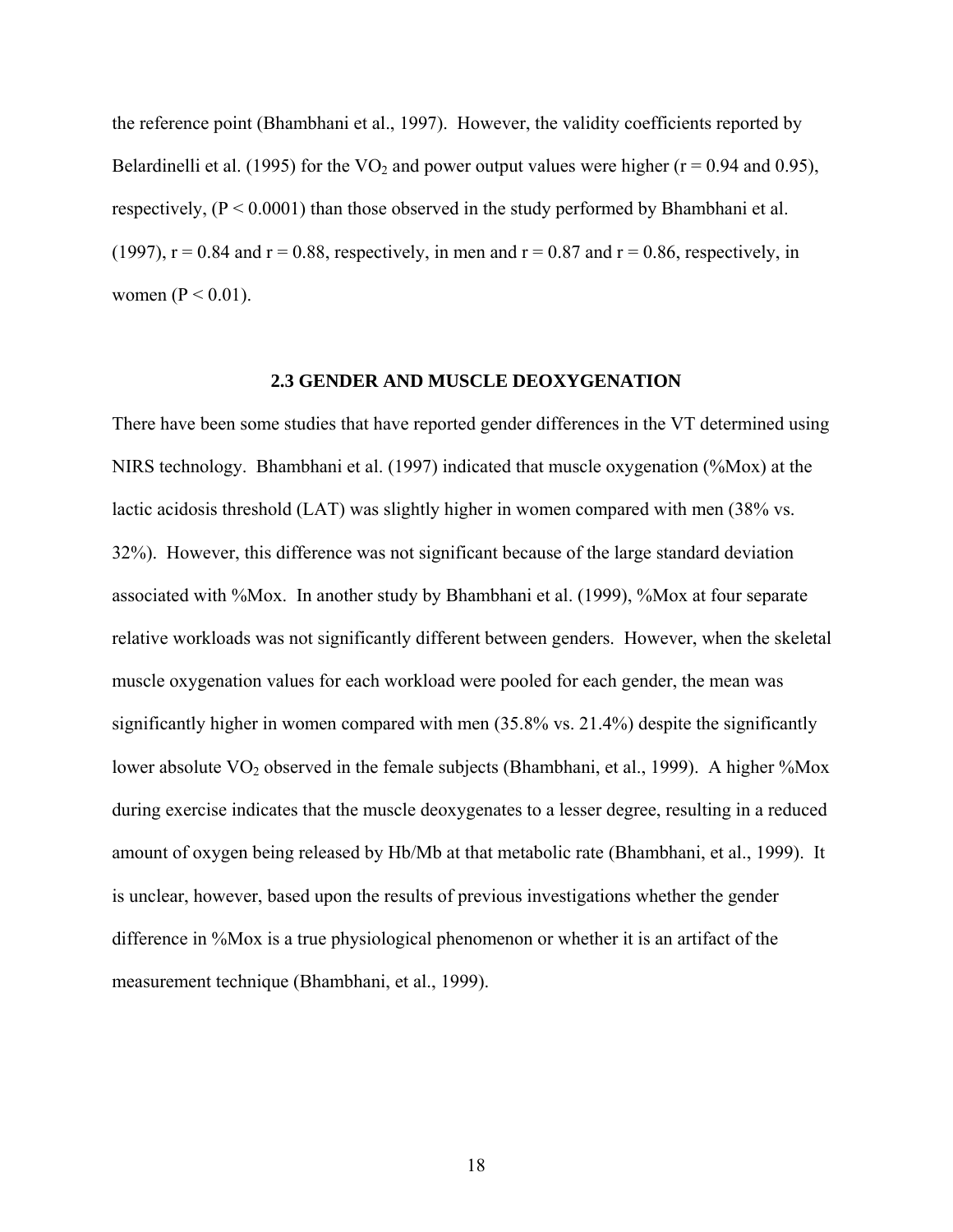## **2.4 RATINGS OF PERCEIVED EXERTION**

<span id="page-26-0"></span>During recent decades exercise physiologists have become more interested in different aspects of the human body and how it functions during various modes of exercise. This interest includes how people feel, what aches and pains they have, and how they rate feelings of exertion during exercise. In this context, most exercise scientists and practitioners in the health sciences agree that it is important to understand subjective symptoms of exertion and how they relate to objective physiologic findings (Borg, 1982).

 In order to quantify feelings of exertion during exercise, ratings of perceived exertion can be measured. The perception of physical exertion can be defined as the subjective assessment of effort, strain, discomfort and/or fatigue that is experienced during exercise (Noble and Robertson, 1996; Robertson, 2001). Swedish psychologist Gunnar Borg, the father of the concept of perceived exertion, studied the way in which individuals subjectively adapt to physical exercise (Noble and Robertson, 1996). Borg developed the first scale (i.e. Borg Scale) that could be used to rate perceptual intensity during exercise. The typical overall (undifferentiated) rating of perceived exertion (RPE) appears to represent an individual's integration of various physiological sensations that have different subjective weightings (Pandolf, 1982).

 Two categories of physiological factors have been suggested as major determinants of RPE during physical exercise (Noble and Robertson, 1996; Pandolf, 1982). The two categories include central and peripheral physiological mediators. Central signals originate in cardiorespiratory adjustments to an increased aerobic metabolic demand (Robertson, Gillespie,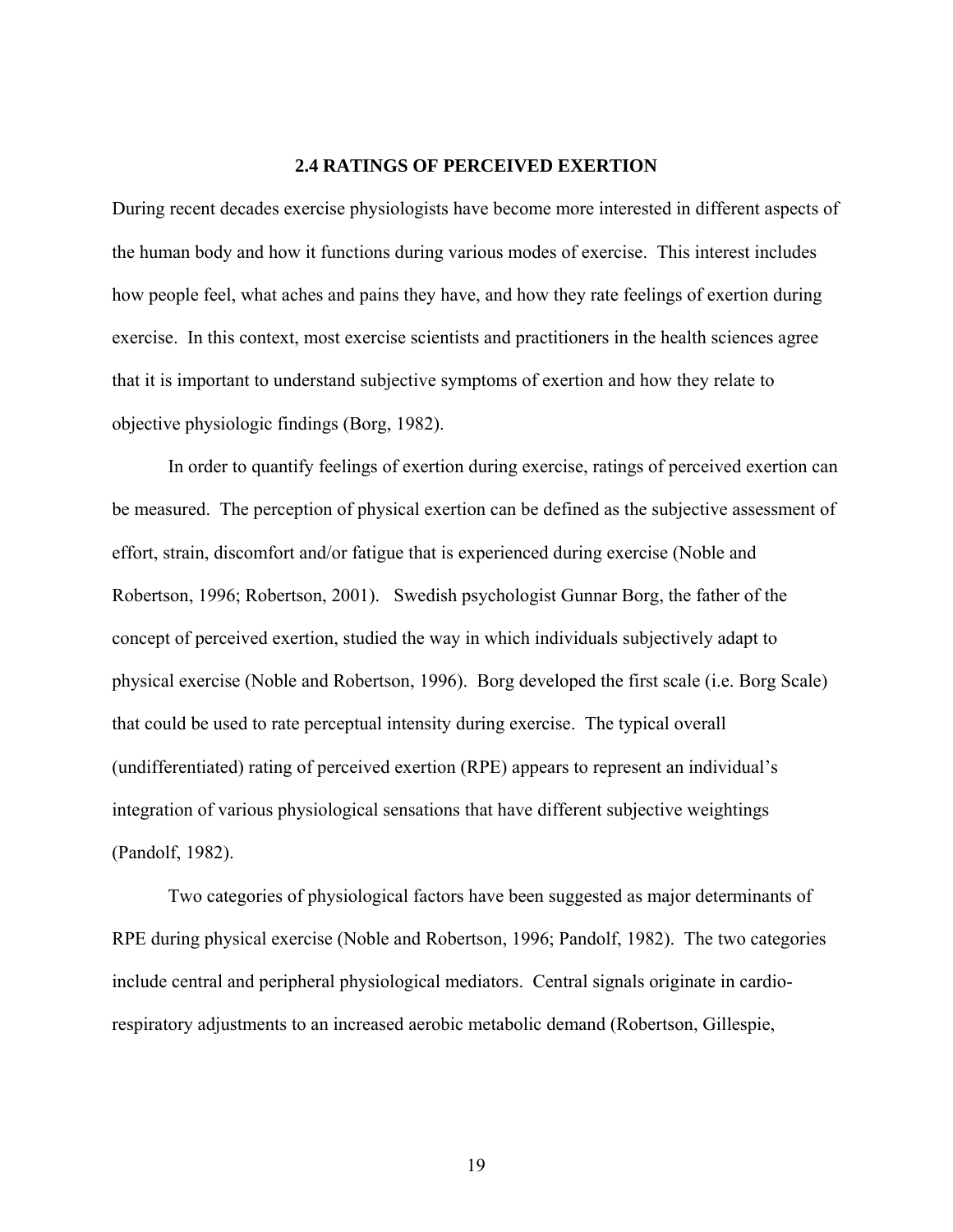McCarthy, and Rose, 1979). Peripheral physiological mediators are primarily regionalized to exercising muscles in the limbs, trunk, and upper torso (including the shoulder and neck) (Noble and Robertson, 1996).

Central mediators of perceived exertion include:

- 1. Ventilatory drive (VE) (Mihevic, Gilner, and Horvath, 1981; Noble and Robertson, 1996; Pandolf, 1983; Pandolf, Billings, Drolet, Pimental, and Sawka, 1984; Robertson, 1982)
- 2. Carbon dioxide excretion (VCO<sub>2</sub>) (Mihevic et al., 1981; Noble and Robertson, 1996; Pandolf, 1983; Pandolf et al., 1984)
- 3. Oxygen consumption (VO<sub>2</sub>) (Mihevic et al., 1981; Noble and Robertson, 1996; Pandolf, 1983; Pandolf et al., 1984; Robertson, 1982)
- 4. Heart rate (HR) (Mihevic et al., 1981; Noble and Robertson, 1996; Pandolf, 1983; Pandolf et al., 1984; Robertson, 1982)
- 5. Blood pressure (Jones, 1984; Mihevic et al., 1981; Noble and Robertson, 1996; Pandolf, 1983; Pandolf et al., 1984; Robertson, 1982).

 Physiological processes that are believed to mediate the intensity of peripheral exertional perceptions are:

- 1. Metabolic acidosis (pH and lactic acid)
- 2. Fast- and slow-twitch contractile properties of skeletal muscle fiber
- 3. Muscle blood flow
- 4. Blood-borne energy substances (i.e., glucose, free fatty acids, glycerol) (Noble and Robertson, 1996).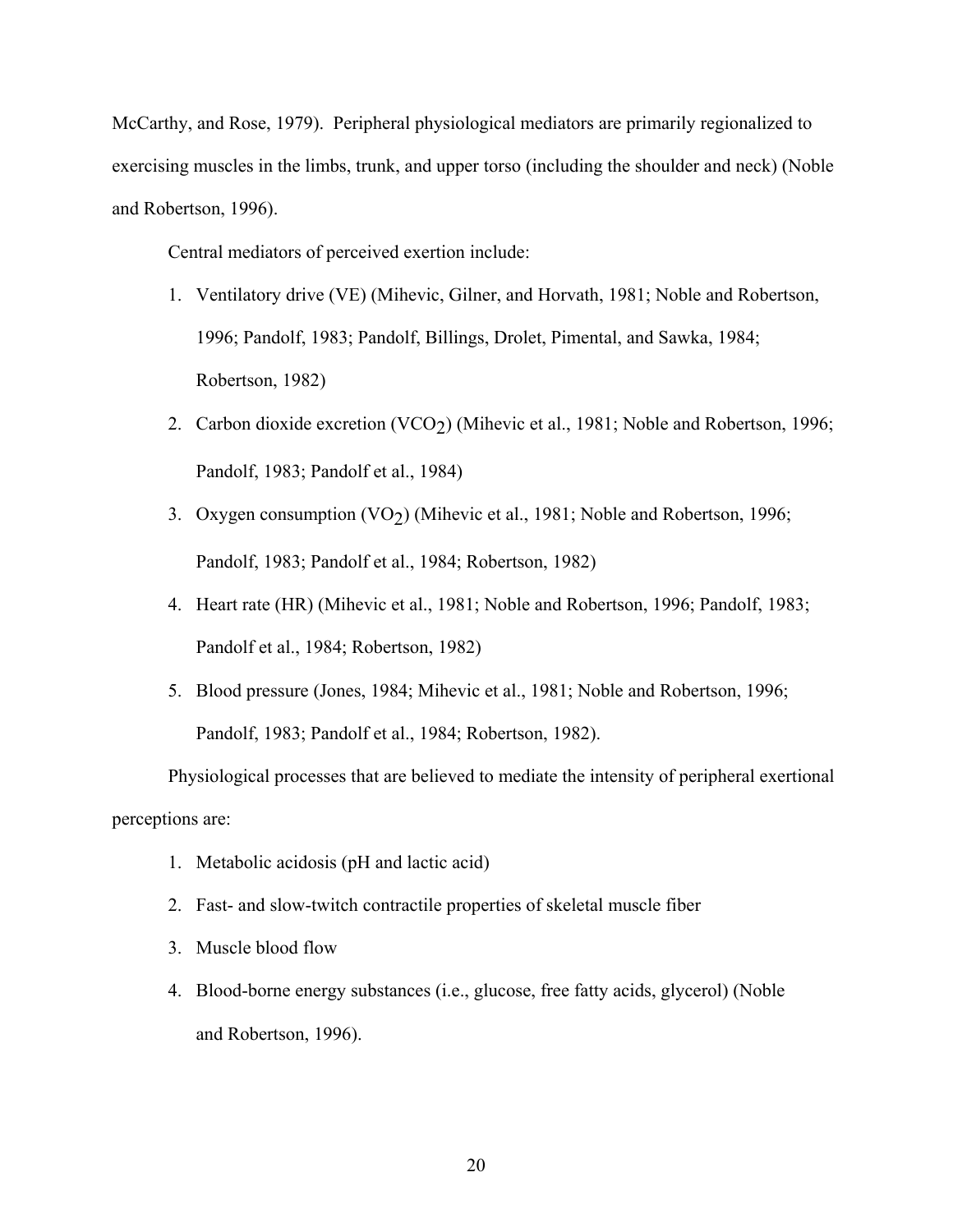<span id="page-28-0"></span> The study of human perception during exercise and sport has grown tremendously during the past 30 years. Much of this growth can be attributed to the experimental and practical attractiveness of Borg's 15-category scale (Noble and Robertson, 1996). The 15-category RPE scale increases linearly with the exercise intensity for work on a cycle ergometer, because oxygen consumption and heart rate increase linearly with increasing work load (Borg, 1982).

 A newly developed RPE scale known as the OMNI scale, employs pictures of an individual exercising at different exertion levels (Robertson, 2004). The term OMNI is short for omnibus, which in this context means that the perceived exertion scale is applicable for a wide range of clients and physical activity settings (Robertson, 2004). The pictures are combined with short verbal descriptions and arranged along a  $0 - 10$  numerical scale that depicts gradually increasing exercise intensity such as that encountered when going up a hill (Robertson, 2004). Different sets of pictures, including gender, can be selected to match the exercise mode to be performed. Regardless of the exercise mode depicted on the OMNI scale, the verbal cues remain the same.

The OMNI scale has several distinct advantages over other perceived exertion scales that make it easier for health-fitness and clinical exercise practitioners to use (Robertson, 2004). Foremost, by having the interchangeable picture cues allows the scale to be used for exercise assessment of and program prescription for clients of various ages, fitness levels, clinical statuses, and physical activity preferences (Robertson, 2004).

#### **2.5 VENTILATORY THRESHOLD AND RPE**

A number of previous investigations reported that the RPE corresponding to the VT (RPE-Vpt) and/or lactate inflection point ranged from a rating of 11 to 14 on Borg's 15-point scale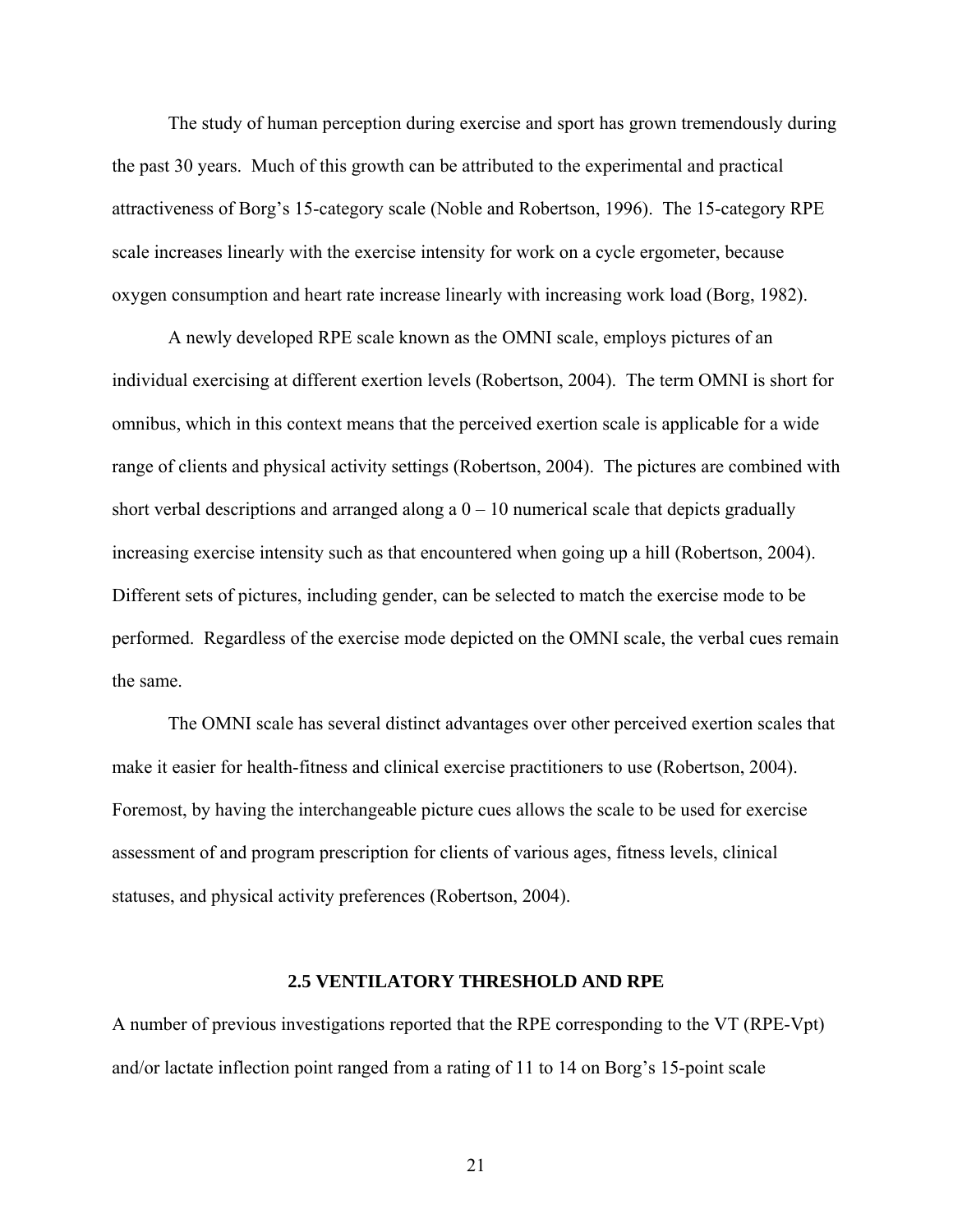<span id="page-29-0"></span>(Boutcher, et al., 1989; Demello, et al., 1987; Haskvitz, Seip, Weltman, Rogol, and Weltman, 1992; Hetzler, et al. 1991; Hill, et al., 1987; Hurley, et al., 1984; Mahon, et al., 1998; Purvis and Cureton, 1981; Robertson, et. al., 2001; Seip, et al., 1991). In these investigations, the RPE response range that spanned the VT was stable for males and females who varied in aerobic fitness and endurance training status and was generally independent of exercise mode (Robertson, et al., 2001). In previous investigations involving pediatric samples, RPE-Overall corresponding to the VT ranged from 11 to 14 in female and male children 8 to 12 years if age (Robertson, et al., 2001). Robertson et al. (2001) also reported that a comparatively stable RPE at the Vpt and/or lactate inflection point can be characterized as a response normalized perceptual measurement. This identifies either a stable RPE or RPE range that (a) corresponds to an exercise intensity that produces a prescribed physiological and/or psychological outcome and (b) is common to a specified and defined individual and/or group (Robertson, 2001; Robertson et al., 2001).

#### **2.6 GRADED EXERCISE TESTING**

Graded exercise testing (GXT) involves the gradual, progressive, and systematic administration of an exercise stimulus to assess exertional tolerance in clinical, research, and sport settings (Noble and Robertson, 1996). Ratings of perceived exertion are frequently used as an adjunct to standard physiological and clinical responses during a GXT (Noble and Robertson, 1996). It has been established that certain physiological responses mediate the intensity of exertional perceptions. Therefore, perceptual responses during a GXT provide much of the same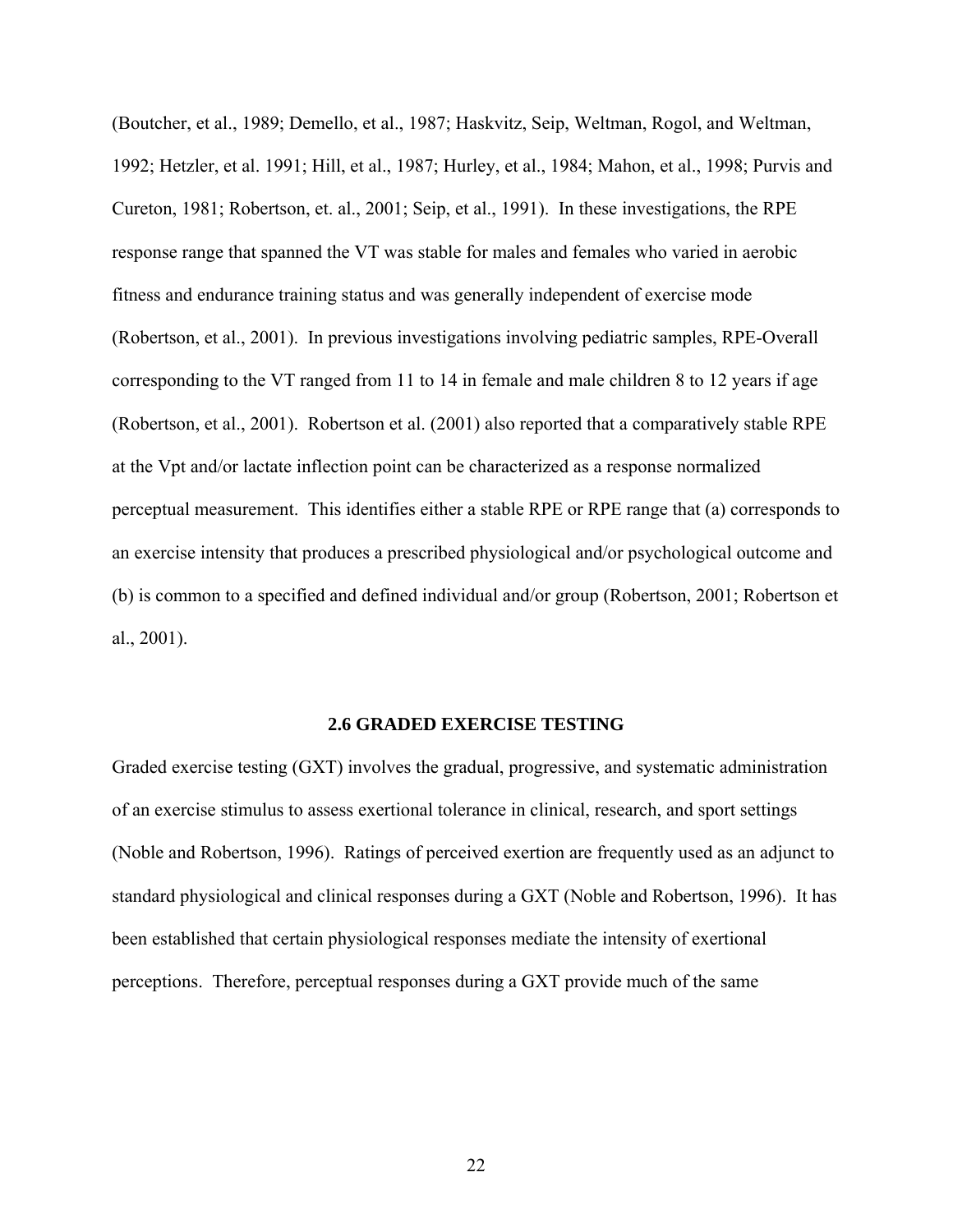information as do physiological responses when determining functional aerobic power, submaximal endurance performance, and tolerance for occupationally related activity (Noble and Robertson, 1996).

 The two most common GXT modes include the treadmill and cycle ergometer. The two most commonly used cycle ergometer protocols are the Sjostrand multistage test and the Åstrand-Rhyming single stage test (Noble and Robertson, 1996). A Modified Åstrand test will be used on all current participants.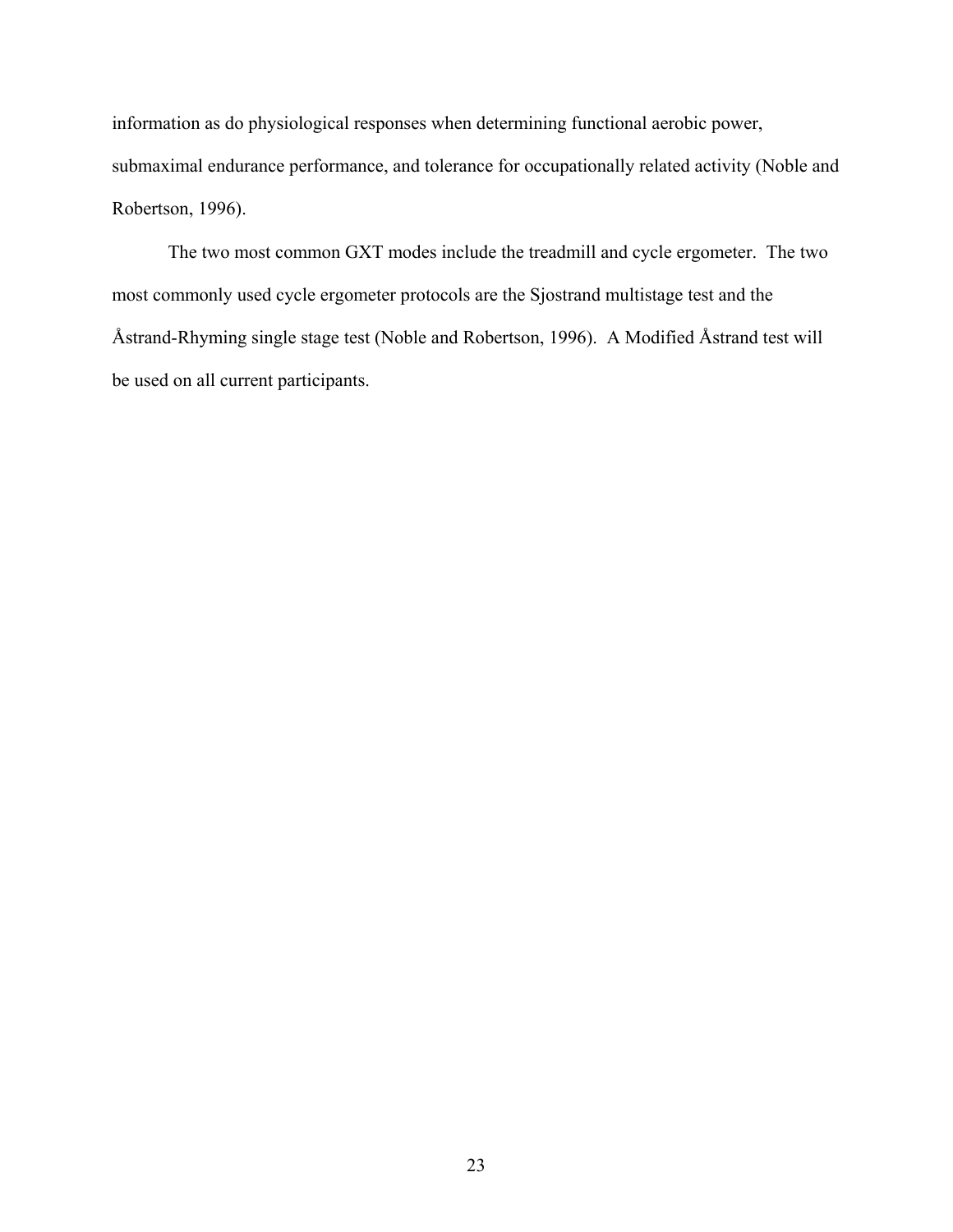## **3.0 METHODS**

<span id="page-31-0"></span>The purpose of this section is to discuss the methodology of the study. The participants, instrumentation, protocol, and methods of data analysis will be presented.

# **3.1. SUBJECTS**

The participants selected for this study were 20 males and 13 females, aged 25-29 years. The participants were randomly recruited from those currently participating in a NIH funded project, *Epidemiology of Physical Activity: Teenage to Adult Years* (Principal Investigator: Dr. Deborah Aaron). Subject descriptive characteristics are presented in Table 1. Individuals selected for the investigation were sent a letter explaining the purpose of the study and informing them that a research assistant would contact them and invite them to participate in the study. Each subject received a payment of \$30.00 for his or her participation. None of the participants reported a history of heart disease, angina, hypertension, heart attack, stroke, asthma or diabetes.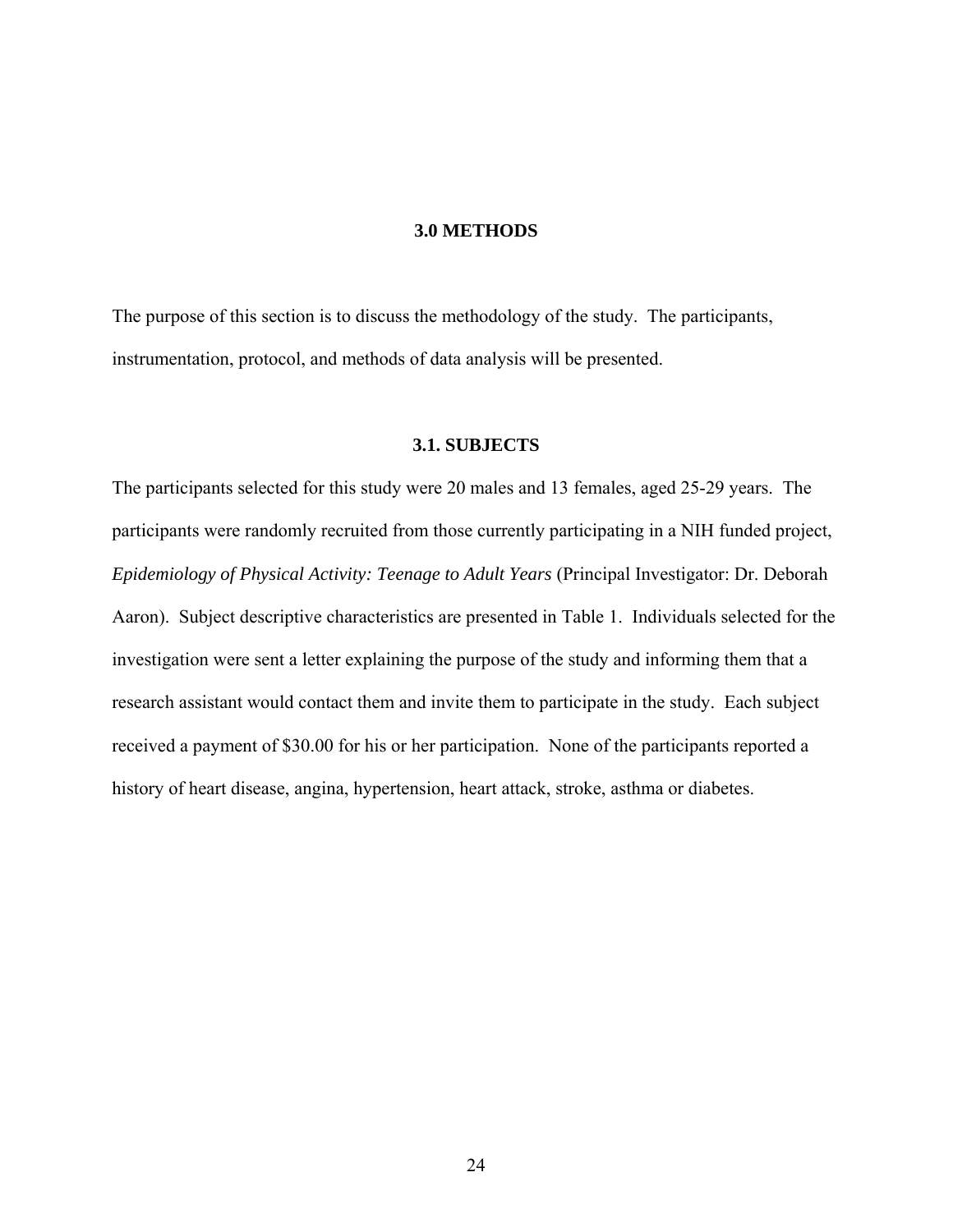<span id="page-32-0"></span>**Table 1.** Subject characteristics.

|                      | Age $(yr)$     | Height (cm)                         | Weight (kg)     | Body Fat<br>(%)  | Vastus<br>Lateralis<br>Skinfold<br>(mm) | $\rm VO_{2peak}$<br>$\text{m}$ /kg/<br>min) |
|----------------------|----------------|-------------------------------------|-----------------|------------------|-----------------------------------------|---------------------------------------------|
| Female<br>$(n = 13)$ | $26.2 \pm 0.7$ | $160.9 \pm 5.6$                     | $67.9 \pm 14.7$ | $29.0 \pm 8.7$   | $32.4 \pm 14.0$                         | $29.9 \pm$                                  |
|                      |                |                                     |                 |                  |                                         | 8.7                                         |
| Male                 | $26.0 \pm 1.1$ | $177.6 \pm 8.1$ * $92.6 \pm 18.1$ * |                 | $21.1 \pm 7.5$ * | $20.5 \pm 8.3$ *                        | 33.8                                        |
| $(n = 20)$           |                |                                     |                 |                  | $(n = 18)$                              | $\pm 6.3$                                   |

VO2peak – Peak oxygen uptake

Data are mean  $\pm$  standard deviation (SD)

\*Significant p< .05

#### **3.2 EQUIPMENT**

Progressive multistage cycle ergometer tests to establish VO<sub>2peak</sub> were administered on a Monark model # 818 stationary cycle ergometer. A Polar heart rate monitor was utilized to assess heart rates from 45 to 60 s during each minute of exercise. The fraction of expired  $O_2$  (%) and  $CO_2$ (%) were measured every 15 s with an oxygen analyzer, an oxygen sensor model, and a SensorMedics medical carbon dioxide gas analyzer, respectively. Respiratory flow  $(V_E)$  (L/min) was measured with a Parvomedics pressure transducer/heater control that was connected to a Hans Rudolph pneumotachograph. The True Max 2400 computer program was interfaced with the electronic gas analyses and flow meter and calculated oxygen uptake and carbon dioxide production and ventilation (STPD) every 15 seconds during exercise. A near-infrared spectroscopy (NIRS) sensor (NIRS Micro-Run Man model # MRM-96) was placed over the vastus-lateralis muscle of the right leg and secured by an Ace bandage. This provided a continuous measure of the skeletal muscle oxygen-hemoglobin saturation during the exercise test.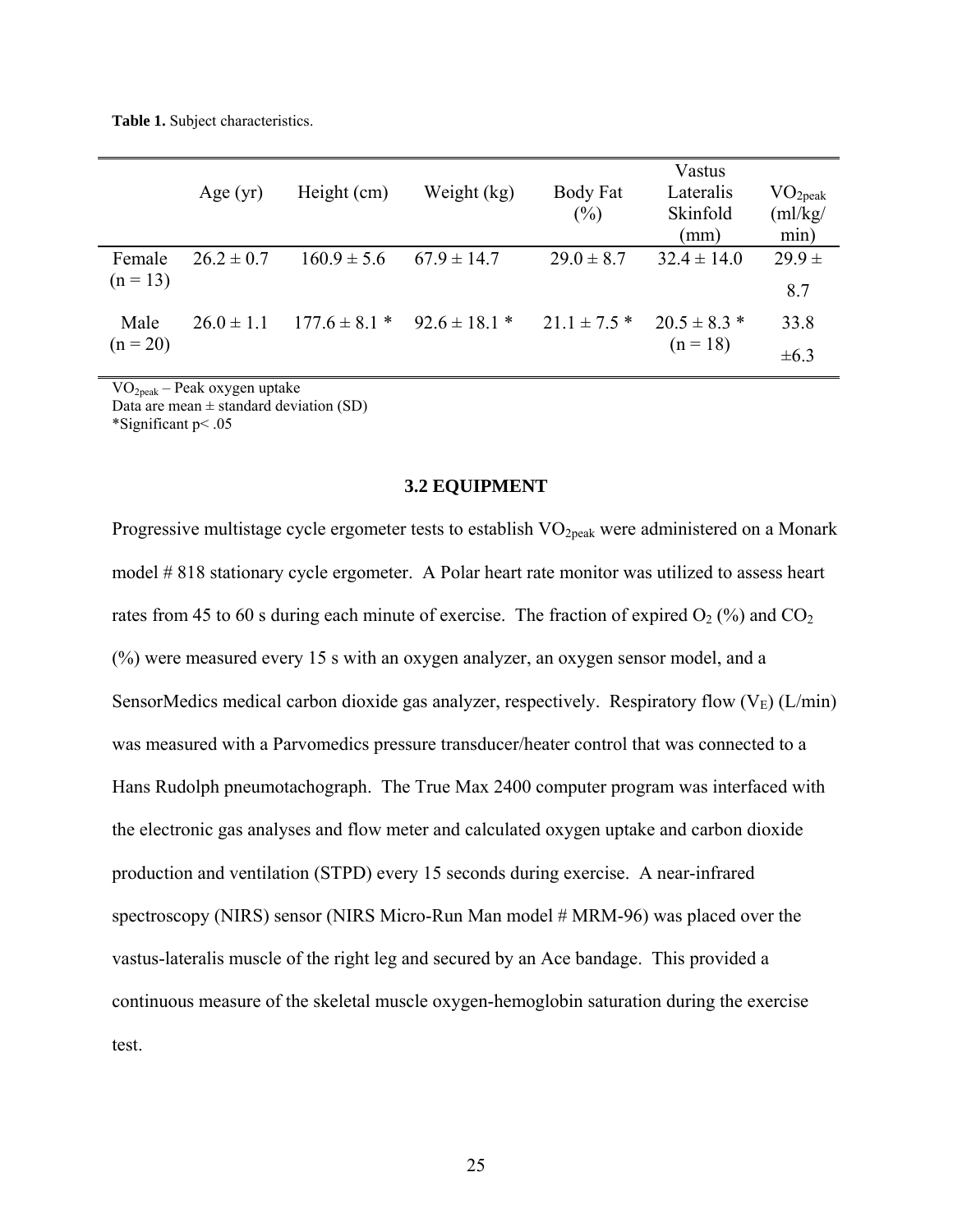#### **3.3 EXPERIMENTAL TRIAL**

<span id="page-33-0"></span>Prior to the experimental trial, the participants were given instructions, advising them to not eat within 12 hours of the test, but to remain properly hydrated, and to wear the appropriate exercise attire. Upon arriving at the lab on the testing day, each participant was required to sign an informed consent approved by the University of Pittsburgh Institutional Review Board (approval # 020221) and complete a medical questionnaire, prior to his or her involvement in the investigation. Next, each participant's height and weight measurements were recorded. Height (mm), without shoes, was measured twice using a wall-mounted Harpendon stadiometer and the average used for analysis. If the two measurements differed by  $>$  4 mm, two additional measurements were taken and the average of the two closest trial values was used in the analyses. Body weight (kg) was measured using a clinic balance beam scale with the participant wearing light clothing and no shoes. Weight was measured to the nearest 0.2 kg. Height and weight was used to calculate body mass index  $(kg/m^2)$ . Sitting resting blood pressure and resting heart rate were then obtained with a standard sphygmomanometer, stethoscope, and a Polar heart rate monitor.

Anthropometric measurements to assess body size and composition, and fat distribution were performed. Skinfold thickness (mm) was measured with a Lange skinfold caliper at three sites (triceps, suprailiac, and thigh for the females, and chest abdomen and thigh for the males) according to a standard protocol. Three measurements were taken at each site and the average used to calculate percent body fat. Skinfold measurements were also taken of the left vastus lateralis where the NIRS electrode was placed.

A Modified Åstrand graded cycle ergometer exercise test (GXT) was used to assess VO2peak. The subject exercised at a set cadence (50 rpm). A warm-up consisting of cycling with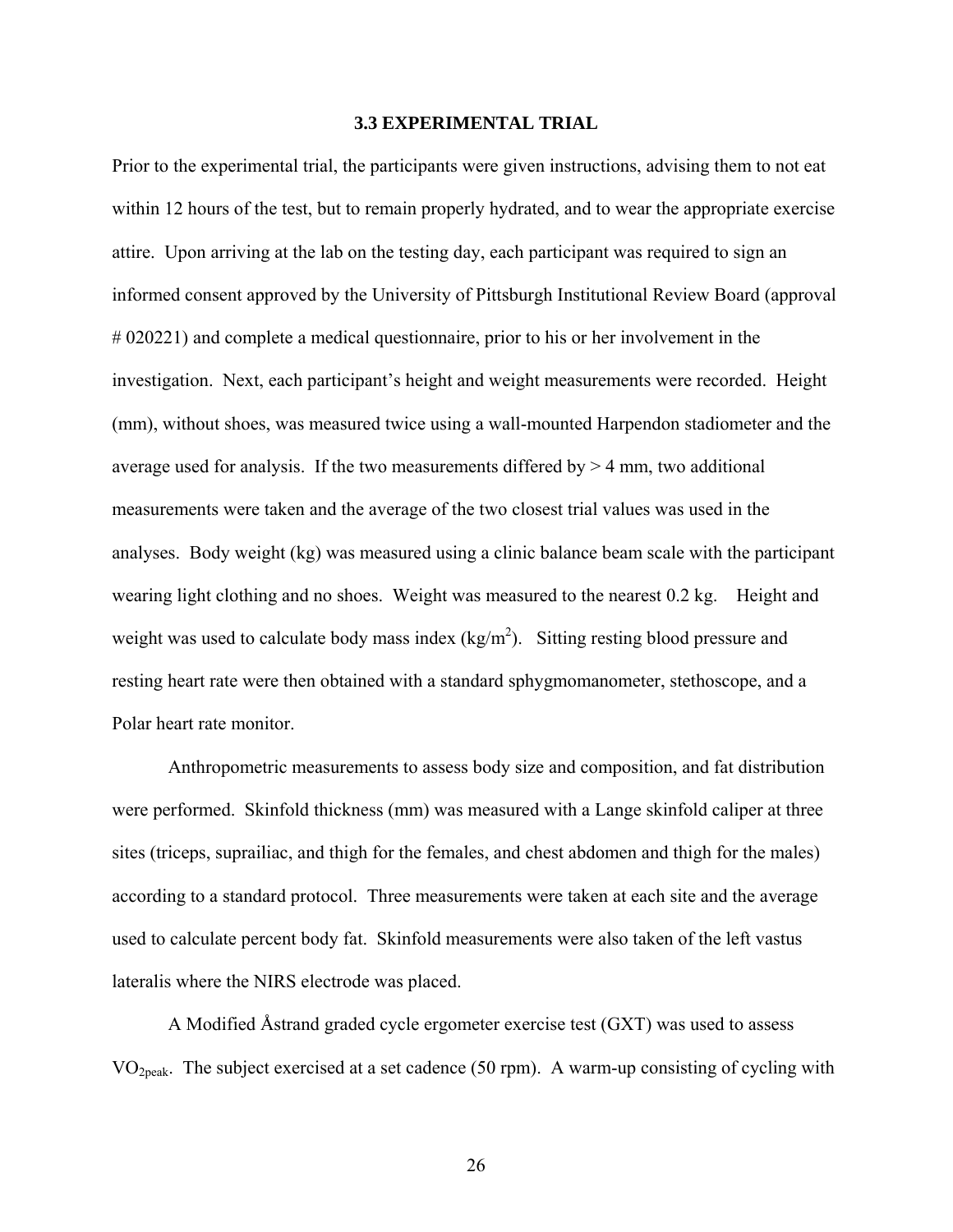zero resistance for 2 minutes preceded the progressive protocol. The initial power output was 150 kgm<sup>\*</sup>min<sup>-1</sup> for two minutes. Every two minutes the power output increased by 150 kgm\*min-1. Exercise continued until the subject terminated the test due to exhaustion. Blood pressure (systolic/diastolic) and heart rate (bpm) were monitored throughout the test at the end of each stage. The subjects were cognitively anchored to the Borg 15-category and the OMNI RPE (Appendix B) scales prior to exercise. Subjects estimated their overall body RPE after the first minute of each stage using the Borg 15-category scale, and at the end of the second minute of each stage with the OMNI scale. The OMNI scale was also used to obtain RPE immediately post exercise. The subject had a headset placed on his/her head to secure a mouthpiece. The mouthpiece included a one-way valve that enabled ambient air to enter the body and expired air to be routed into the metabolic cart for analysis. The subject also wore a nose plug throughout the exercise test. Ventilatory parameters  $(VO_2, VCO_2, and V_E)$  were measured from the expired air. VO2peak was determined as the highest oxygen uptake value recorded.

The ventilatory threshold (VT) was defined as the  $VO<sub>2</sub>$  corresponding to the abrupt increase in ventilation during the graded cycle ergometer exercise test. The VT was identified using the respiratory-metabolic gas exchange measurements obtained every 15 s. The ventilatory equivalents for oxygen ( $V_E$ : VO<sub>2</sub>) and carbon dioxide ( $V_E$ : VCO<sub>2</sub>) were plotted as a function of VO<sub>2</sub>. The VT was established as the VO<sub>2</sub> at which V<sub>E</sub>: VO<sub>2</sub> increased without a concomitant increase in  $V_E$ : VCO<sub>2</sub> (Mahon, 1992; Mahon, 1998; Washington, 1988). The VT was detectable from individual plots for each subject and was expressed in both absolute (L/min) and relative (% $VO<sub>2peak</sub>$ ) units. The NIRS unit was used to determine the VT in two ways: the Belardinelli et al. (1995) method and the Bhambhani et al. (1997) method. The Belardinelli et al. (1995) method, as stated previously, defines the VT as the exercise intensity at which there was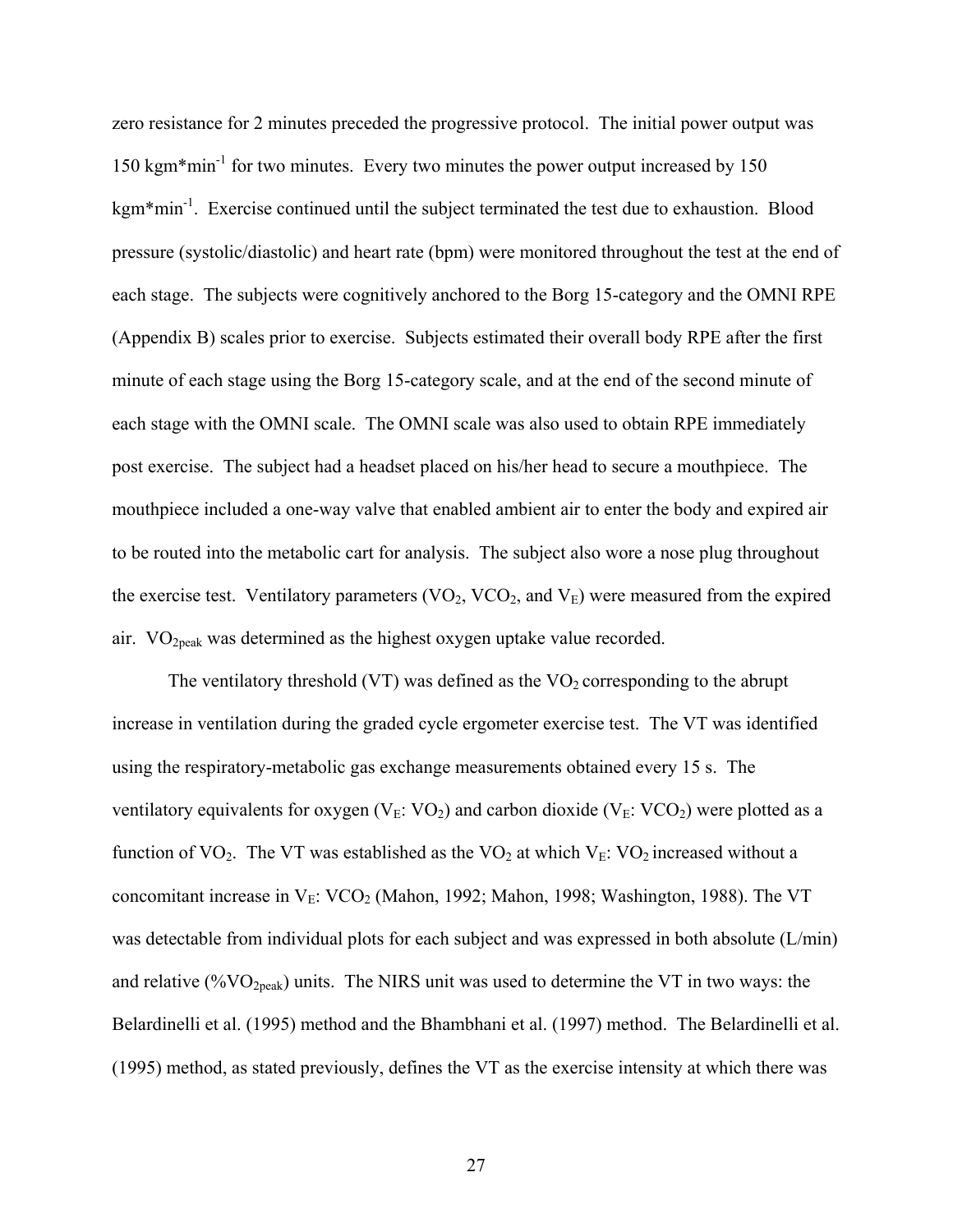<span id="page-35-0"></span>an "accelerated fall in tissue oxygen saturation" as shown by the NIRS signal, while the Bhambhani et al. (1997) method identifies the VT as the point at which the NIRS signal crosses the baseline oxygenation value. The Belardinelli et al. (1995) method of determining the VT was determined by two evaluators assessing the VT independently.

A near-infrared spectroscopy Micro-Run Man model #MRM-96 sensor (4 in. x 2 in.) was secured with a tensor bandage without occluding the blood flow, over the vastus-lateralis muscle of the right leg approximately 10-12 mm from the knee, parallel to the major axis of the thigh in order to measure oxygen saturation during the exercise test. Before each exercise test, the NIRS sensor was calibrated according to the manufacturer's protocol and specifications. This was done while the subject was seated on the cycle ergometer with the leg in a relaxed position at the lowest point of the pedal. In this study, the NIRS unit was interfaced with a computer with the data viewed on-line during each test. Measurements were undertaken continuously throughout exercise and recovery until the subject's heart rate reached 100 bpm.

Participants were screened prior to administering the  $VO<sub>2peak</sub>$  test based on the American College of Sports Medicine (ACSM) Guidelines for Exercise Testing and Prescription (2000). For individuals 23-27 years of age with no symptoms of CVD, physician supervision of a GXT was not required, however, all tests were administered by experienced technicians and emergency equipment/procedures were in place.

#### **3.4 DATA ANALYSIS**

Independent sample t-tests were used to compare the descriptive characteristics (i.e. age, height, weight, % body fat, vastus lateralis skinfold (mm), and  $VO<sub>2peak</sub>$ ) in both men and women. A one-way ANOVA was used to analyze the three methods of determining the VT (i.e.,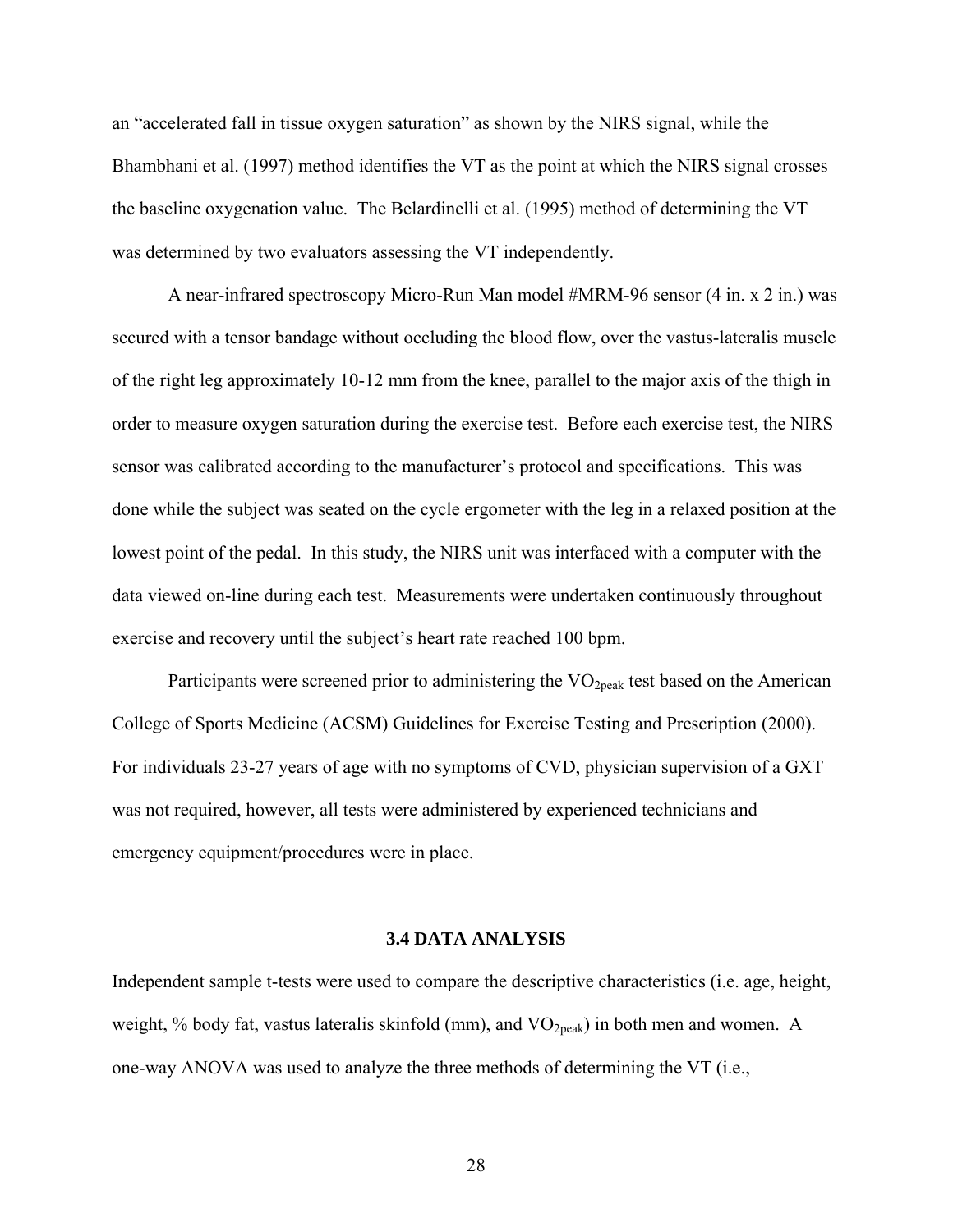Belardinelli et al. 1995, Bhambhani et al. 1997, and V-slope). A linear regression analysis was conducted to determine the relation between OMNI RPE and skeletal muscle oxygenation. Twoway ANOVAs (gender x power output) were conducted to examine RPE and NIRS determined muscle deoxygenation. Significant interactions and main effects were examined using the Tukey post-hoc procedure.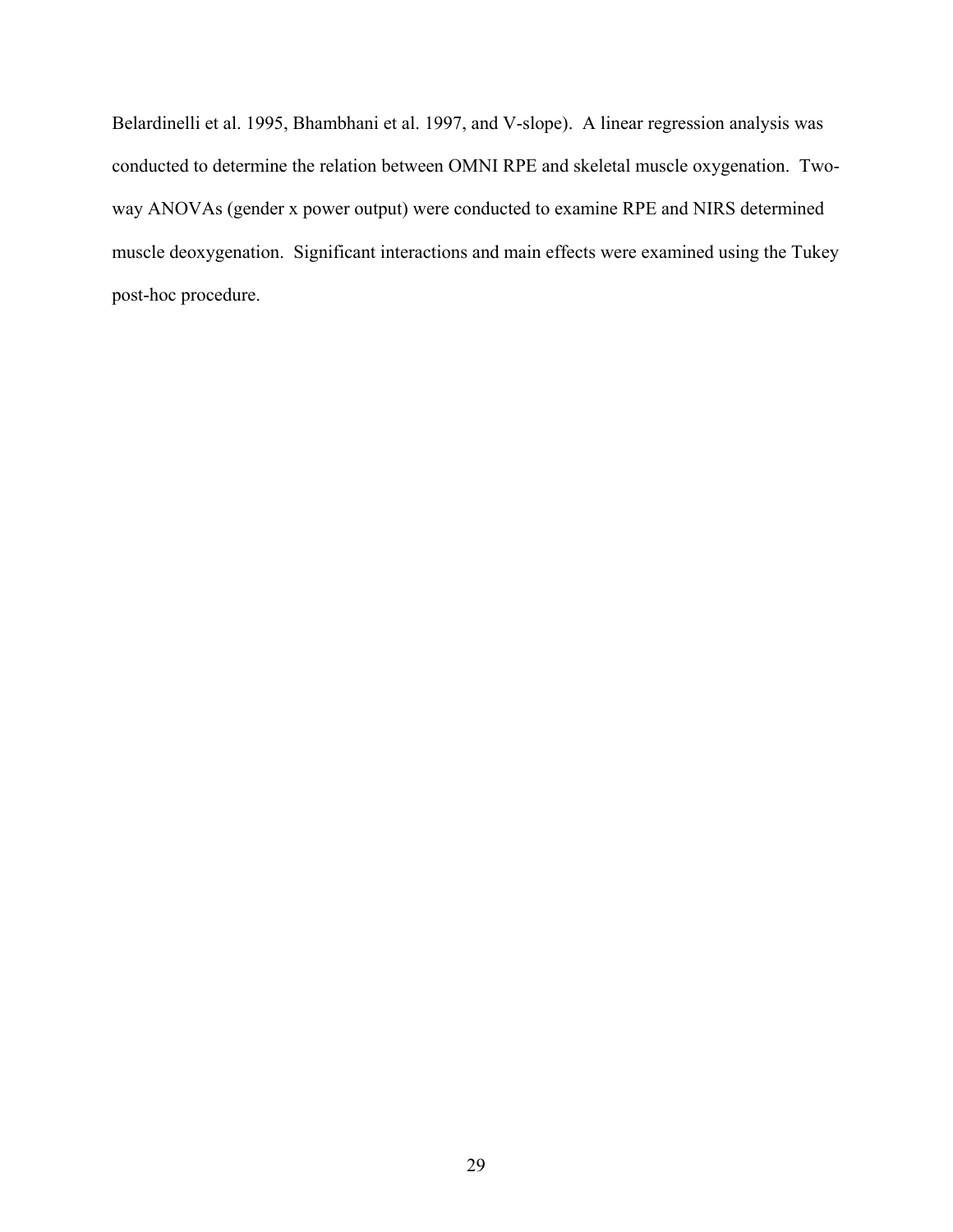## **4.0 RESULTS**

The purposes of this investigation were to: 1) compare the NIRS methods of Belardinelli et al. 1995, Bhambhani et al. 1997, and the V-slope method in determining the VT; 2) determine the relation between RPE-AM and muscle deoxygenation during progressively incremented cycle ergometer exercise; 3) determine if there is a gender difference in muscle deoxygenation during progressively incremented cycle ergometer exercise; and 4) determine if there is a gender difference in the RPE responses during progressively incremented cycle ergometer exercise. The following statistical treatments of the data were employed: independent sample t-tests were used to compare the descriptive characteristics (i.e. age, height, weight, % body fat, vastus lateralis skinfold (mm), and  $VO_{2peak}$ ) in both male and female subjects, a one-way ANOVA was used to analyze the three methods of determining the VT (i.e., Belardinelli et al. 1995, Bhambhani et al. 1997, and V-slope), a linear regression analysis was used to determine the relation between OMNI RPE and skeletal muscle deoxygenation, and two-way ANOVAs (gender x power output) was used to examine RPE and NIRS determined muscle deoxygenation. Significant interactions and main effects were examined using the Tukey post-hoc procedure.

## **4.1 SUBJECTS**

Twenty males and 13 females participated in the study. Subject demographic data are reported as mean  $\pm$  standard deviation (see Table 1). There were no significant differences between genders with respect to age or  $VO_{2peak}$  (ml/kg/min). The height of the men (177.6  $\pm$  8.1)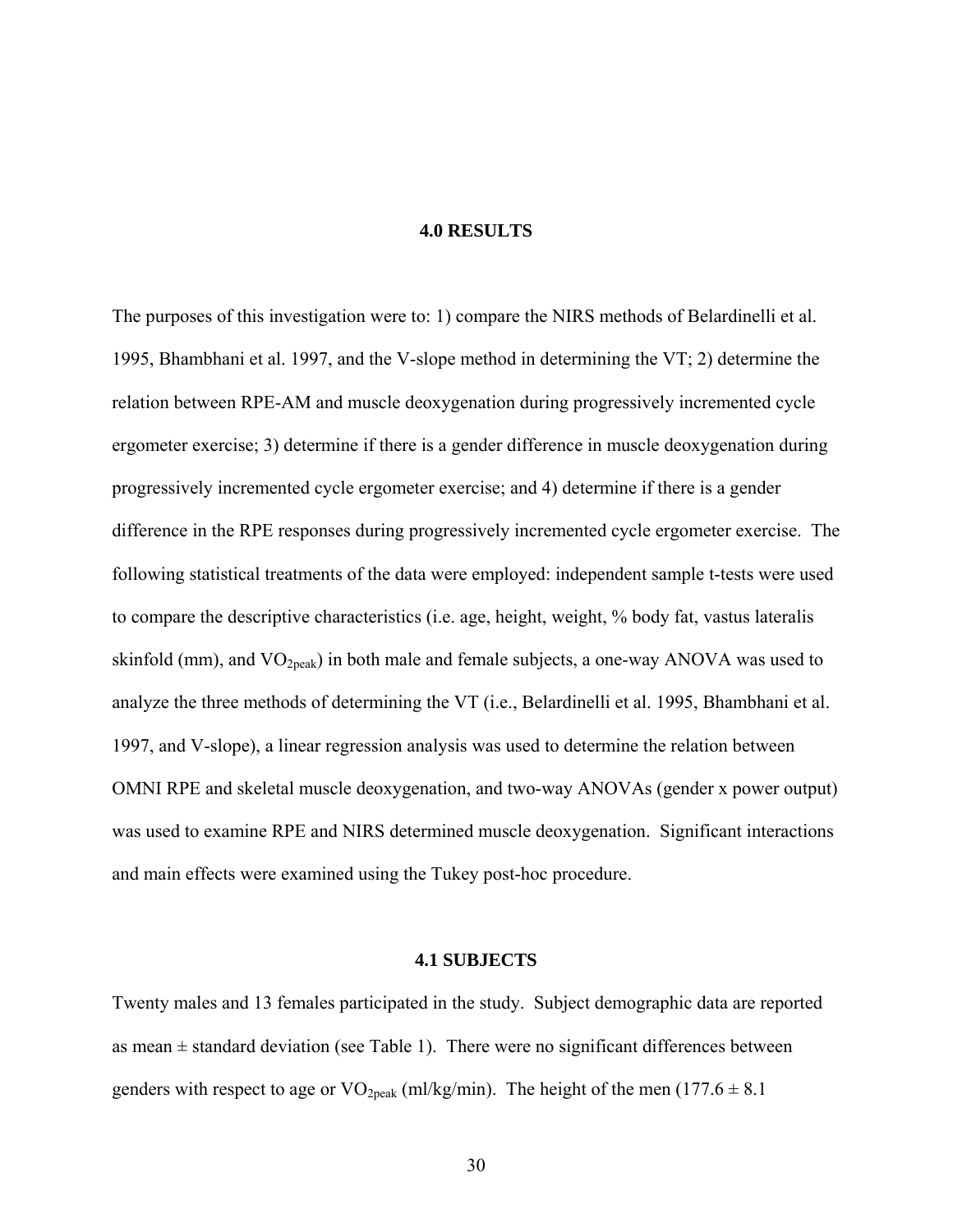cm) was different ( $p < 0.05$ ) from the women (160.9  $\pm$  5.6 cm). Weight of the men (92.6  $\pm$  18.1 kg) was different ( $p < 0.05$ ) from the women (67.9  $\pm$  14.7 kg). Body fat, as well as the vastus lateralis skinfold thicknesses were different ( $p < 0.05$ ) between males and females (21.1  $\pm$  7.5 vs.  $29.0 \pm 8.7$ , and  $20.5 \pm 8.3$  mm vs.  $32.4 \pm 14.0$  mm, respectively).

### **4.2 VENTILATORY THRESHOLD METHOD COMPARISON**

A one-way ANOVA was conducted in order to compare the three different methods of determining the VT (Belardinelli et al. 1995, Bhambhani et al. 1997, and the V-slope method). The ventilatory threshold was determined using the V-slope method in 21 subjects (9 females and 12 males). The VT was identified in 17 subjects (7 females and 10 males) using the Bhambhani et al. 1997 method and 14 subjects (8 females and 6 males) using the Belardinelli et al. 1995 method. The unequal cell size will be discussed in the next chapter.

All data reported in this section are mean  $\pm$  standard deviation. The V-slope (58.62  $\pm$ 10.47% VO<sub>2peak</sub>), Bhambhani et al. 1997 (49.75  $\pm$  20.13% VO<sub>2peak</sub>), and Belardinelli et al. 1995  $(60.87 \pm 10.15\% \text{ VO}_{2\text{peak}})$  methods did not result in different  $(F(2,49) = 2.77, p > 0.05) \text{ VT}$ values. The ANOVA summary for these data is presented in Table 2.

**Table 2.** ANOVA summary table for three methods of determining VT during graded cycle ergometer exercise in male and female subjects.

| <b>Between Groups</b> | ∸  | 2.77 | 0.072 |
|-----------------------|----|------|-------|
| Within Groups         | 49 |      |       |
| Total                 |    |      |       |

In order to determine whether there were systematic differences between the two NIRS techniques and the criterion measure of the VT (i.e., V-slope), Bland-Altman figures were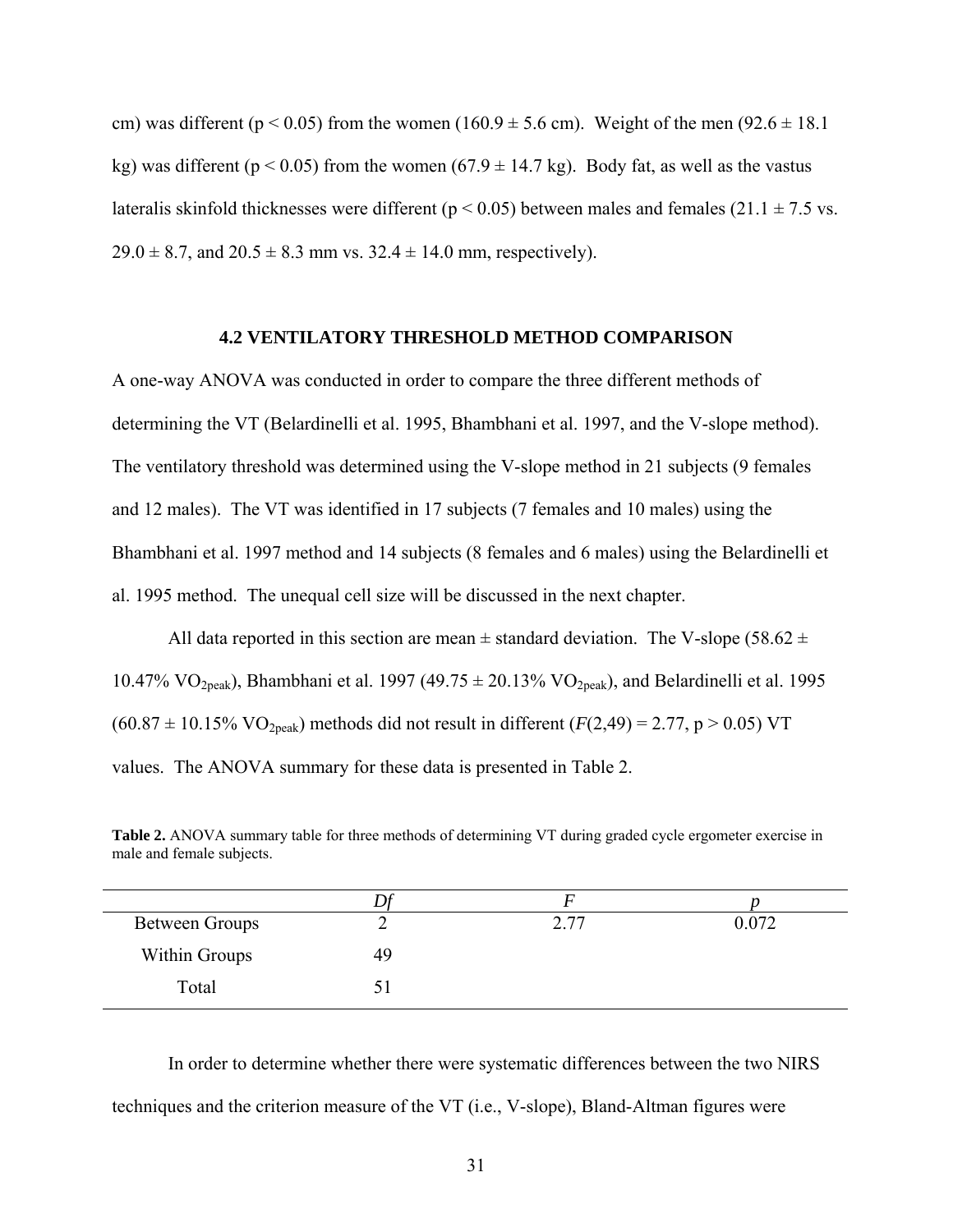generated (Figures 5 and 6). The Bland-Altman plots display the individual subject differences between the criterion (V-slope) method, and the Bhambhani et al. 1997 and Belardinelli et al. 1997 methods of determining the VT. Both Bland-Altman plots display the mean difference (solid line) and the 95% confidence interval  $(\pm 2 \text{ SD})$ ; dashed lines). Additionally, the range displayed on the y-axis represents the maximum possible discrepancies. The mean difference between the V-slope method and the Bhambhani et al. 1997 method was 10.0 (range = -27.4, 47.4). The mean difference between the V-slope method and the Belardinelli et al. 1995 method was  $-2.9$  (range =  $-26.9$ , 21.1).



**Figure 5.** Bland-Altman plot of the individual subject difference between the V-slope and Bhambhani et al. 1997 methods of obtaining the VT.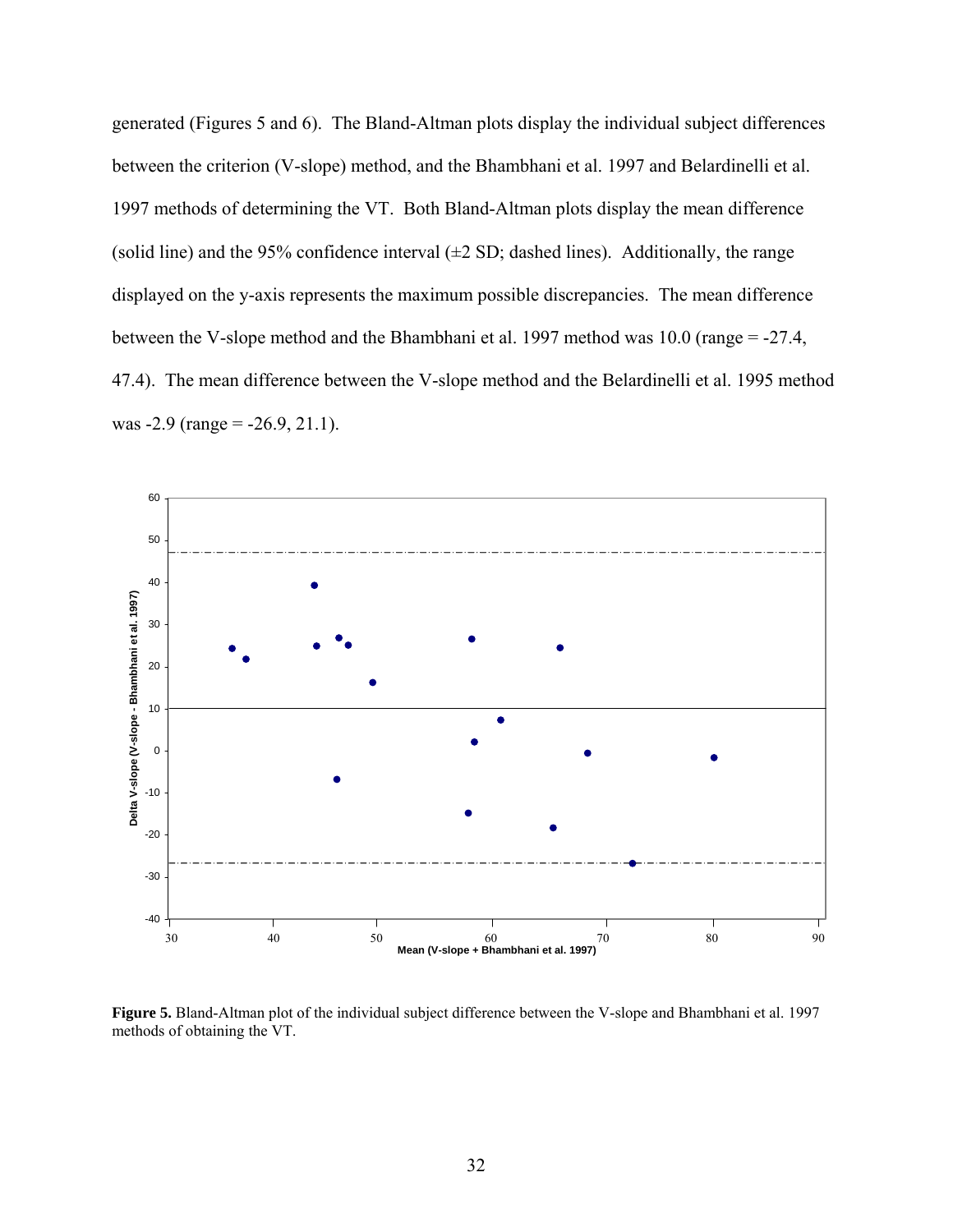

**Figure 6.** Bland-Altman plot of the individual subject difference between the V-slope and Belardinelli et al. 1995 methods of obtaining the VT.

## **4.3 RPE AND MUSCLE DEOXYGENATION**

A linear regression analysis was conducted using RPE and skeletal muscle deoxygenation at each exercise stage (Figure 7). 32 subjects (12 women and 20 men) from the data set were used in this analysis. One female subject was not included in this analysis due to uninterpretable NIRS data, most likely due to improper placement and/or calibration of the NIRS device. The following significant regression equation was generated ( $p = 0.016$ ): RPE = 5.97 –  $(15.20)$ deoxygenation with an *R* of -0.20, an  $R^2$  of 0.04, and a SE of 2.76. This relationship between RPE and deoxygenation is presented in Figure 7.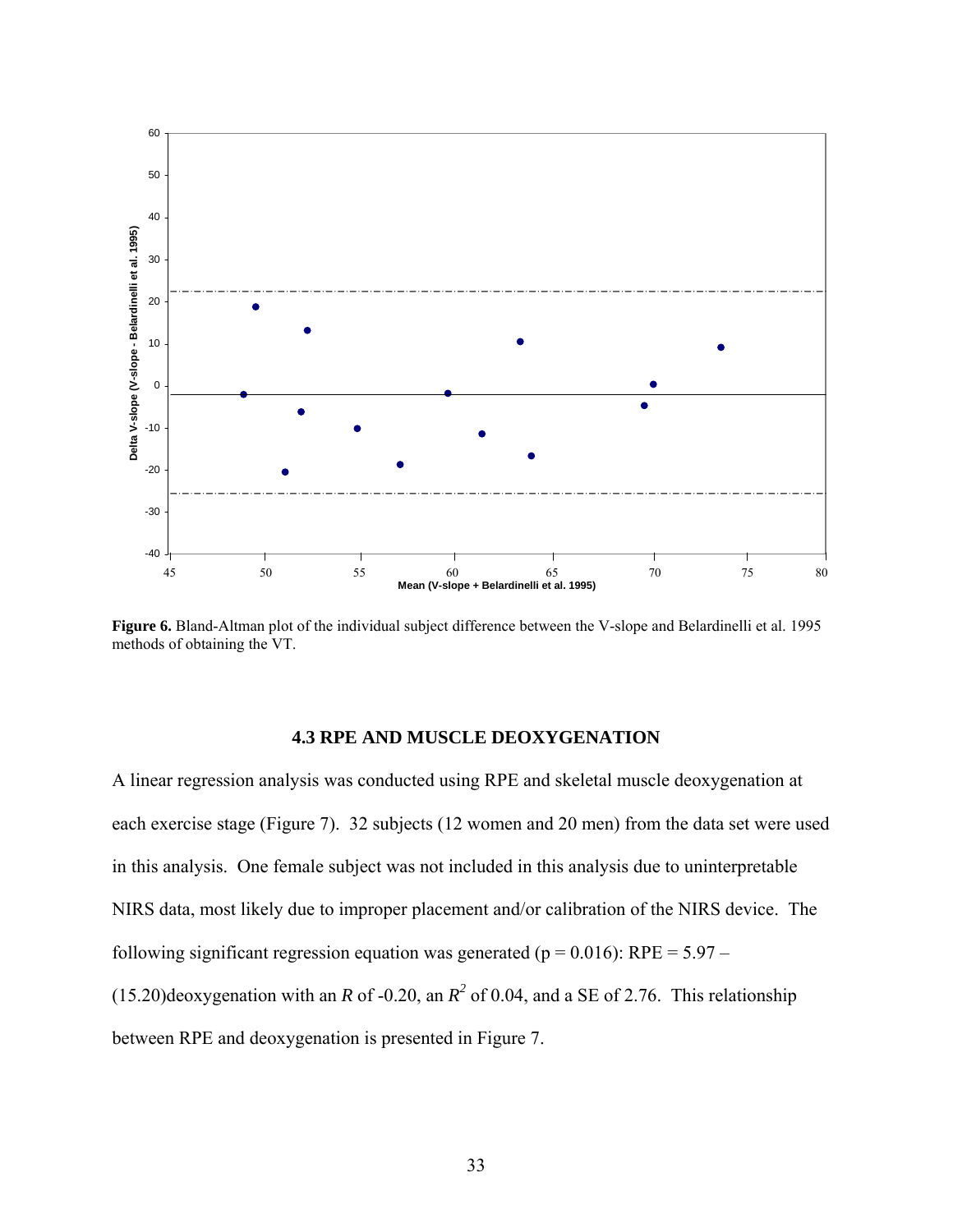

Figure 7. Relationship between muscle deoxygenation and RPE. IPE = Value immediate post-exercise.

# **4.4 GENDER, RPE, AND MUSCLE DEOXYGENATION**

## **4.4.1 Gender and RPE**

A two-way ANOVA (gender x power output) was conducted to examine RPE. The ANOVA summary for these data is presented in Table 3. The RPE responses to the progressively incremented cycle ergometer exercise tests are presented in Figure 8. Data from 33 subjects (13 females and 20 males) were used for this analysis. No females made it past stage 7, whereas some males  $(n = 2)$  made it into stage 9. A significant main effect for gender was found  $(F(1,193) = 19.53, p < 0.05)$ . Males had lower RPEs  $(6.32 \pm .17)$  than females  $(7.16 \pm .28)$ . A significant main effect for power output was also found  $(F(9, 193) = 56.21, p < 0.05)$ . The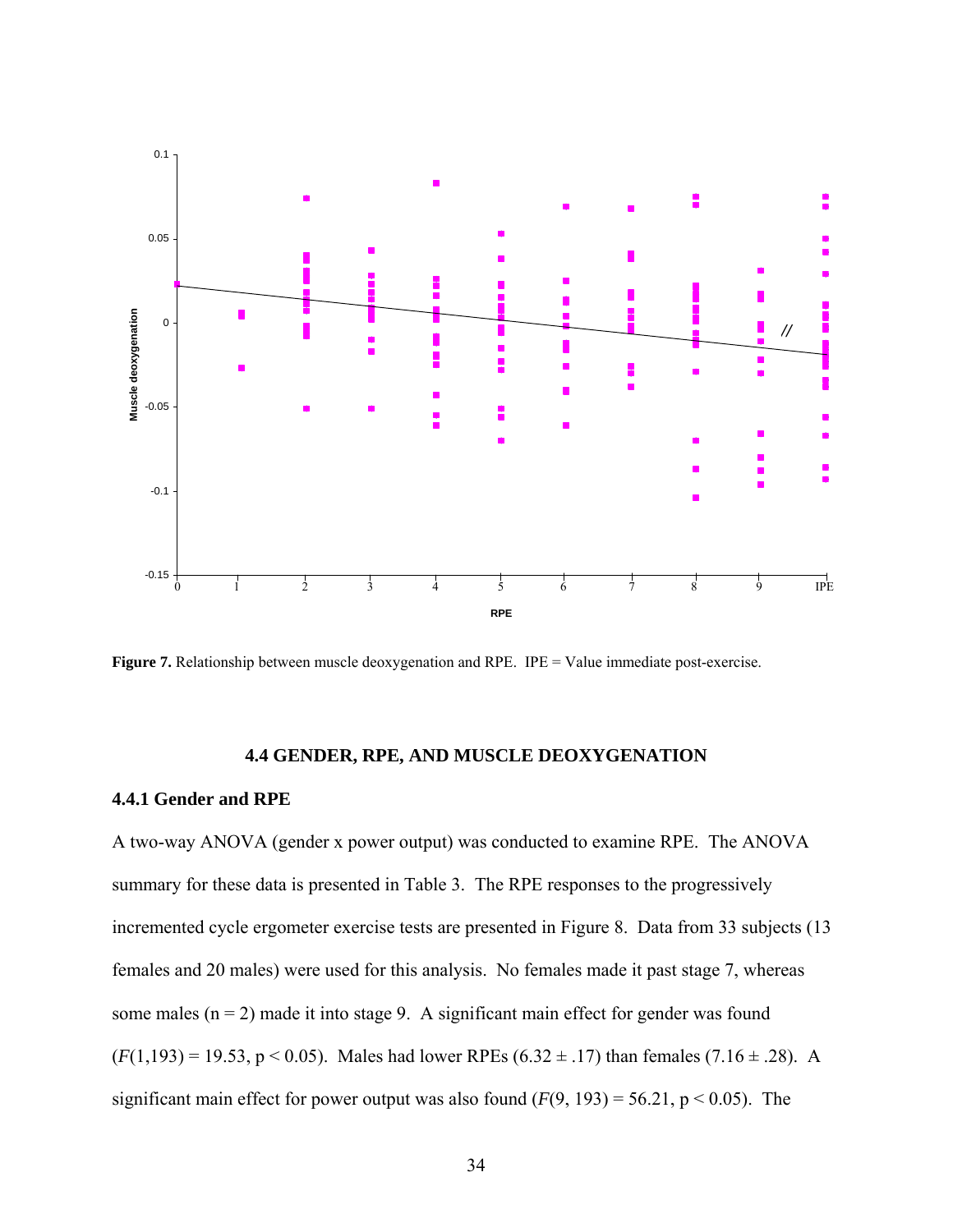results from Tukey post-hoc analysis conducted on the main effect for power can be found in Appendix C. In addition, a significant gender x power output interaction was found  $(F(7, 193) =$ 2.11,  $p < 0.05$ ). Independent t-tests were run to determine which power outputs were significantly different in RPE responses.

Table 3. ANOVA summary table for RPE responses during graded cycle ergometer exercise in male and female subjects.

| Source                                  |       |         |
|-----------------------------------------|-------|---------|
| Gender                                  | 19.53 | $000 *$ |
| Power Output                            | 56.21 | $.000*$ |
| Interaction (Gender x)<br>Power Output) | 2.11  | $.044*$ |

\*Significant p< 0.05



**Figure 8.** RPE responses during graded cycle ergometer exercise in male and female subjects (p>.05). IPE = Value at immediate post-exercise.  $*$  Significant  $p < 0.05$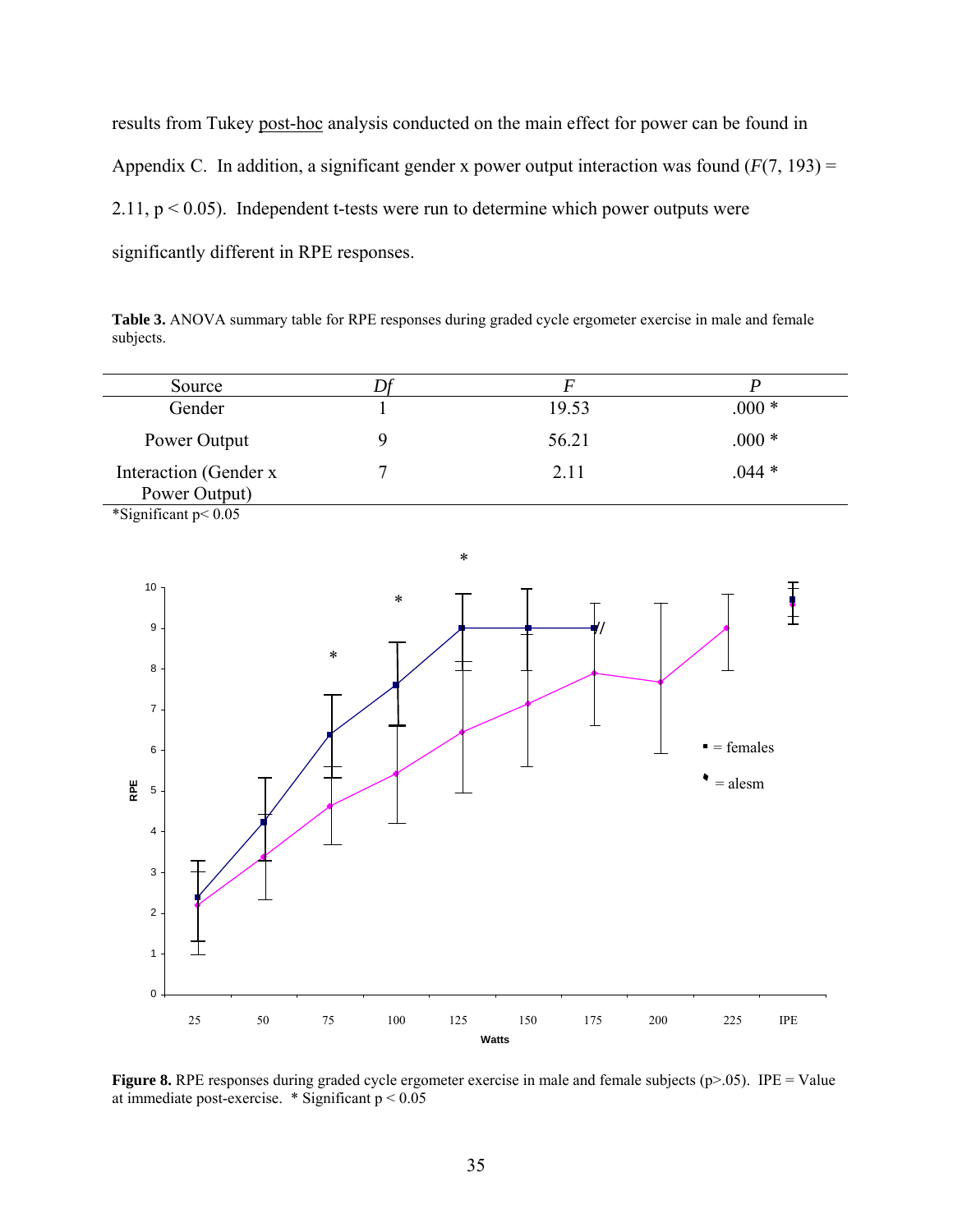#### **4.4.2 Gender and NIRS Determined Muscle Deoxygenation**

A two-way ANOVA (gender x power output) was conducted to examine NIRS determined muscle deoxygenation. Muscle deoxygenation responses to the progressively incremented cycle ergometer tests are presented in Figure 9. The ANOVA summary for these data is presented in Table 4. Data from 23 subjects (9 females and 14 males) were used for this analysis. Some data were not usable do to different reasons that will be presented in the next chapter. Also, no females exercised beyond stage 7. A significant main effect for gender was found  $(F(1, 133))$  = 10.61, p < 0.05). Females had less deoxygenation occur (0.012  $\pm$  .007) than males (0.002  $\pm$ .005). The main effect for power output was not significant  $(F(9, 133) = 1.60, p > 0.05)$ . Finally, the interaction effect (gender x power output) was also not significant  $(F(7, 133) = .115$ ,  $p > 0.05$ ).

| <b>Table 4.</b> ANOVA summary table for NIRS determined muscle oxygenation responses during graded cycle |
|----------------------------------------------------------------------------------------------------------|
| ergometer exercise in male and female subjects.                                                          |
|                                                                                                          |

| Source                                 |       |          |
|----------------------------------------|-------|----------|
| Gender                                 | 10.61 | $0.001*$ |
| Power Output                           | 1.60  | 0.122    |
| Interaction (Gender x<br>Power Output) | .115  | 0.997    |
| $*0:C \longrightarrow 0$               |       |          |

\*Significant  $p < 0.05$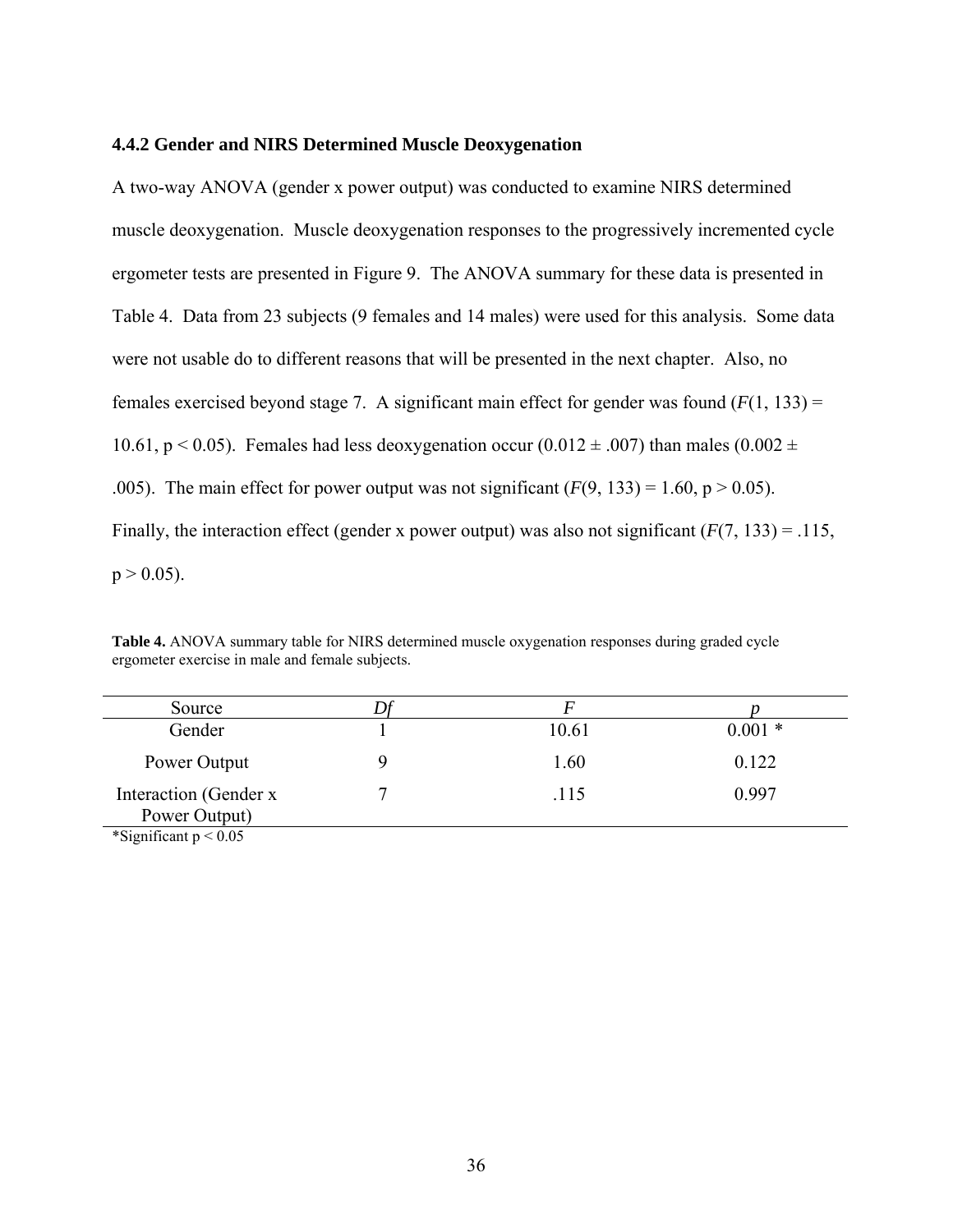

**Figure 9.** NIRS deoxygenation responses during graded cycle ergometer exercise in male and female subjects  $(p > 0.05)$ . IPE = Value at immediate post-exercise.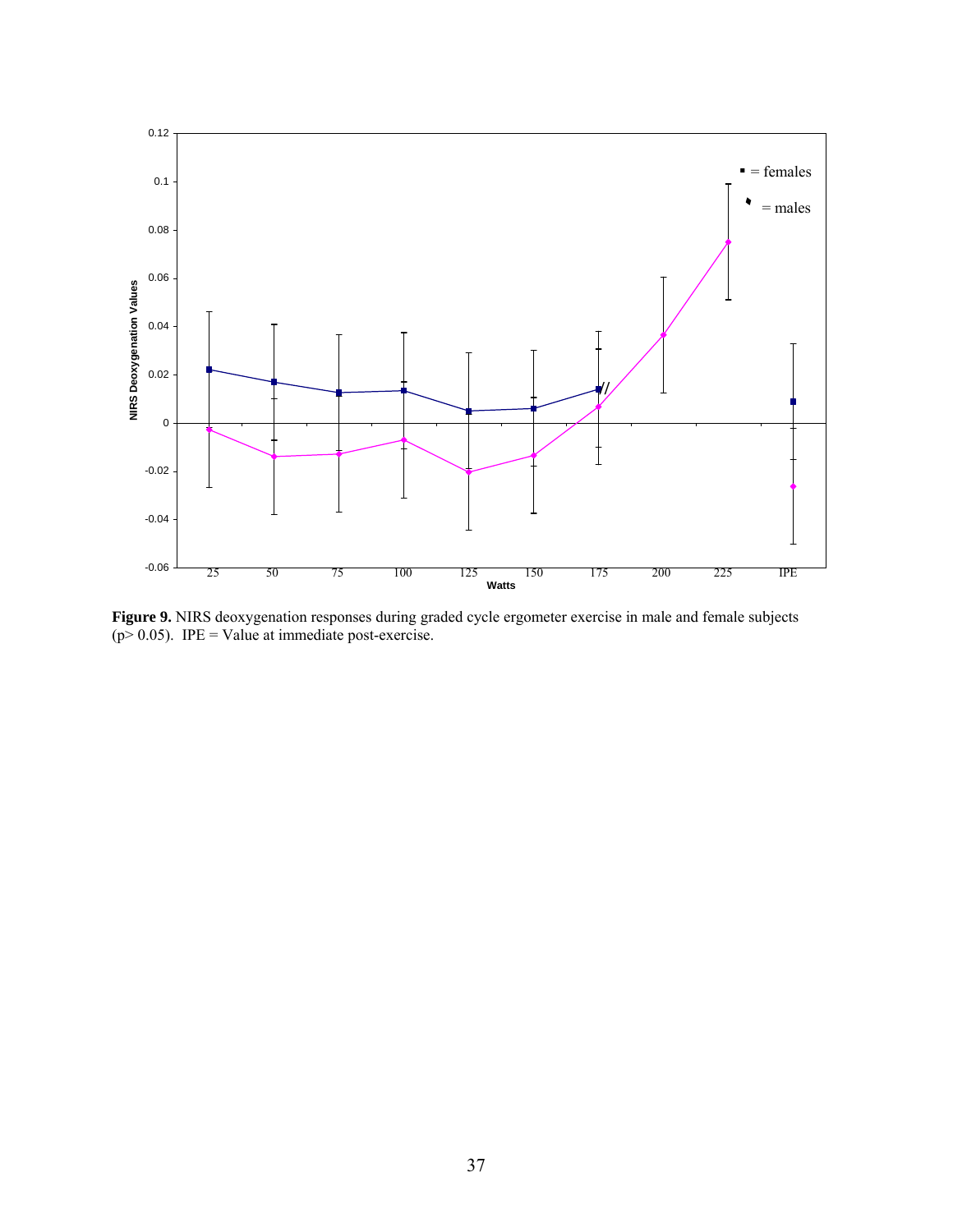## **5.0 DISCUSSION**

The purpose of this section is to discuss the results of this study and to examine the practical applications of the findings. This investigation employed the ventilatory threshold using V-slope as the criterion measure to determine whether NIRS provided a valid assessment of the VT by using the Bhambhani et al. (1997) and Belardinelli et al. (1995) methods. The major findings from this study are:

- 1. The 3 methods of determining the VT (V-slope, Bhambhani et al. (1997), and Belardinelli et al. (1995) methods) were not different.
- 2. Muscle oxygenation values decreased with increasing ratings of perceived exertion.
- 3. Ratings of perceived exertion differed between genders. Males had lower RPE's than females ( $p < 0.05$ ). Also, a significant gender x power output interaction was found ( $p <$ 0.05).
- 4. Women experienced less skeletal muscle deoxygenation than men during a progressively incremented cycle ergometer protocol.

#### **5.0.1 Three Method Comparison of the Ventilatory Threshold**

Previous studies have validated the use of NIRS as a noninvasive method for detection of the VT during cycle ergometer exercise in adult men and women (Belardinelli et al., 1995; Bhambhani et al., 1997). The NIRS methodology enables the comparison of changes in tissue oxygenation with simultaneous measurements of gas exchange. NIRS allows examination of the pattern of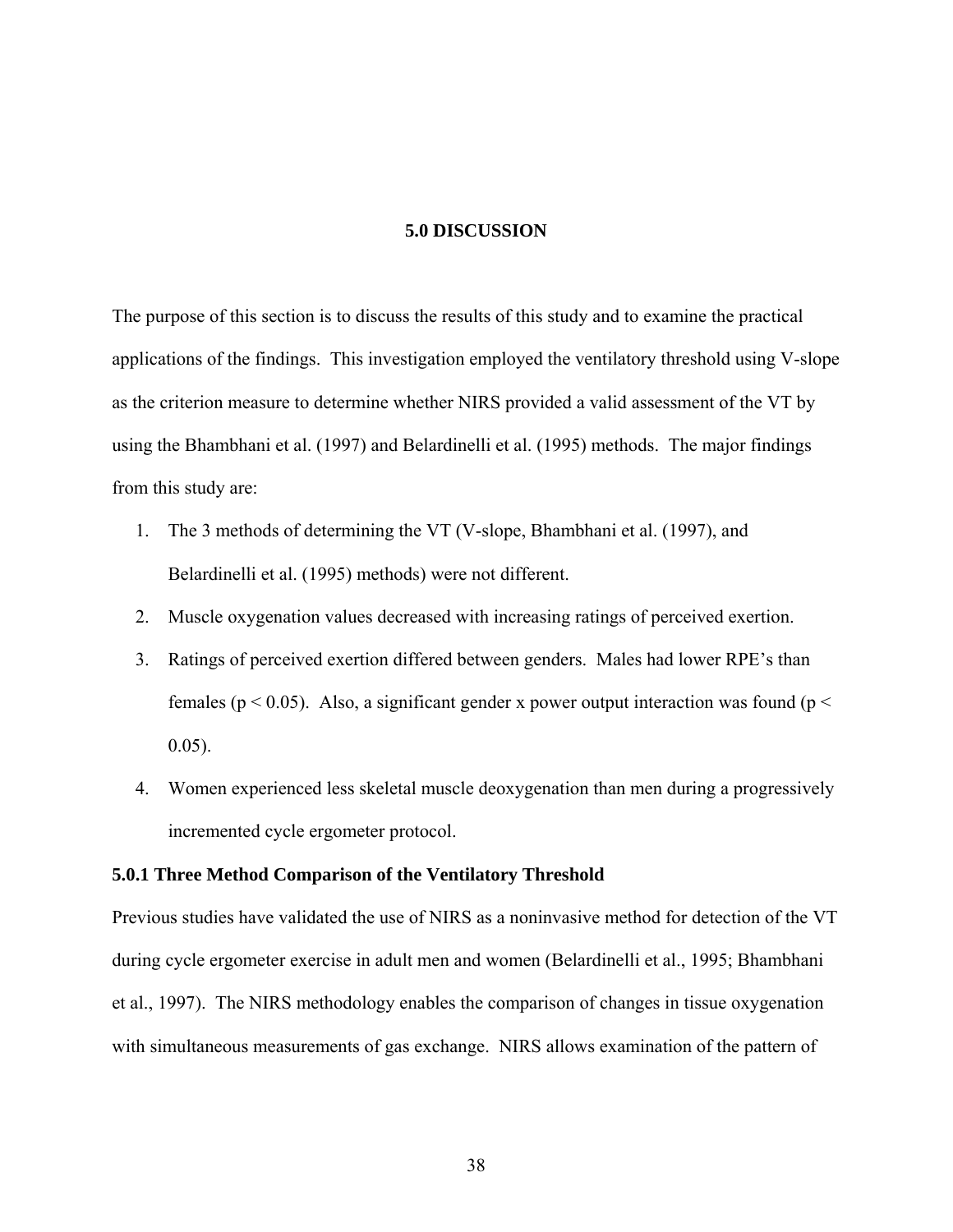change in skeletal muscle oxygenation beginning with exercise intensities below the lactic acidosis threshold and continuing until maximum intensity is achieved (Belardinelli et al., 1995).

 The results of the present study support the findings of Belardinelli et al. (1995) and Bhambhani et al. (1997) that NIRS can be used to identify the VT non-invasively during cycle exercise in healthy subjects. In the current study, only 21 of the 33 original subjects had usable NIRS oxygenation data available for analysis. Of the 21 subjects, 17 (81%) were able to be included using the Bhambhani et al. (1997) method. The oxygenation values of the four subjects that were not included in the present analyses had NIRS responses that did not cross baseline. Using the Belardinelli et al. (1995) method, only 14 (67%) subjects fulfilled the criteria. As stated previously, two investigators independently assessed the VT, and an average was taken. Seven cases did not meet the criteria set by Belardinelli and colleagues (1995), in that it was indeterminate where the "accelerated fall in tissue O2 saturation" as indicated by the NIRS signal actually occurred. In a previous study by Bhambhani et al. (1997), this "rapid decline" in tissue oxygenation was clearly discernable in approximately 50% of the cases, which is somewhat lower than noted presently (67%). Overall, this loss of data could be due to a number of factors, including possible improper NIRS calibration, incorrect placement of the NIRS sensor over the vastus lateralis, differences in training of investigators, failure to synchronize the timing of the metabolic cart and NIRS device, or faulty criteria. Presently, the NIRS methods resulted in only 81% (Bhambhani) and 67% (Belardinelli) of the data meeting the criteria established for the determination of the VT, therefore the NIRS methods may not be as practical as the traditional V-Slope method of determining the VT.

 Bhambhani et al. (1997) compared the mean values for the VT identified by the V-slope method and their method and found no significant differences. These observations were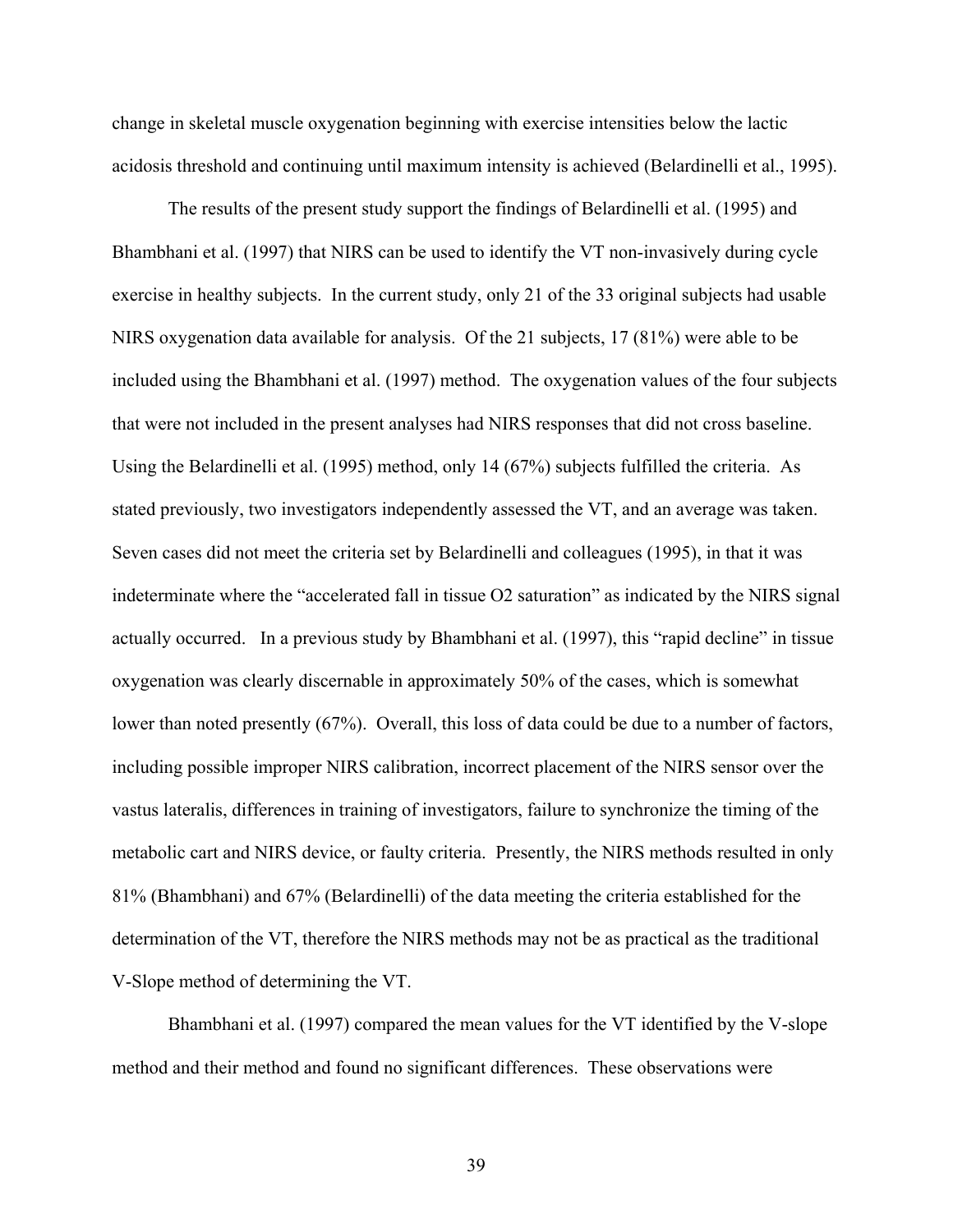consistent with those found by Belardinelli et al. (1995). In the current study, the VT obtained from NIRS data occurred earlier (i.e., lower workload) than the V-slope method in 65% of the cases when using the Bhambhani et al. (1997) method, and in 35% of the cases when using the Belardinelli et al. (1995) method. The current results from the Bhambhani method are supported by recent findings (Bhambhani et al., 1997). The discrepancy between NIRS methods is most likely a result of differences in the NIRS technique used to identify the VT. From a physiological standpoint, it seems logical that the VT identified by NIRS should occur earlier than that detected from gas exchange data because the NIRS method evaluates the trends in muscle oxygenation directly at the muscle site, whereas the V-slope method is dependent upon alterations in gas exchange that are associated with the buffering of lactic acid by bicarbonate in the blood (Beaver et al., 1986; Bhambhani et al., 1997). These gas exchange responses are usually delayed because of the time required for the lactate to diffuse out of the muscle cell, enter the blood stream, and react with the bicarbonate to result in non-metabolic  $CO<sub>2</sub>$  production (Bhambhani et al., 1997; Wasserman, 1986).

The Bland-Altman plots (Chapter 4, Figures 5 and 6) display the individual subject differences between the V-slope (criterion) method and the Bhambhani et al. (1997) and Belardinelli et al. (1995) methods. As stated before, there were no significant differences between the methods. In addition, these figures do not indicate any systematic differences between the criterion and the Bhambhani or Belardinelli techniques. However, the V-slope and Bhambhani et al. (1997) relationship shows a larger variability. This is supported by the comparatively large standard deviation associated with the Bhambhani et al. (1997) method  $(49.75 \pm 20.13\% \text{ VO}_{2\text{peak}})$ . The NIRS techniques used presently rely on very different criteria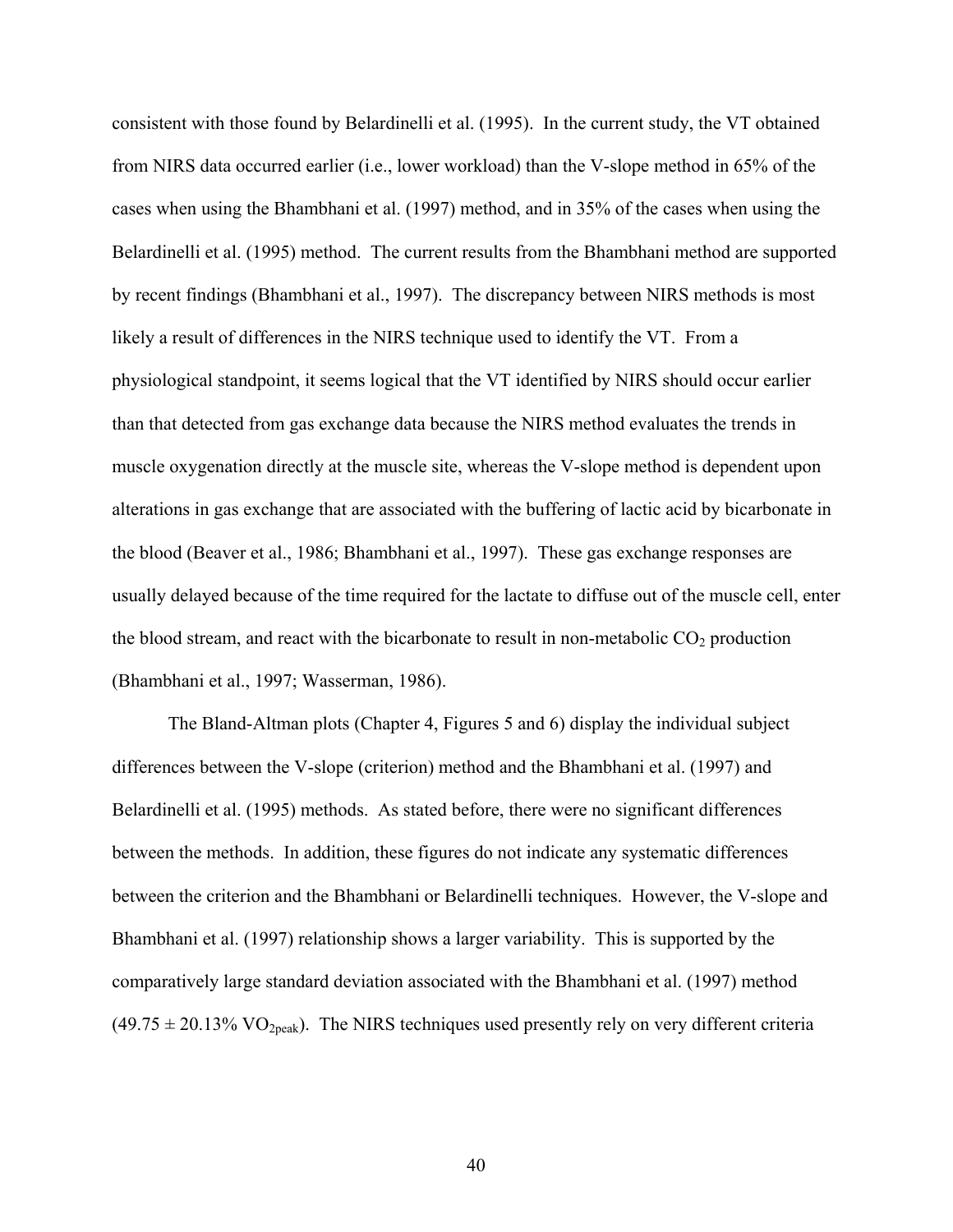which could contribute to the differences in the variability. Also, as stated previously, validity coefficients for the Belardinelli et al. (1995) method have been noted to be higher than the Bhambhani et al. (1997) method.

Dupain (2002) examined the use of NIRS to identify the VT in male and female children. Dupain (2002) reported that no significant differences were found between the V-slope and NIRS methods of determining the VT. The results of these analyses suggest the physiological basis underpinning the abrupt increase in the rate of deoxygenation corresponding to the VT may be due to the Bohr effect (Dupain, 2002). The Bohr effect is a process that reflects alterations in the molecular structure of hemoglobin owing to increases in acidity, temperature, and carbon dioxide concentration (Dupain, 2002). These alterations cause an increase in the release of oxygen from hemoglobin. The abrupt oxy-hemoglobin reduction may provide a physiological mechanism that explains the agreement between the NIRS methods and the V-slope method of determining the VT. It has been proposed that the accumulation of lactate during exercise is at least in part a response to tissue hypoxia (Wasserman, 1986).

#### **5.0.2 Muscle Deoxygenation and RPE**

The tissue deoxygenation response during graded cycle ergometer exercise is illustrated in Figure 7 (see Chapter 4). The current investigation found that muscle oxygenation values decreased with increasing RPE. Research has shown that with increasing power output during cycle ergometer exercise, muscle oxygenation values decrease (Belardinelli et al., 1995; Bhambhani et al., 1997; Matsui et al., 1995). The theoretical basis of RPE is supported by a similar rationale; it is expected that as the intensity of exercise increases, corresponding and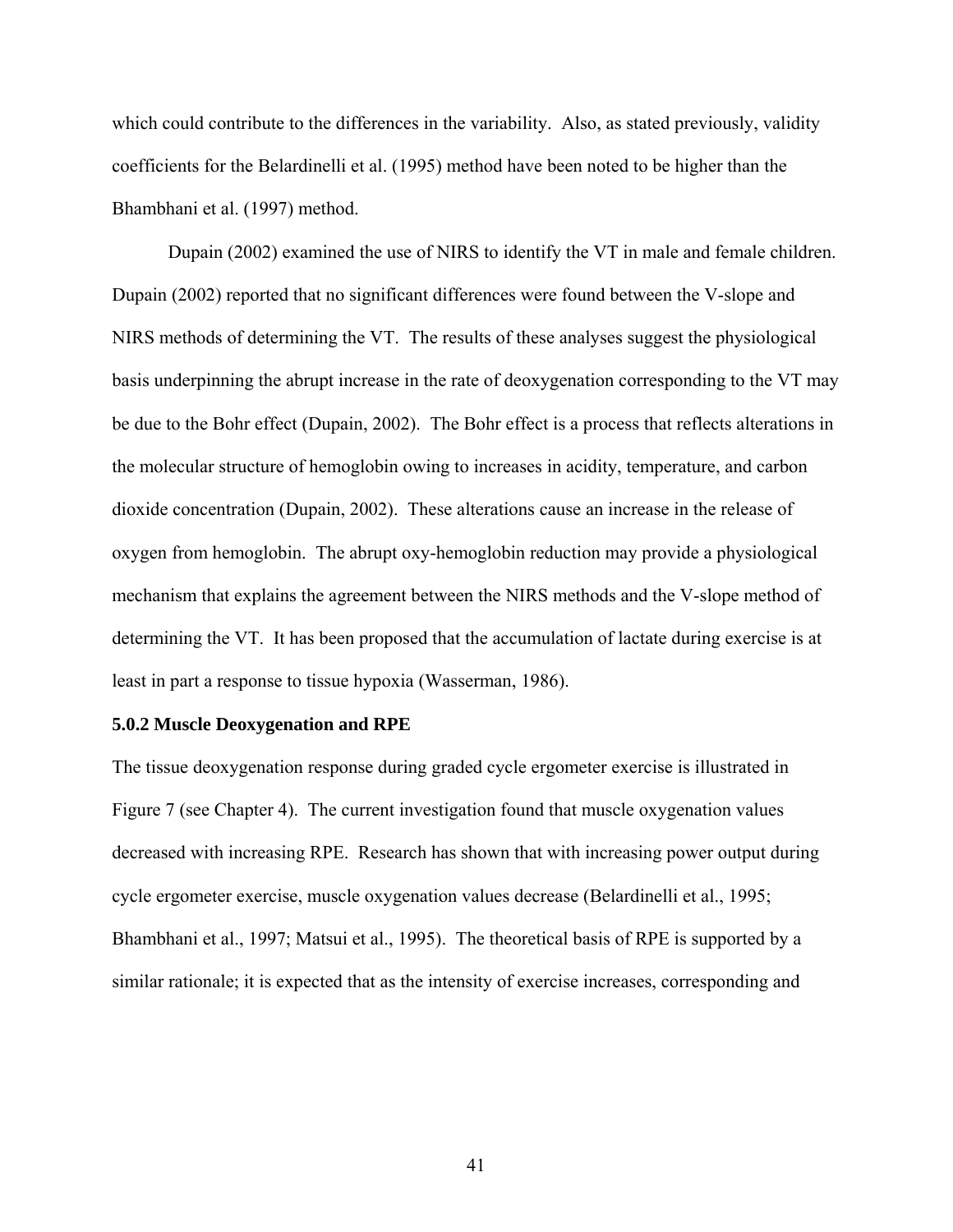interdependent changes occur in both the perceptual and physiological processes (Robertson, 2004). However, previous studies have not examined the relation between RPE and skeletal muscle oxygenation.

The relationship between skeletal muscle deoxygenation and RPE noted presently  $(r = -1)$ .20) does not support a strong sensory link between RPE and skeletal muscle deoxygenation. In contrast other recognized mediators of perceived exertion (i.e., oxygen consumption, muscle blood flow, metabolic acidosis, muscle glycogen, etc.) have been shown to be more strongly related to ratings of perceived exertion. The physiological explanation for the current NIRS findings is that as exercise intensity increases, there is a concurrent increase in aerobic metabolism. With this need for oxygen comes a corresponding increase in oxygen consumption and muscle blood flow. In addition, lactic acid production increases dramatically above the LT. It has been established that skeletal muscles deoxygenate to varying degrees during exercise in accordance with work intensity and level of training (Boushel and Piantadosi, 2000; Hansen, Thomas, Harris, Parsons, and Victor, 1996; Nioka, *et al*., 1998). The results from the current study show similar results, that is, with increasing work intensity, a corresponding decrease in skeletal muscle oxygenation occurs. Desaturation measured with NIRS in normal subjects is due to the decrease in capillary and venous  $HbO_2$  and tissue  $MbO_2$  saturation (Belardinelli et al., 1995). The decrease in skeletal muscle oxygenation during progressively incremented cycle ergometer exercise may serve as a weak mediator of perceived exertion by acting either individually or collectively with other mediators to alter the tension-producing properties of skeletal muscle.

It is possible that the change in muscle fiber recruitment during the progressively incremented exercise test results from the increased reliance on glycolysis. This increase in fast-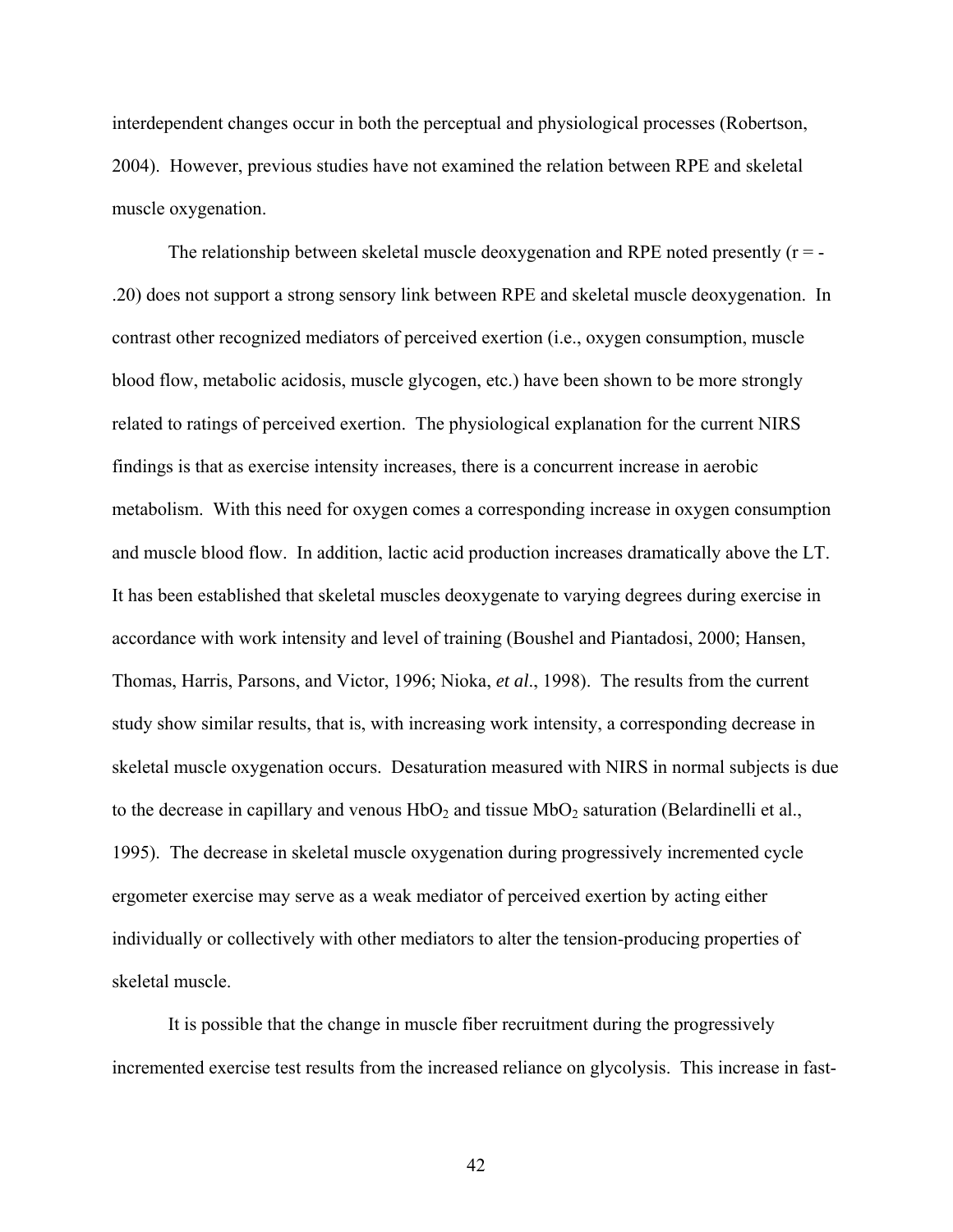twitch muscle fiber activation at higher exercise intensities may have influenced the RPE/NIRS relation noted presently and could have resulted in higher muscle oxygenation due to the low myoglobin and mitochondria size and number in these fibers. In addition, variability in fiber type of the vastus lateralis could have influenced the skeletal muscle deoxygentation pattern.

### **5.0.3 Gender, RPE, and Muscle Deoxygenation**

The male subjects exhibited a lower RPE than the female subjects, indicating that the men did not perceive the level of exertion to be as high as the women. Also, the males and females had different RPE responses at 50, 75, and 100 Watts (Figure 8). These findings are inconsistent with previous research. In general, when females and males perform aerobic exercise at the same %  $VO<sub>2max</sub>$ , their RPEs do not differ (Robertson, 2004). However, when subjects perform at the same absolute exercise intensity, the RPE will be higher for the individual who has the lower aerobic fitness. In general, females tend to have a lower  $VO_{2max}$  than males (Robertson, 2004). However, in this investigation, there were no differences in fitness levels between genders, as shown by the similar  $VO<sub>2peak</sub>$  (Table 1). Therefore, any given submaximal power output should represent a similar relative workload for females and as such should result in correspondingly similar RPEs. However, the difference in RPE between genders was only 0.84 RPE units. Although statistically significant, this finding has limited the practical importance.

In the current study, significant differences were observed in muscle deoxygenation at the VT between genders. Females had less deoxygenation occur (0.012  $\pm$  .007) than males (0.002  $\pm$ .005). It has been reported that approximately 75% of the tissue deoxygenation observed during exercise is due to the desaturation of Hb, whereas the balance is due to the desaturation of Mb (Bhambhani et al., 1999; Chance et al., 1992; Mancini, Bolinger, Li, Kendrick, Chance, and Wilson, 1994).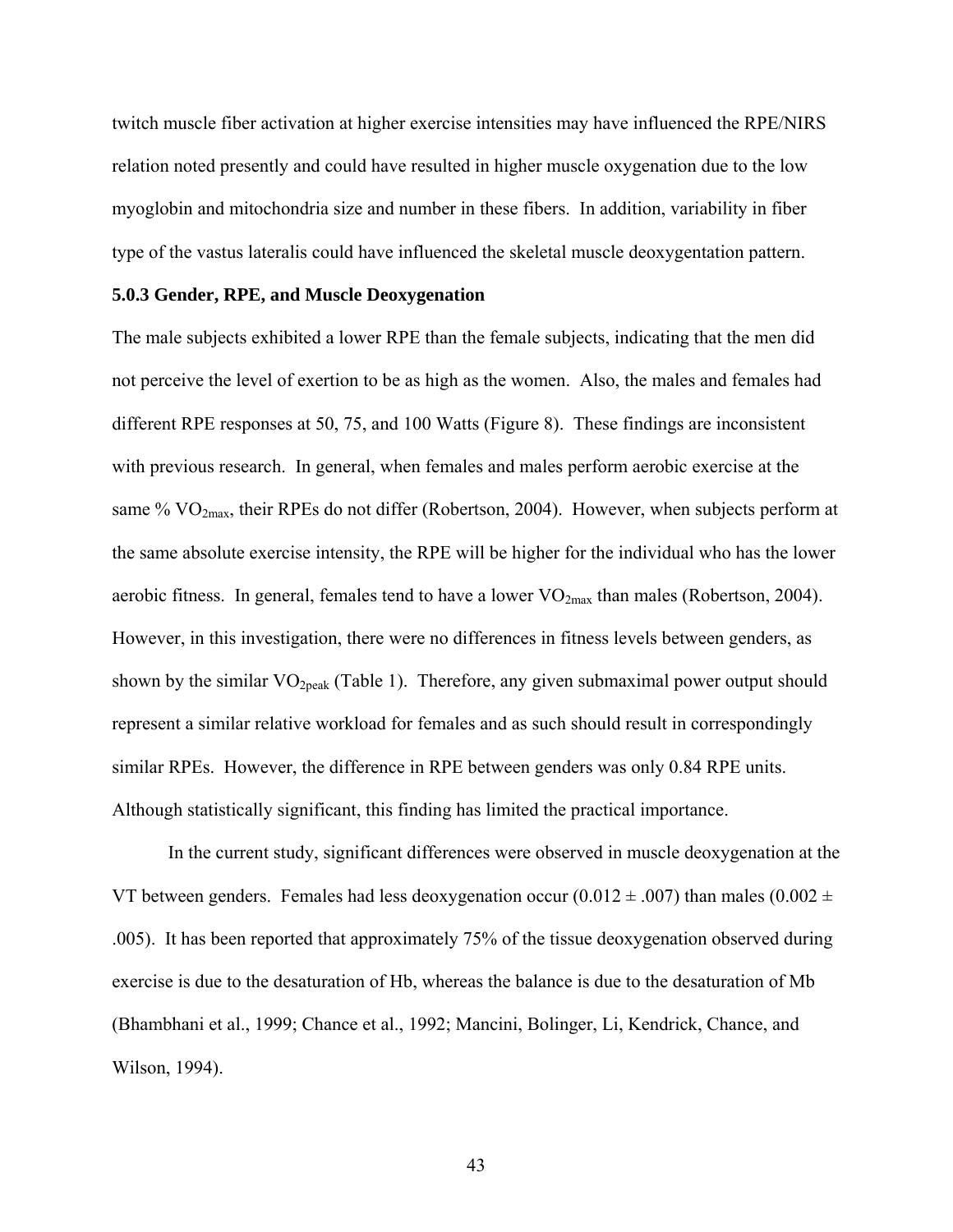Similar findings were reported from past studies. Bhambhani et al. (1997) reported that percent muscle oxygenation at the lactate threshold was slightly higher in women compared with men (38% vs. 32%), but these values were not significantly different between genders because of the large standard deviation associated with the measurement.

In another article by Bhambhani et al. (1999), nineteen men and 14 women performed an incremental cycle exercise test to identify the lactate threshold  $(LAT)$   $VO<sub>2max</sub>$ , and an intermittent constant work rate test at an oxygen uptake corresponding to 40% LAT, 80% LAT, 25% LAT-VO<sub>2max</sub>, and 50% LAT-VO<sub>2max</sub>. There was no significant difference in percent muscle oxygenation between genders (Bhambhani et al., 1999). The most likely reason for this finding was the large variability in the percent muscle oxygenation values at each of the four intensities (Bhambhani et al., 1999). However, when the four constant work rates were pooled for each gender, the mean percent muscle oxygenation was significantly higher ( $p < .05$ ) in women compared with men (35.8% vs. 21.4%), suggesting less deoxygenation at the same relative exercise intensity (Bhambhani et al., 1999). It was unclear whether this observed gender difference reflects a true physiological phenomenon or whether it is an artifact of the NIRS technique (Bhambhani et al., 1999).

Previous studies have examined the influence of gender on the VT in children. Reybrouck et al. (1982) determined the VT in healthy children during graded exercise and found no difference between genders. Dupain (2002) reported no significant differences in VT using the V-slope and Belardinelli et al. (1995) methods between 40 male and female children between the ages of 8-12 years. The similarity of VT between prepubescent girls and boys may be due to the fact that  $VO<sub>2peak</sub>$  is relatively similar between genders when physical activity and training status are equal (Dupain, 2002).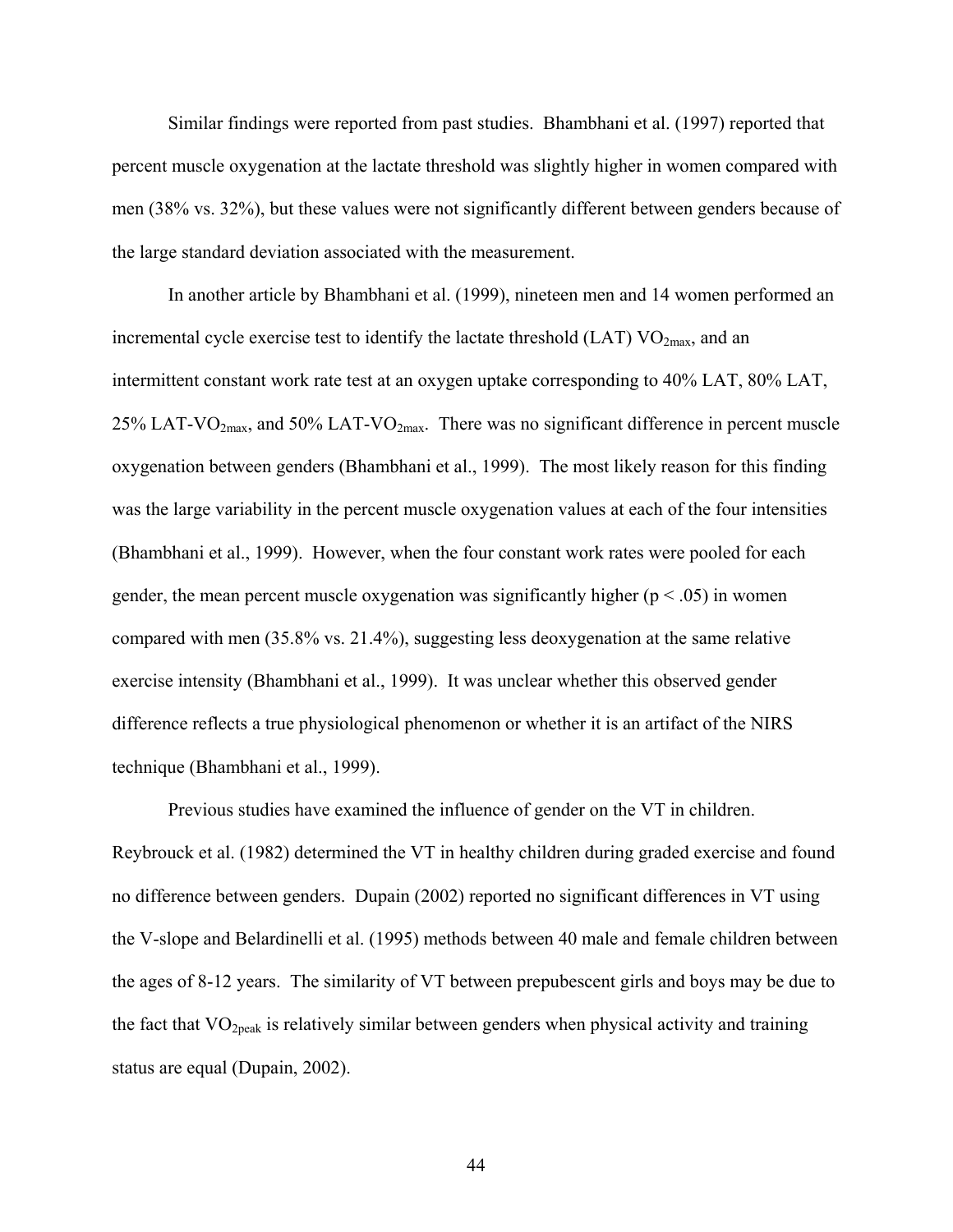It has been reported that the NIRS signal penetrates approximately 2.5-3 cm through the subcutaneous tissue (Belardinelli et al., 1995; Bhambhani et al., 1999; Chance et al., 1992). In the present study, the mean skinfold thickness over the vastus lateralis was significantly different between males and females ( $p < .05$ ), ( $20.5 \pm 8.3$  mm and  $32.44 \pm 14.0$  mm, respectively). In Bhambhani et al. (1999), the skinfold thickness was not measured, but it was speculated that because the thickness of the fat layer at the measurement site was most likely higher in women compared to men, it was possible that the longer path length in women would have resulted in a weaker NIRS signal, thereby confounding the results of the study. Costes, Jean-Claude, Feasson, Busso, Geyssant, and Denis (1996) reported that variability in the NIRS signal could be due to differences in the thickness of the subcutaneous tissue among subjects, but the precise effect remains unknown. If the attenuation of the NIRS signal was greater in the female subjects due to the thickness of the subcutaneous adipose tissue over the vastus lateralis, this may have contributed to the gender differences in skeletal muscle deoxygenation noted presently.

### **5.1 CONCLUSIONS**

The research foci of the present investigation were:

- 1. To compare the NIRS methods of Belardinelli et al. 1995, Bhambhani et al. 1997, and the V-slope method in detecting the VT. Based on the findings of the current investigation, the NIRS methods of Belardinelli et al. 1995, Bhambhani et al. 1997, and the V-slope method in detecting the VT did not differ.
- 2. To determine the relation between RPE and muscle deoxygenation during progressively incremented cycle ergometer exercise. The present investigation revealed an inverse relationship between muscle oxygenation values and RPE.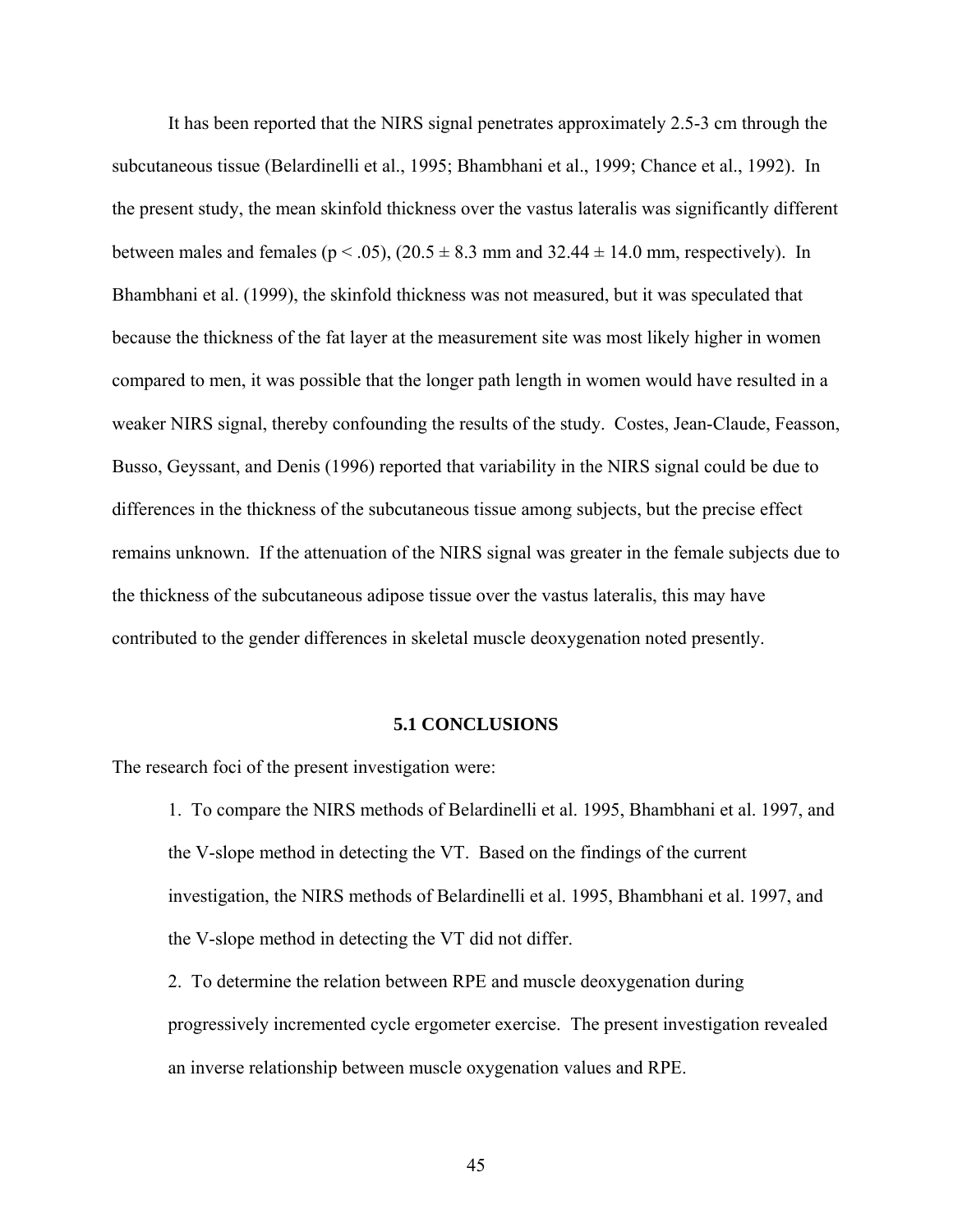3. To determine if there is a gender difference in the muscle deoxygenation during progressively incremented cycle ergometer exercise. The present investigation revealed that females had less deoxygenation occur than males.

4. To determine if there is a gender difference in the RPE responses during progressively incremented cycle ergometer exercise. The findings in the current investigation revealed that males had lower RPE's when compared to females. Also, a significant interaction effect was found between RPE and gender.

## **5.2 RECOMMENDATIONS**

The present study compared NIRS and V-slope methods in determining the VT during progressively incremented cycle ergometer tests administered to adults.

- 1. Future studies could determine whether NIRS technology can be used to identify the VT during other modes of exercise.
- 2. In the present investigation, the criterion measure for the VT was the V-slope measurement. Future studies could use blood lactate measurements as the criterion variable.
- 3. Future studies could use larger sample sizes of men and women, including various populations (sedentary, athletes, etc.).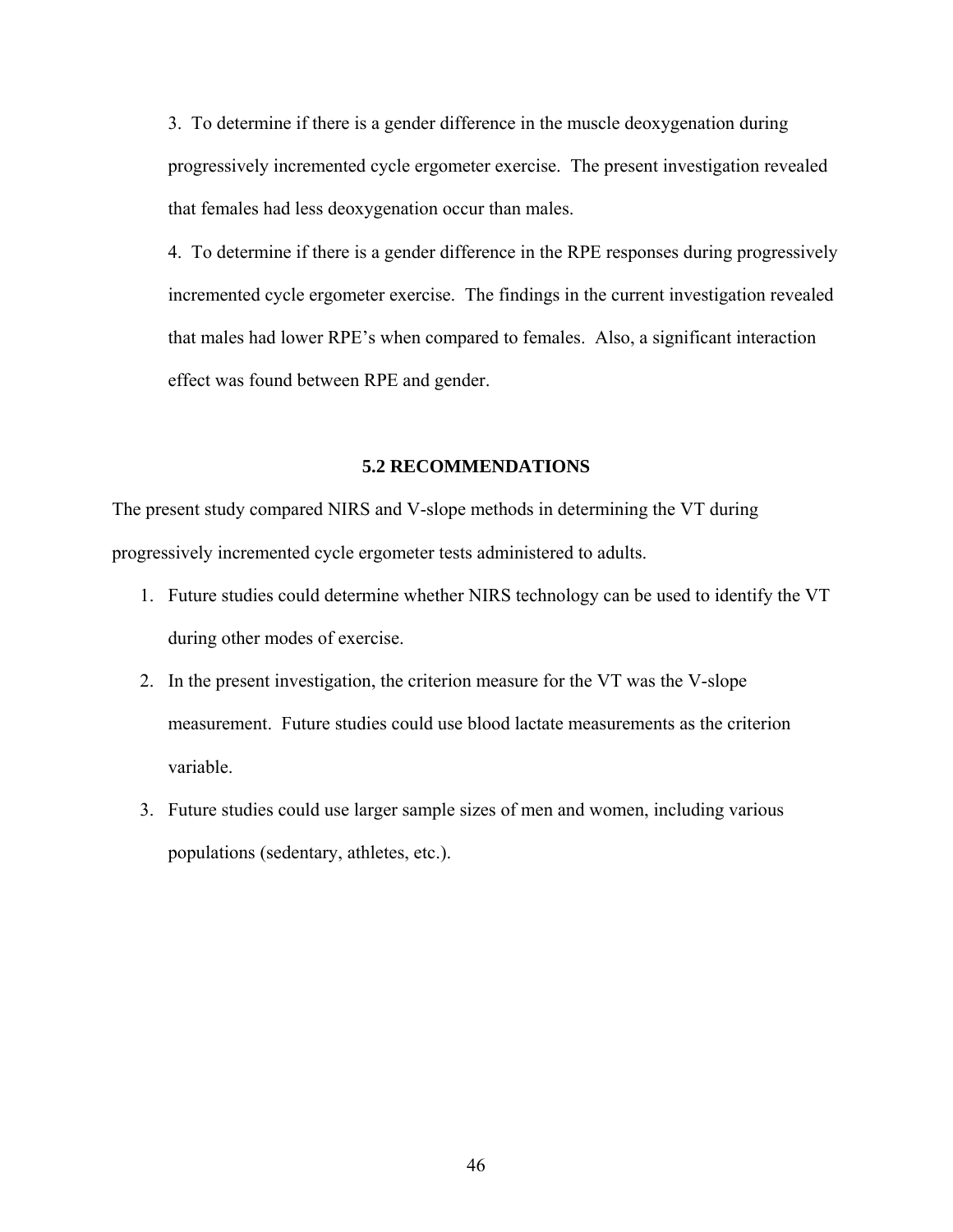# **APPENDIX A**

# **INFORMED CONSENT**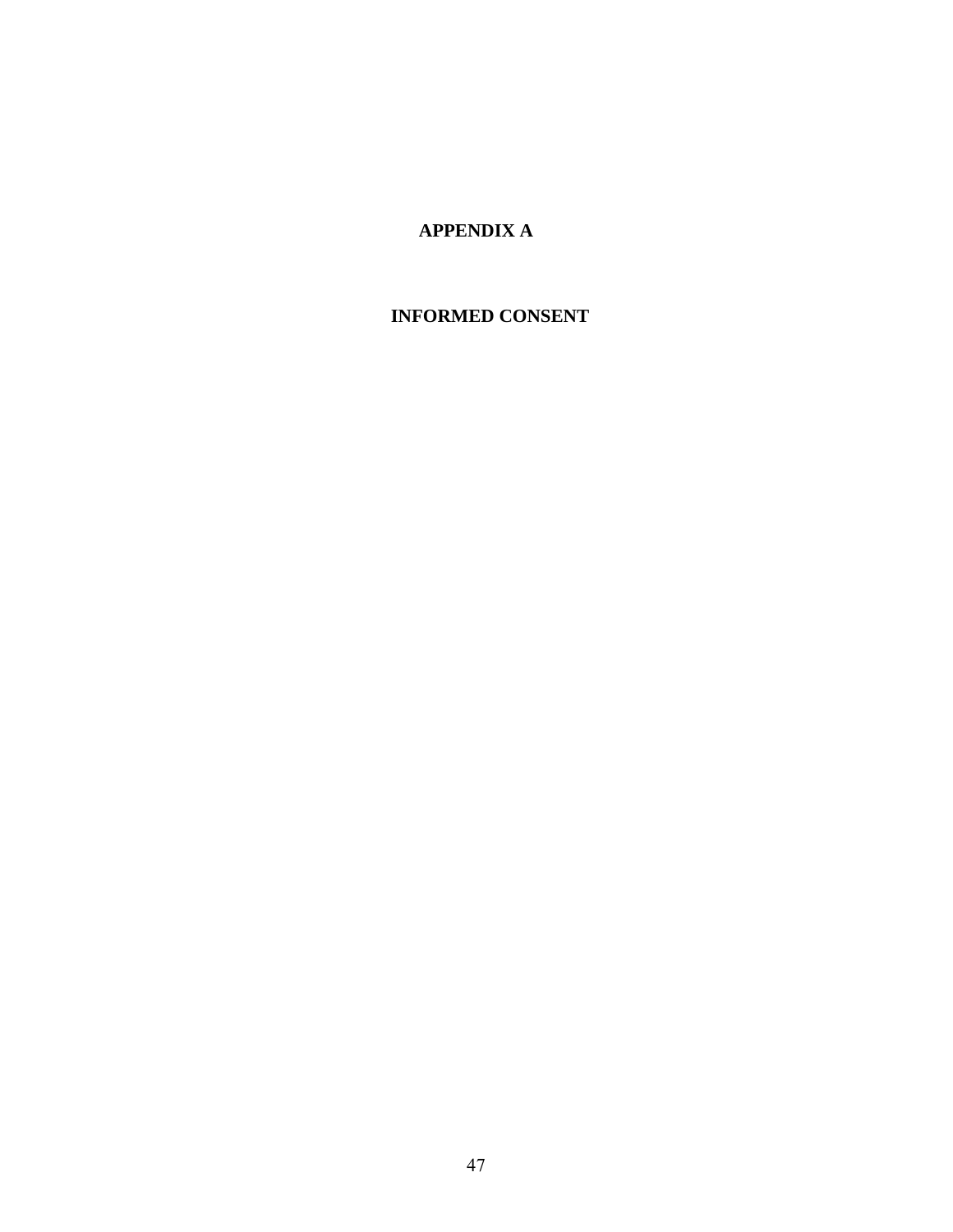#### **CONSENT TO ACT AS A SUBJECT IN A RESEARCH STUDY**

TITLE: Factors Contributing to the Change in Physical Activity from Adolescence to Young Adulthood and the Impact on Health Status

| <b>INVESTIGATORS:</b> | Deborah J. Aaron, Ph.D.<br>Assistant Professor, Dept of HPRED<br>University of Pittsburgh | John Dube, MS<br><b>Graduate Research Assistant</b><br>University of Pittsburgh |
|-----------------------|-------------------------------------------------------------------------------------------|---------------------------------------------------------------------------------|
|                       | 155 Trees Hall                                                                            | 140 Trees Hall                                                                  |
|                       | Pittsburgh, PA 15260                                                                      | Pittsburgh, PA 15260                                                            |
|                       | $(412)$ 648-8272                                                                          | $(412)$ 648-8320                                                                |
|                       | Robert J. Robertson, Ph.D.                                                                | Elizabeth Nagle, Ph.D.                                                          |
|                       | Professor, Dept of HPRED                                                                  | Assistant Professor, Dept of                                                    |
| <b>HPRED</b>          |                                                                                           |                                                                                 |
|                       | University of Pittsburgh                                                                  | University of Pittsburgh                                                        |
|                       | 107 Trees Hall                                                                            | 109 Trees Hall                                                                  |
|                       | Pittsburgh, PA 15260                                                                      | Pittsburgh, PA 15260                                                            |
|                       | $(412)$ 648-8258                                                                          | $(412)$ 648-8268                                                                |

SOURCE OF SUPPORT: School of Education, University of Pittsburgh

#### *Why is this research being done?*

 Being physically active is an important component of health and has been found to decrease the risk of certain diseases such as heart disease and diabetes. However, many adults do not get the recommended amount of physical activity. In order to help develop better programs to encourage adults to increase their physical activity it is important to understand how and why people's physical activity changes as they get older and how this may affect their health status. The purpose of this research study is to identify factors that contribute to the change in physical activity from adolescence to young adulthood and to examine how this change in physical activity may affect indicators of health such fitness, body composition, and cholesterol, triglyceride, and glucose levels. A total of 40 subjects will be enrolled in this study.

#### *Who is being asked to take part in this research study?*

 You are being asked to participate in this research study because you are currently participating in a study to examine changes in physical activity from adolescence to young adulthood, have completed a telephone interview of your current health status, and live in the greater Pittsburgh area. You were randomly selected for this additional study based on the physical activity level you reported during adolescence.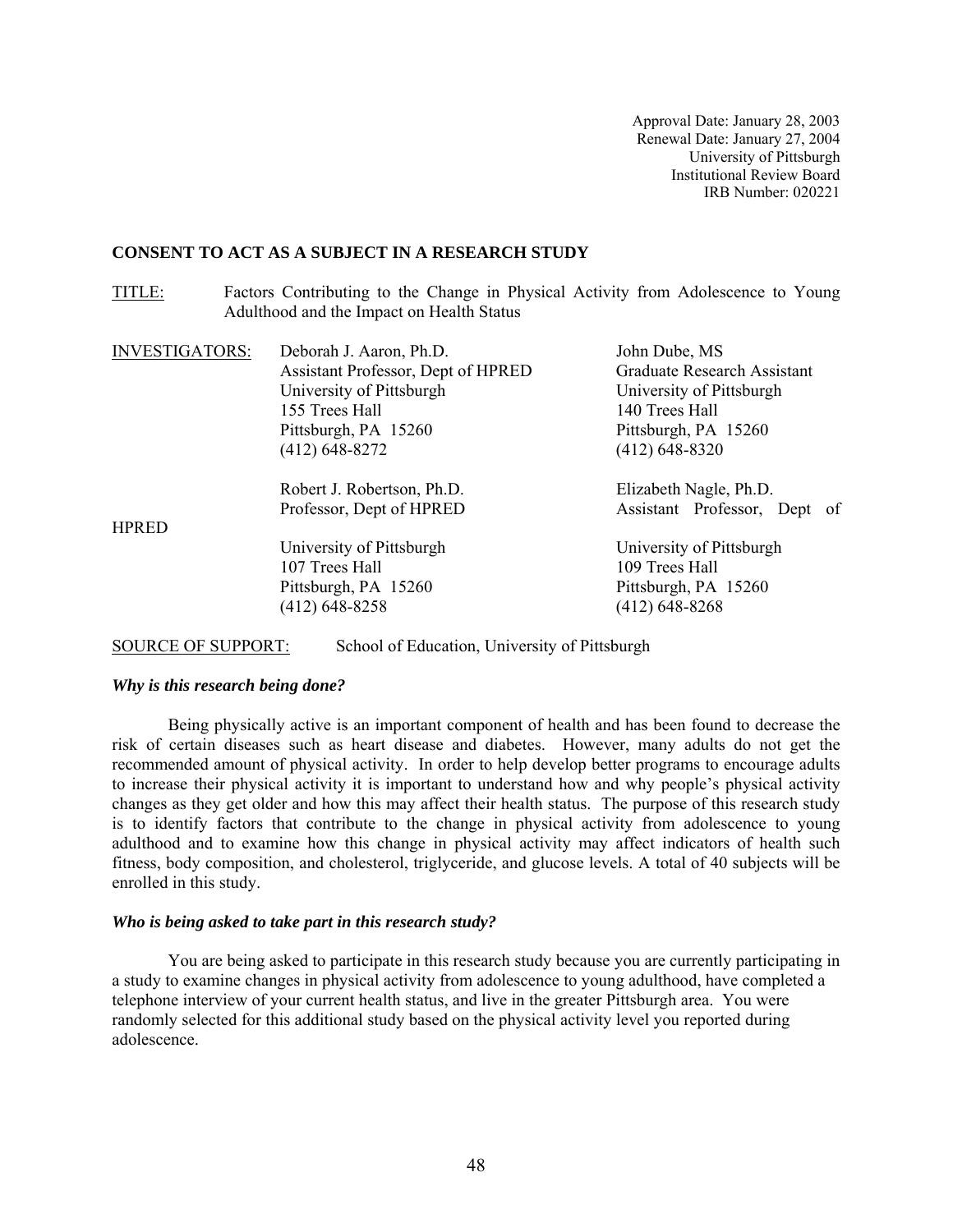#### *What procedures will be performed for research purposes?*

 Your participation in this research project will last approximately 2 hours and include the following procedures.

You will be asked to fast for approximately 12 hours prior to having your blood drawn. A 11 ml (about 2 teaspoons) sample of blood will be taken to test for cholesterol, triglyceride and glucose concentration. The blood will be drawn by a trained phlebotomist. Following the blood draw, you will be given a light snack.

You will complete a one-on-one interview with a trained research assistant. The interview will include a historical assessment of physical activity at key time periods during your life, i.e., junior high school, senior high school, immediately after high school graduation, etc. At each time period you will be asked to identify factors that may have contributed to any change (either increase or decrease) in your usual level of physical activity. With your permission, the interview will be audio taped. The purpose of the interview is to talk about your physical activity experiences from when you were a child to now as an adult. We are taping these interviews so that we can capture every word that you say. It would not be possible for the research assistant to remember everything that was said or to write everything down. Your name will not be disclosed on any printed or published reports that are produced; ID numbers will be used for all participants in the study. All audio tapes will be confidential and stored in my locked office on the university campus. Tapes will only be reviewed by the investigators and research assistants who will transcribe the tapes. The tape will be destroyed when the project is complete.

 Measurements of your height, weight, waist circumference and hip circumference will be taken. The amount of fat in your body will be estimated by the method of bioelectric impedance analysis (BIA). BIA is a common method of assessing body composition. It involves passing a small electric current through your body and measuring the impedance or opposition to the current flow. You will not feel the current. BIA is extremely safe and is currently available for personal use at home. We will also measure the thickness of a fold of skin at three sites on your body (females – thigh, back of upper arm, and hip: males – thigh, chest and abdomen).

Your musculoskeletal fitness will be measured by having you perform several strength and flexibility tests. The tests are commonly performed on school children as part of their regular physical education class. Flexibility will be assessed using a sit-and-reach assessment test for hamstring and low back flexibility. You will remove your shoes and sit on the floor with your feet against the testing box which is placed against a wall. Without bending your knees, you will extend your arms forward across the testing box. The score is the maximum number of inches that you can reach. Grip strength will be measured by the maximal grip effort with your dominant and nondominant hand using a handgrip dynamometer.

Your aerobic fitness level will be measured by having you pedal a stationary bicycle. During the fitness test, we will place a heart rate monitor around your chest and secure it with an elastic strap. A rubber mouthpiece, connected to a headset, will be placed in your mouth to determine the amount of oxygen that you use during exercise. A clip will be attached to your nose to insure that all of the air that you breathe comes in and out through your mouth. Some individuals become anxious when fitted with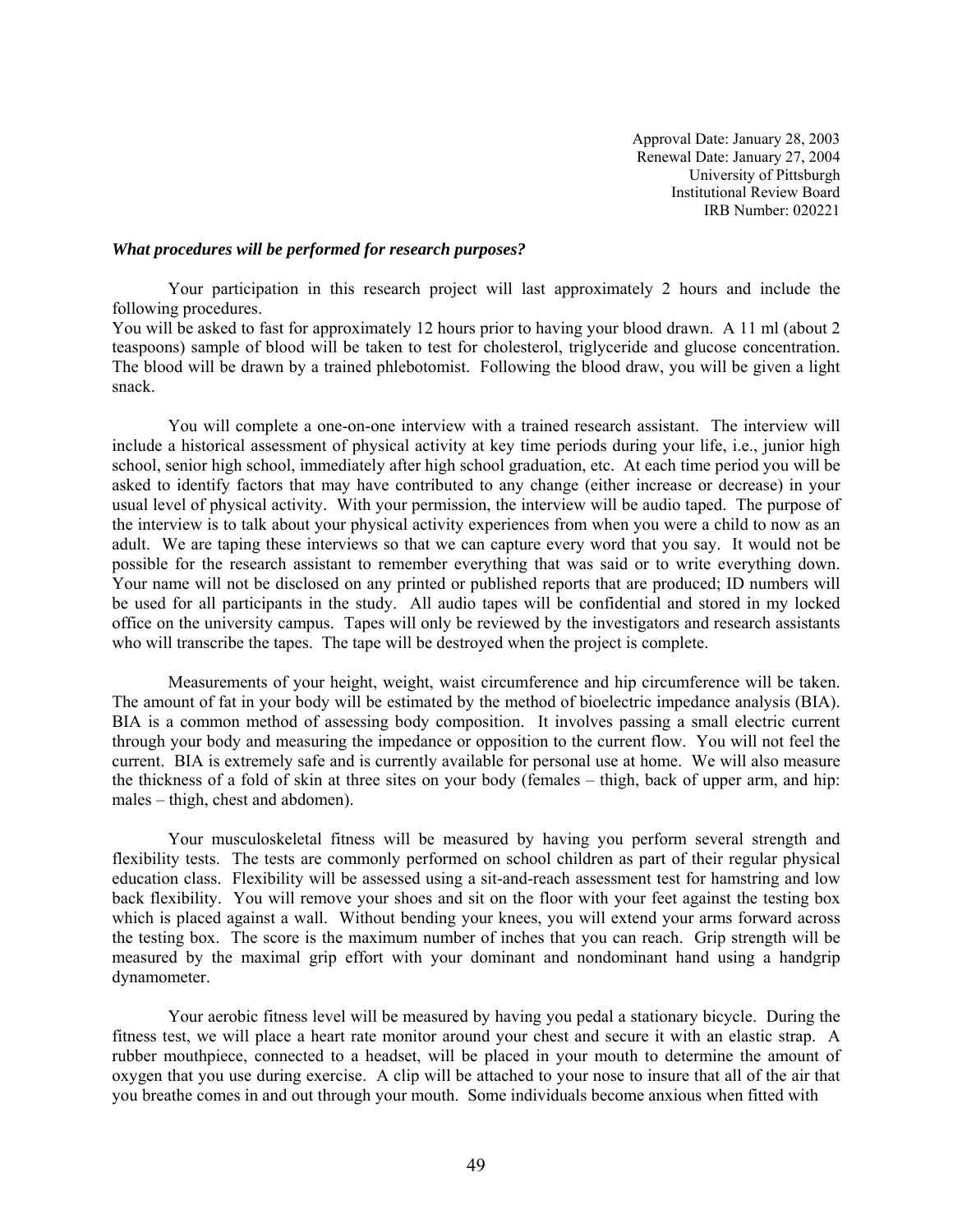the nose clip and mouthpiece. If this occurs to you, please inform the individual performing the test and the test will be stopped. We may have to shave your thigh in order to apply a self-adhesive sensor to measure the amount of oxygen-saturation in the muscle. This is measured through a light sensor. Another sensor will be placed on your forehead to measure cerebral oxygen-saturation. The bicycle test will begin with a 3-minute warm-up. Then every 3 minutes the workload will be increased. You will be encouraged to continue until fatigued. You may stop the test at any time. Following completion of the test, you will cool-down by pedaling slowly for 3-5 minutes. Your heart rate, blood pressure, and the amount of oxygen your body uses will be measured throughout the test. The total duration of the test will not exceed 20 minutes.

### *What are the possible risks, side effects, and discomforts of this research study?*

 Abnormal responses, such as excessive rises in blood pressure, mental confusion, shortness of breath, chest pain, heart attack, and death, to maximal exercise tests in young health adults are rare, occurring in less than 1% of people (less than 1 out of 100 people tested). However, some common risks, occurring in 1% to 25% of people (1 to 25 out of 100 people tested), of maximal exercise testing include; heavy breathing, dizziness, muscle fatigue, headache, and overall fatigue. To minimize risks associated with maximal exercise testing, you will be asked to complete a medical history questionnaire. If you have any problems that may be worsened by maximal exercise for example, arthritis, a recent injury, heart disease, hypertension, or diabetes you will be excluded from participation. If an abnormal response occurs during exercise, the test will be immediately stopped and you will be given proper medical attention. Emergency equipment will be on site for all testing procedures. In addition, staff personnel are certified in CPR and First Aid by the American Red Cross.

According to the U.S. Department of Health and Human Services, there have been no reported adverse events induced by BIA. The small current magnitudes involved, less than 1mA, are less that the threshold of pain. However, if you have an implanted device, such as a cardiac defibrillator, you should avoid using BIA due to possible electrical interfaces.

Trained phlebotomists will perform the blood draw. There is a rare risk of infection with the insertion of the needle. It is possible that you may have some minor bruising and/or soreness after blood collection. However, this will be no more than you would encounter during blood donation.

Although rare, there is a potential risk of hamstring or back muscle strain from the flexibility tests, and that subjects may experience muscle or joint pain from the grip strength testing procedures. There are no risks associated with the performance of the musculoskeletal fitness testing, body measurements, or the interview.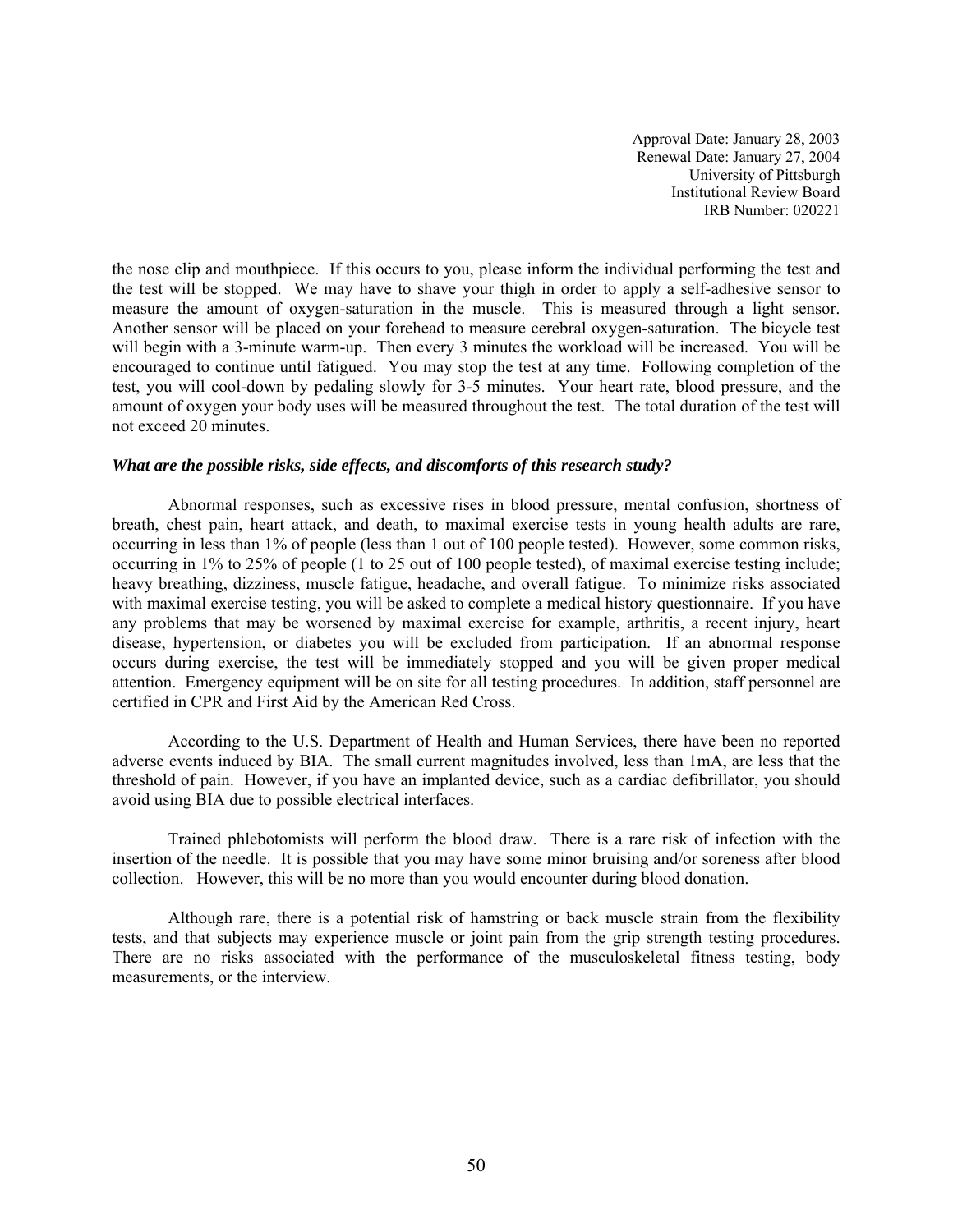#### *What are the possible benefits from taking part in this study?*

 There are no direct benefits to you from participating in this study. However, you will receive important information regarding your fitness level, body composition, and your cholesterol, triglyceride, and glucose levels.

### *If I agree to take part in this research study, will I be told of any new risks that may be found during the course of the study?*

 You will be promptly notified if any new information develops during the conduct of this research study that may cause you to change your mind about continuing to participate.

## *Will my insurance provider or I be charged for the costs of any procedures performed as part of this research study?*

Neither you, nor your insurance provider, will be charged for the costs of any of the procedures performed for the purpose of this research study.

#### *Will I be paid if I take part in this research study?*

 You will be paid a total of \$30 for completing all parts of this research study. In addition, any parking fees related to your participation in this study will be paid for by the study.

#### *Who will pay if I am injured as a result of taking part in this study?*

 University of Pittsburgh researchers and their associates who provide services at the UPMC Health System (UPMC HS) recognize the importance of your voluntary participation in their research studies. These individuals and their staffs will make reasonable efforts to minimize, control, and treat any injuries that may arise as a result of this research. If you believe that you are injured as a result of the research procedures being performed, please contact immediately the Principal Investigator or one of the co-investigators listed on the first page of this form.

 Emergency medical treatment for injuries solely and directly related to your participation in this research study will be provided to you by the hospitals of the UPMC HS. It is possible that the UPMC HS may bill your insurance provider for the costs of this emergency treatment, but none of these costs will be charged directly to you. If your research-related injury requires medical care beyond this emergency treatment, you will be responsible for the cost of this follow-up unless otherwise specifically stated below. You will not receive any monetary payment for, or associated with, any injury that you suffer in relation to this research.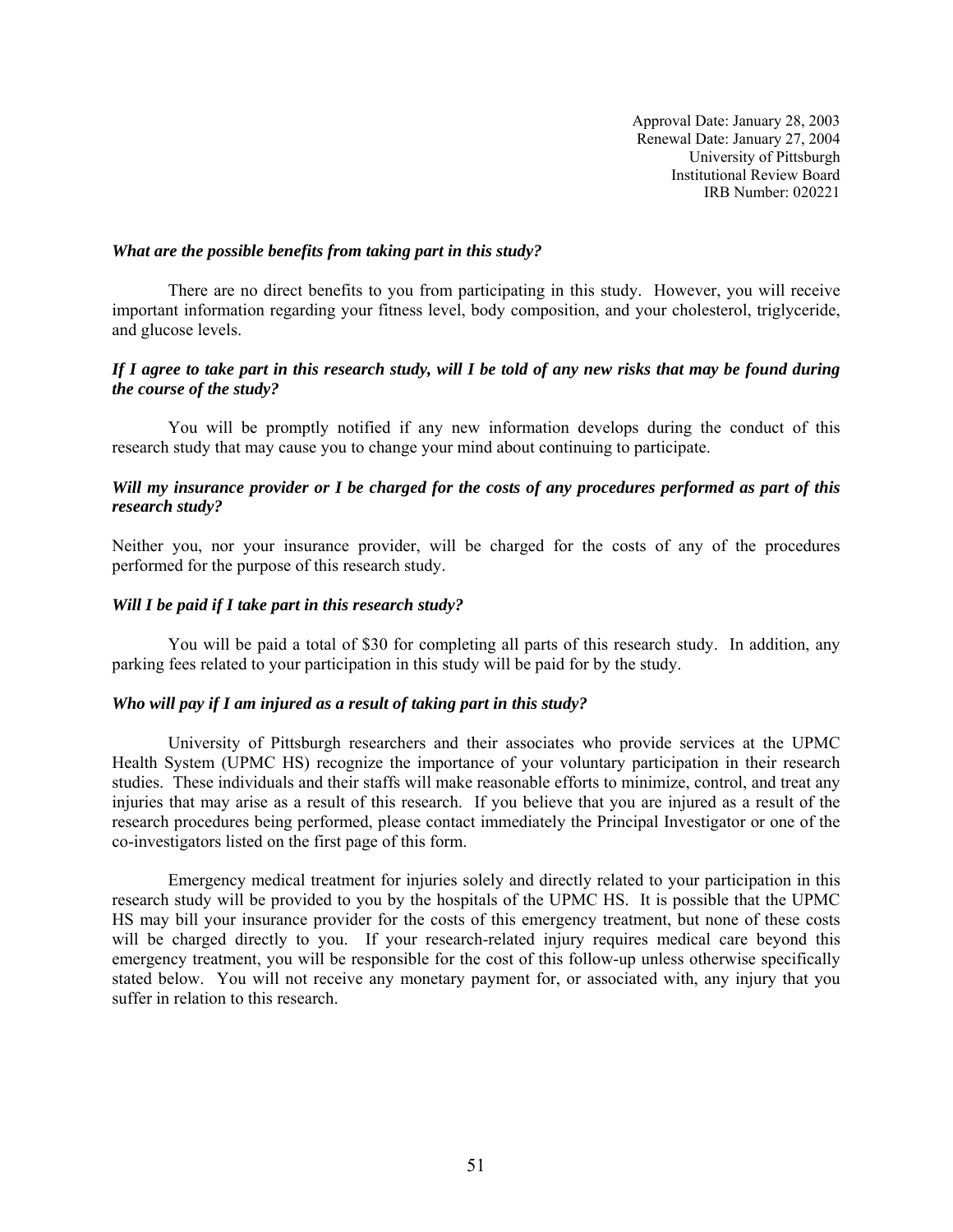#### *Who will know about my participation in this research study?*

 All records related to your involvement in this research study will be stored in a locked file room. Your identity on these records will be indicated by a case number rather than by your name, and the information linking these case numbers with your identity will be kept separate from research records.

Only the researchers listed on the first page of this form and their staff will have access to your research records. Your research records will be destroyed when such is approved by the sponsor of this study or, as per University policy, at 5 years following study completion, whichever should occur last.

Any information about you obtained from this research will be kept as confident (private) as possible. You will not be identified by name in any publication of research results unless you sign a separate form giving your permission (release). In unusual cases, your research records may be released in response to an order from a court of law. It is also possible that the University Research Conduct and Compliance Office may inspect your research records. If the researchers learn that you or someone with whom you are involved is in serious danger or harm, they will need to inform the appropriate agencies as required by Pennsylvania law.

#### *Is my participation in this research study voluntary?*

 Your participation in this research study is completely voluntary. You do not have to take part in this research study and, should you change your mind, you can withdraw from the study at any time. Your current and future care at a UPMC HS facility and any other benefits for which you qualify will be the same whether you participate in the study or not.

#### *If I agree to take part in this research study, can I be removed from the study without my consent?*

 It is possible that you may be removed from the research study by the researchers to protect your safety or you are unable or unwilling to complete the research protocol.

## **VOLUNTARY CONSENT**

 All of the above has been explained to me and all of my current questions have been answered. I understand that I am encouraged to ask questions about any aspect of this research study during the course of this study, and that such future questions will be answered by the researchers listed on the first page of this form.

 Any questions I have about my rights as a research participant will be answered by the Human Subject Protection Advocate of the IRB Office, University of Pittsburgh (412-578-8570). By signing this form, I agree to participate in this research study. A copy of this consent form will be given to me.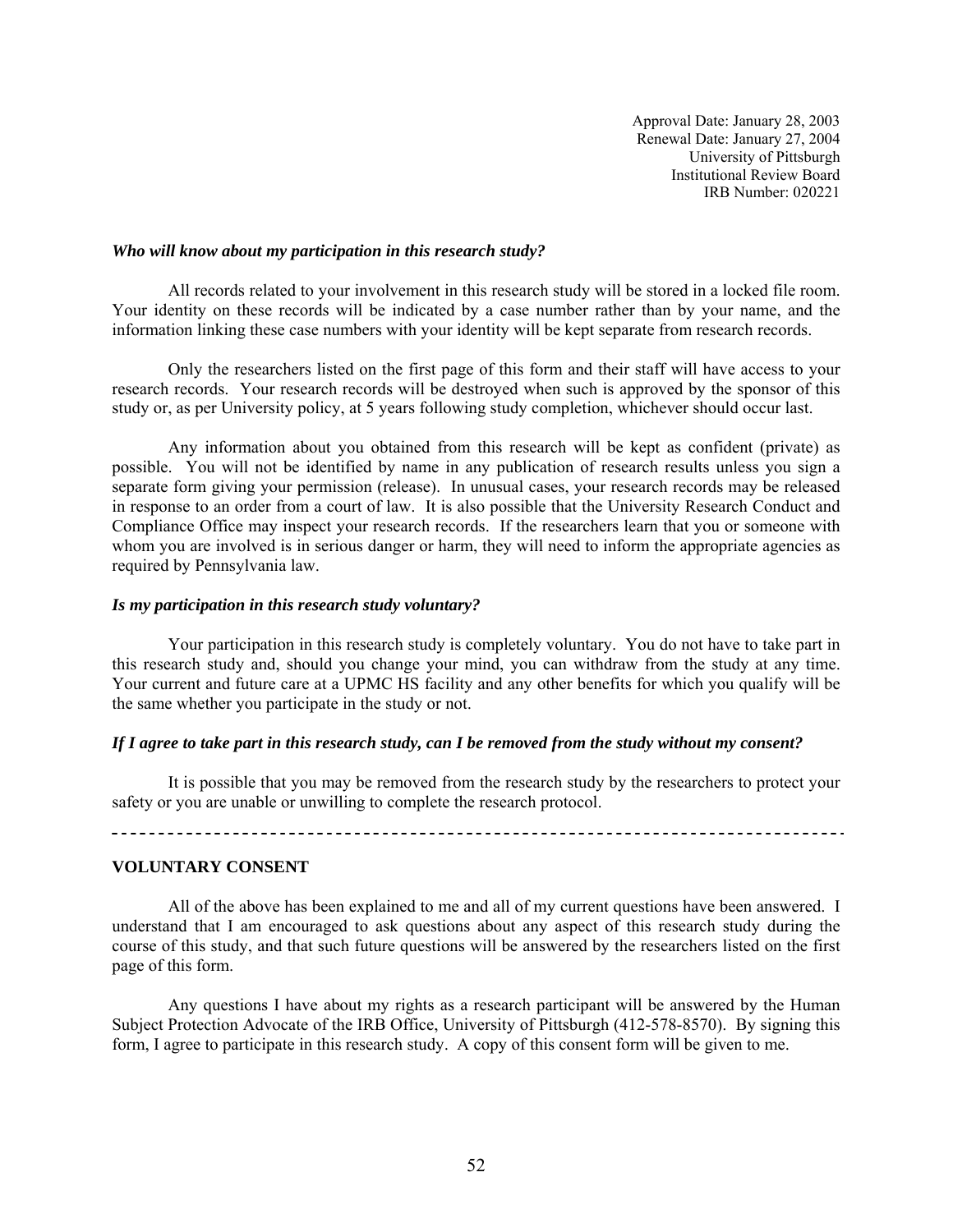Participant's Signature Date

Witness' Signature Date

## **INVESTIGATOR'S CERTIFICATION**

I certify that nature and purpose, the potential benefits and possible risks associated with participation in this research study have been explained to the above individual and that any questions about this information have been answered.

 $\mathcal{L}_\mathcal{L} = \{ \mathcal{L}_\mathcal{L} = \{ \mathcal{L}_\mathcal{L} = \{ \mathcal{L}_\mathcal{L} = \{ \mathcal{L}_\mathcal{L} = \{ \mathcal{L}_\mathcal{L} = \{ \mathcal{L}_\mathcal{L} = \{ \mathcal{L}_\mathcal{L} = \{ \mathcal{L}_\mathcal{L} = \{ \mathcal{L}_\mathcal{L} = \{ \mathcal{L}_\mathcal{L} = \{ \mathcal{L}_\mathcal{L} = \{ \mathcal{L}_\mathcal{L} = \{ \mathcal{L}_\mathcal{L} = \{ \mathcal{L}_\mathcal{$ 

 $\mathcal{L}_\mathcal{L} = \{ \mathcal{L}_\mathcal{L} = \{ \mathcal{L}_\mathcal{L} = \{ \mathcal{L}_\mathcal{L} = \{ \mathcal{L}_\mathcal{L} = \{ \mathcal{L}_\mathcal{L} = \{ \mathcal{L}_\mathcal{L} = \{ \mathcal{L}_\mathcal{L} = \{ \mathcal{L}_\mathcal{L} = \{ \mathcal{L}_\mathcal{L} = \{ \mathcal{L}_\mathcal{L} = \{ \mathcal{L}_\mathcal{L} = \{ \mathcal{L}_\mathcal{L} = \{ \mathcal{L}_\mathcal{L} = \{ \mathcal{L}_\mathcal{$ 

Investigator's Signature Date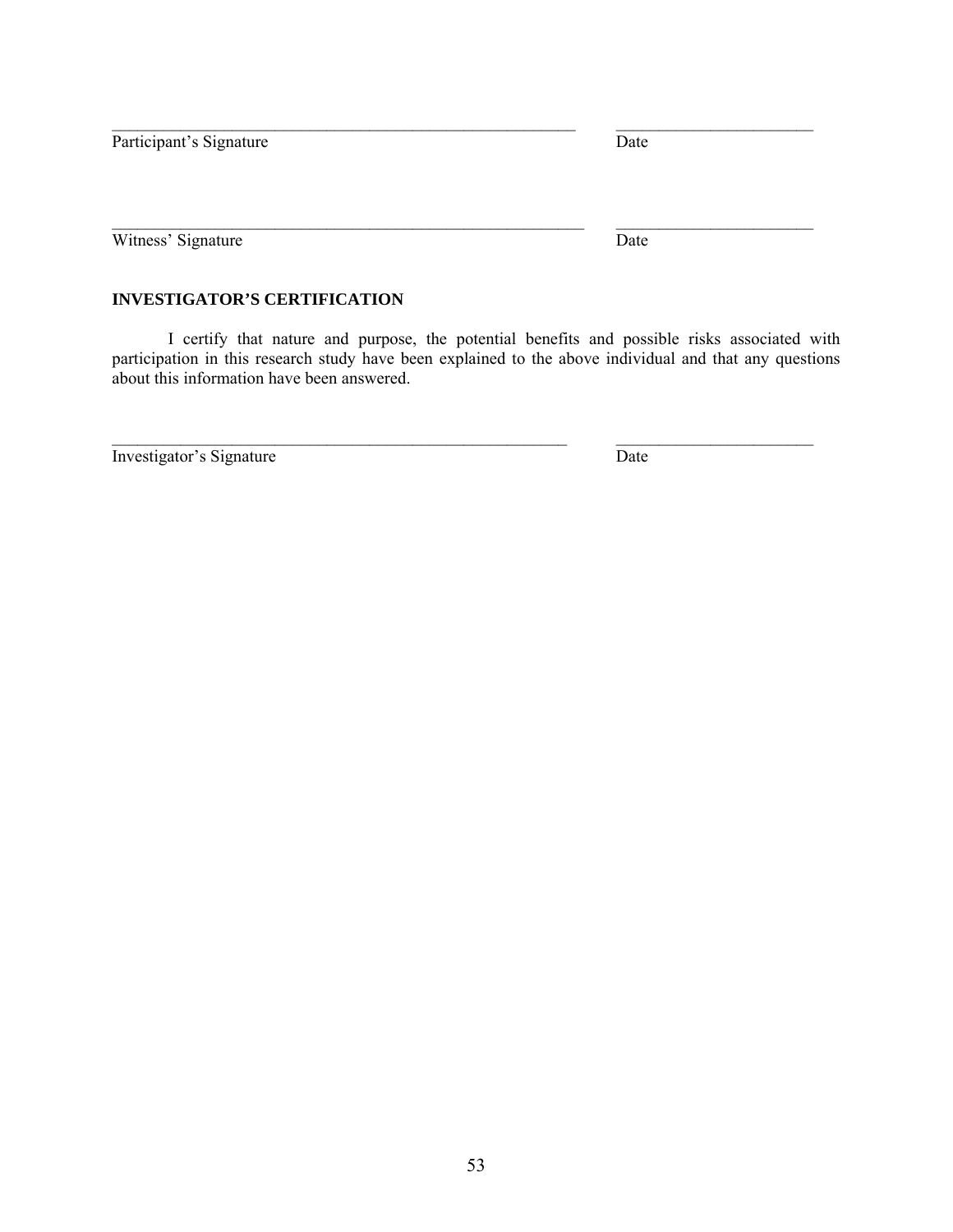# **APPENDIX B**

# **OMNI RPE SCALE**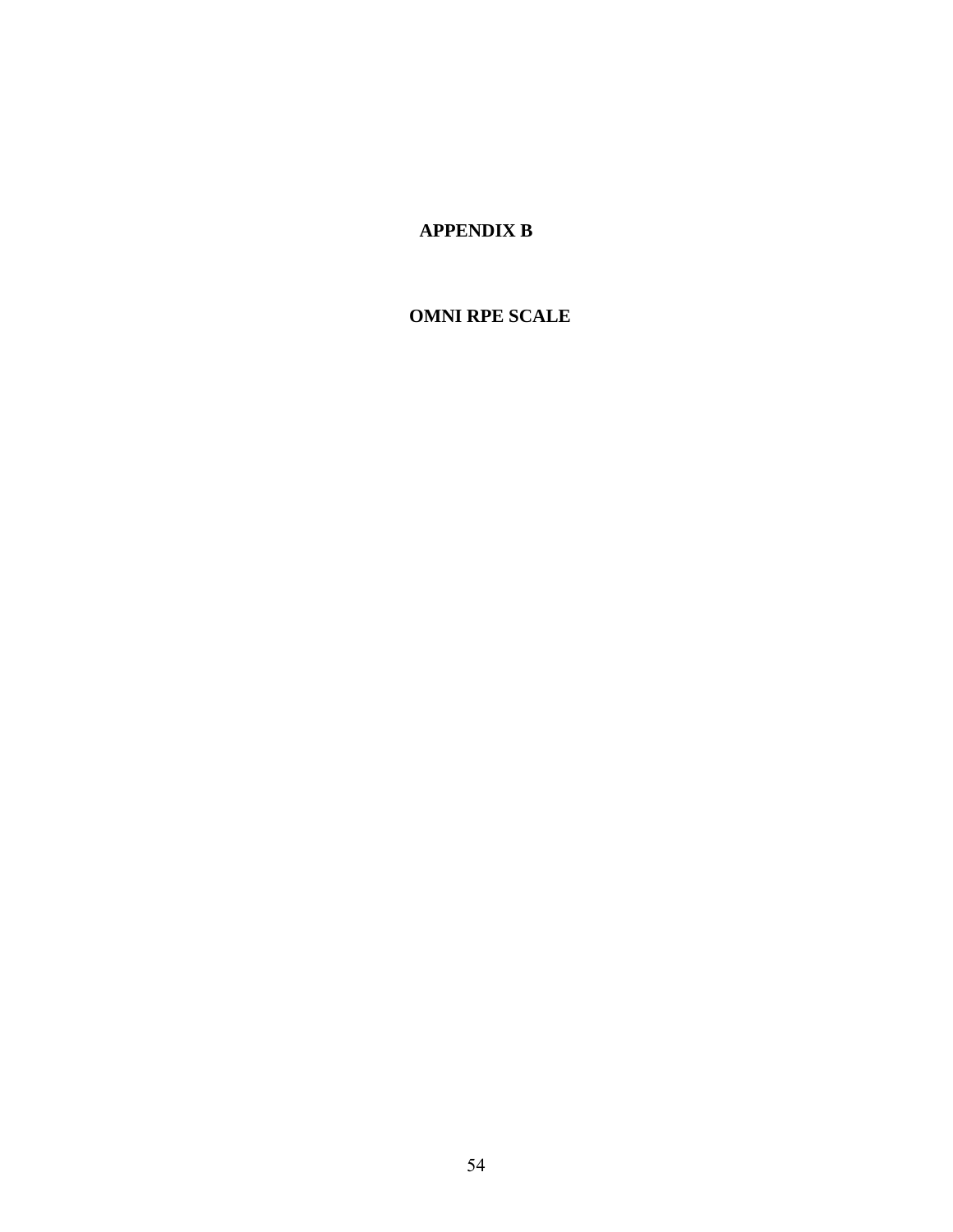

**Figure 10.** OMNI Scale of Perceived Exertion: Adult, Cycle FormatFrom Perceived Exertion for Practitioners, Robertson, 2004.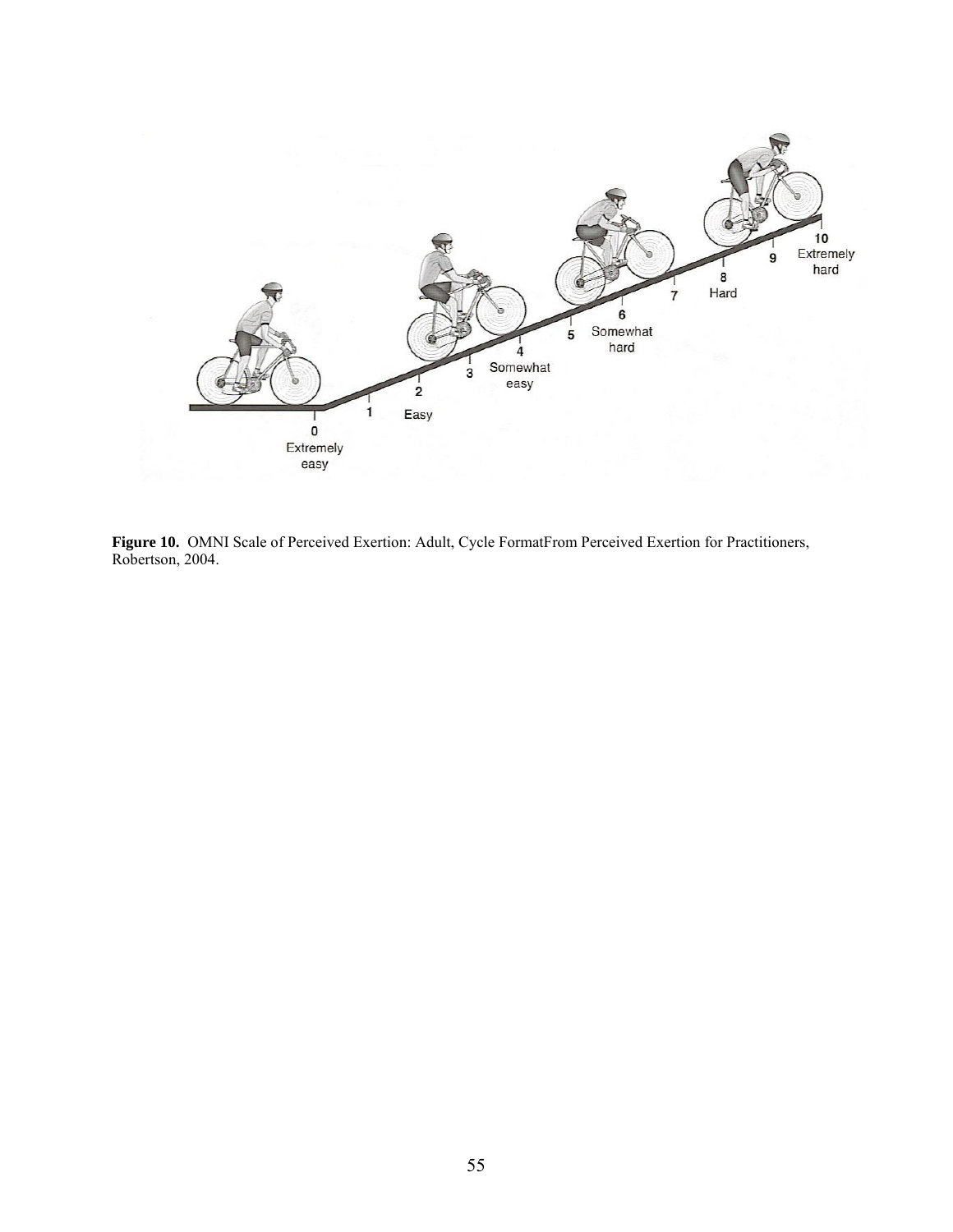## **APPENDIX C**

### **TUKEY POST-HOC TEST (GENDER X RPE)**

A Tukey *post-hoc* analysis conducted on RPE revealed that workload 1 is significantly different from all other workloads (2-9, and 10 (immediately post-exercise)); workload 2 is significantly different from all workloads; workload 3 is significantly different from all workloads, excluding 4 and 8; workload 4 is significantly different from workloads 1, 2, and 10; workload 5 is significantly different from 1-3, and 10; workload 6 is significantly different from 1-3, and 10; workload 7 is significantly different from 1-3; workload 8 is significantly different from workloads 1 and 2; workload 9 is significantly different from 1-3; and workload ten, the RPE taken immediately post-exercise, is significantly different from workloads 1-6.

| <b>Stage</b> | <b>Stage</b> | Mean Difference | Significance |
|--------------|--------------|-----------------|--------------|
| 2            |              | $1.55*$         | .000         |
|              |              | $-1.70*$        | .000         |
|              | 4            | $-2.68*$        | .000         |
|              |              | $-3.89*$        | .000         |
|              | 6            | $-4.22*$        | .000         |
|              |              | $-4.63*$        | .000         |
|              | 8            | $-3.85*$        | .000         |
|              | 9            | $-5.19*$        | .000         |
|              | 10           | $-5.81*$        | .000         |

**Table 5.** Tukey post-hoc summary of RPE responses during graded cycle ergometer exercise in male and female subjects.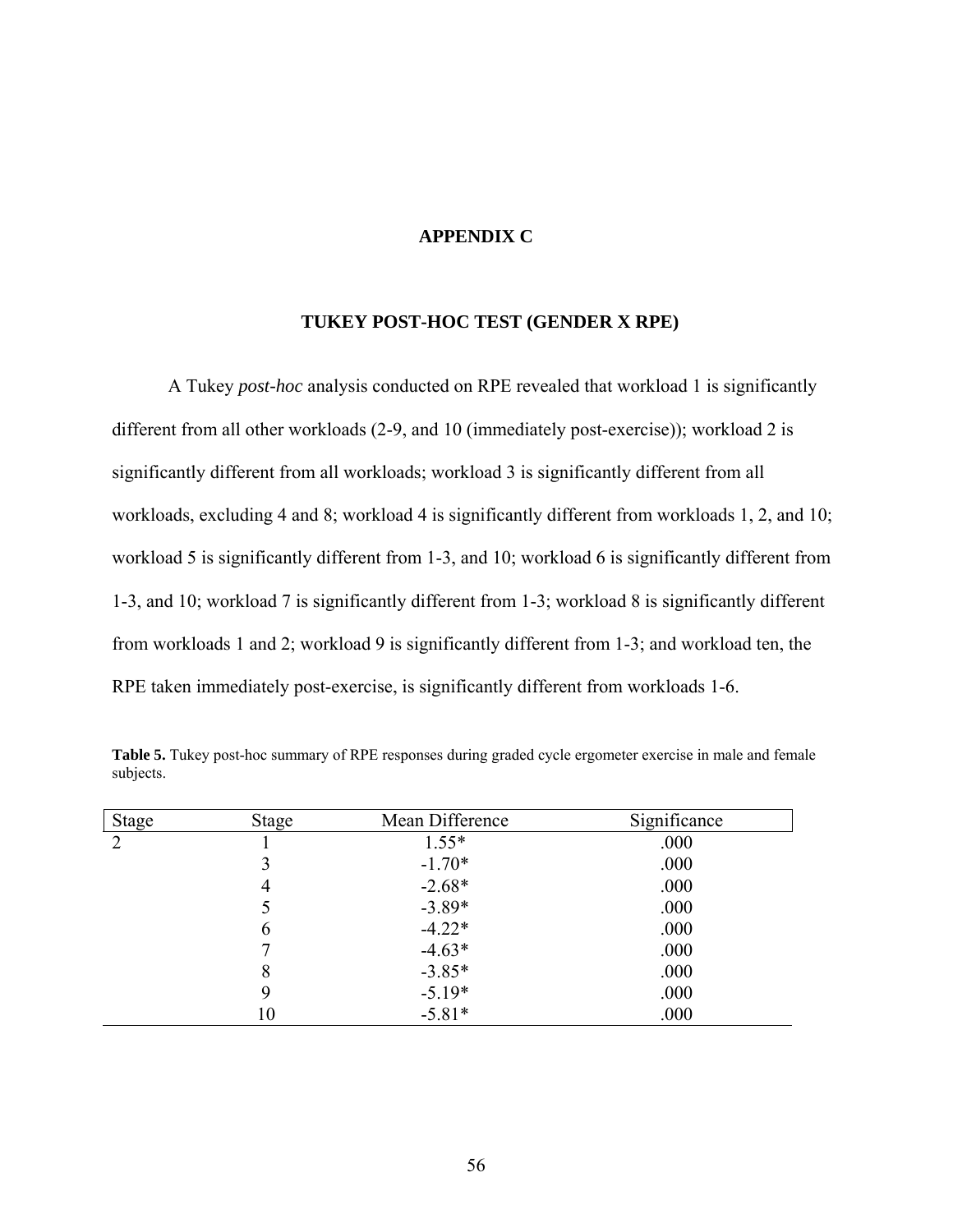| 3              | $\mathbf{1}$            | $3.25*$  | .000 |
|----------------|-------------------------|----------|------|
|                | $\overline{2}$          | $1.70*$  | .000 |
|                | $\overline{4}$          | $-0.98*$ | .015 |
|                | 5                       | $-2.19*$ | .000 |
|                | 6                       | $-2.52*$ | .000 |
|                | $\overline{7}$          | $-2.93*$ | .001 |
|                | 8                       | $-2.15*$ | .018 |
|                | 9                       | $-3.48*$ | .000 |
|                | $10\,$                  | $-4.10*$ | .000 |
| $\overline{4}$ | $\mathbf{1}$            | $4.23*$  | .000 |
|                | $\overline{c}$          | $2.68*$  | .000 |
|                | $\overline{\mathbf{3}}$ | $0.98*$  | .015 |
|                | 5                       | $-1.21*$ | .018 |
|                | 6                       | $-1.54*$ | .017 |
|                | $\boldsymbol{7}$        | $-1.95*$ | .022 |
|                | 8                       |          |      |
|                |                         | $-1.17$  | .200 |
|                | 9                       | $-2.51*$ | .024 |
|                | 10                      | $-3.13*$ | .000 |
| 5              | $\mathbf{1}$            | $5.44*$  | .000 |
|                | $\overline{2}$          | 3.89*    | .000 |
|                | $\overline{3}$          | $2.19*$  | .000 |
|                | $\overline{4}$          | $1.21*$  | .018 |
|                | 6                       | $-0.33$  | .637 |
|                | $\overline{7}$          | $-0.74$  | .408 |
|                | 8                       | 0.04     | .967 |
|                | 9                       | $-1.29$  | .256 |
|                | 10                      | $-1.92*$ | .000 |
| 6              | $\mathbf{1}$            | 5.77*    | .000 |
|                | $\overline{2}$          | $4.22*$  | .000 |
|                | $\overline{\mathbf{3}}$ | $2.52*$  | .000 |
|                | $\overline{4}$          | 1.54*    | .017 |
|                | 5                       | 0.33     | .637 |
|                | $\boldsymbol{7}$        | $-0.41$  | .676 |
|                | $\,$ $\,$               | 0.37     | .719 |
|                | 9                       | $-0.96$  | .424 |
|                | 10                      | $-1.58*$ | .012 |
| $\overline{7}$ | $\mathbf{1}$            | $6.18*$  | .000 |
|                | $\overline{2}$          | $4.63*$  | .000 |
|                | $\overline{\mathbf{3}}$ | $2.93*$  | .001 |
|                | $\overline{4}$          | 1.95*    | .022 |
|                | 5                       | 0.74     | .408 |
|                | 6                       | 0.41     | .676 |
|                | 8                       | 0.78     | .507 |
|                | 9                       | $-0.56$  | .674 |
|                | 10                      | $-1.18$  | .159 |
|                |                         |          |      |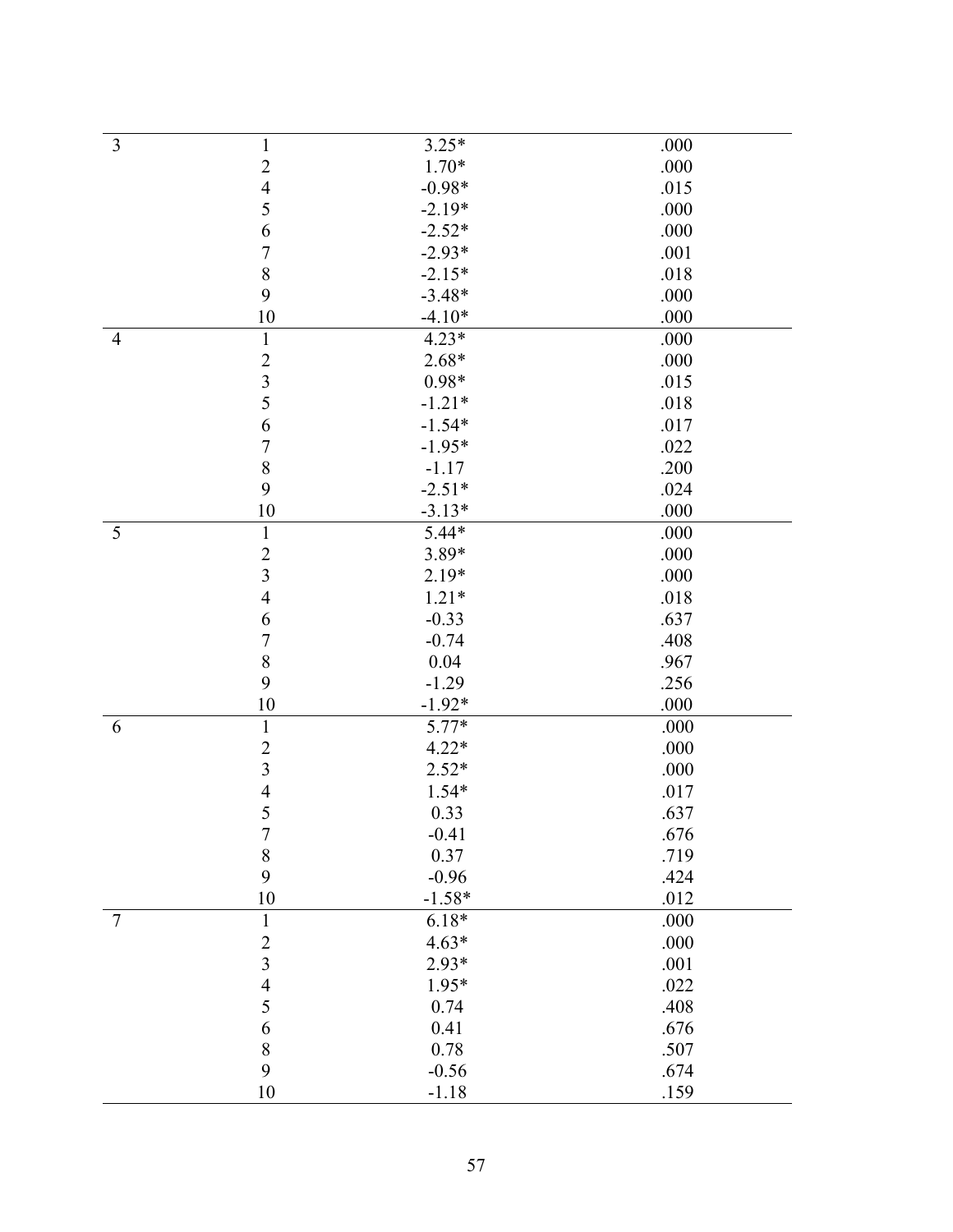| 8  | $\mathbf{1}$            | $5.40*$  | .000 |
|----|-------------------------|----------|------|
|    |                         | $3.85*$  | .000 |
|    | $\frac{2}{3}$           | $2.15*$  | .018 |
|    | $\overline{4}$          | 1.17     | .200 |
|    | 5                       | $-0.04$  | .967 |
|    | 6                       | $-0.37$  | .719 |
|    | $\overline{7}$          | $-0.78$  | .507 |
|    | 9                       | $-1.33$  | .330 |
|    | 10                      | $-1.95*$ | .032 |
| 9  | $\mathbf{1}$            | $6.73*$  | .000 |
|    | $\overline{2}$          | 5.19*    | .000 |
|    | $\overline{\mathbf{3}}$ | $3.48*$  | .002 |
|    | $\overline{4}$          | $2.51*$  | .024 |
|    | 5                       | 1.29     | .256 |
|    | 6                       | 0.96     | .424 |
|    | $\overline{7}$          | 0.56     | .674 |
|    | 8                       | 1.33     | .330 |
|    | 10                      | $-0.62$  | .569 |
| 10 | $\mathbf{1}$            | $7.35*$  | .000 |
|    | $\sqrt{2}$              | 5.81*    | .000 |
|    | $\overline{3}$          | $4.10*$  | .000 |
|    | $\overline{4}$          | $3.13*$  | .000 |
|    | 5                       | $1.92*$  | .000 |
|    | 6                       | 1.58*    | .012 |
|    | $\overline{7}$          | 1.18     | .159 |
|    | 8                       | 1.95*    | .032 |
|    | 9                       | 0.62     | .569 |

\*Significant p < .05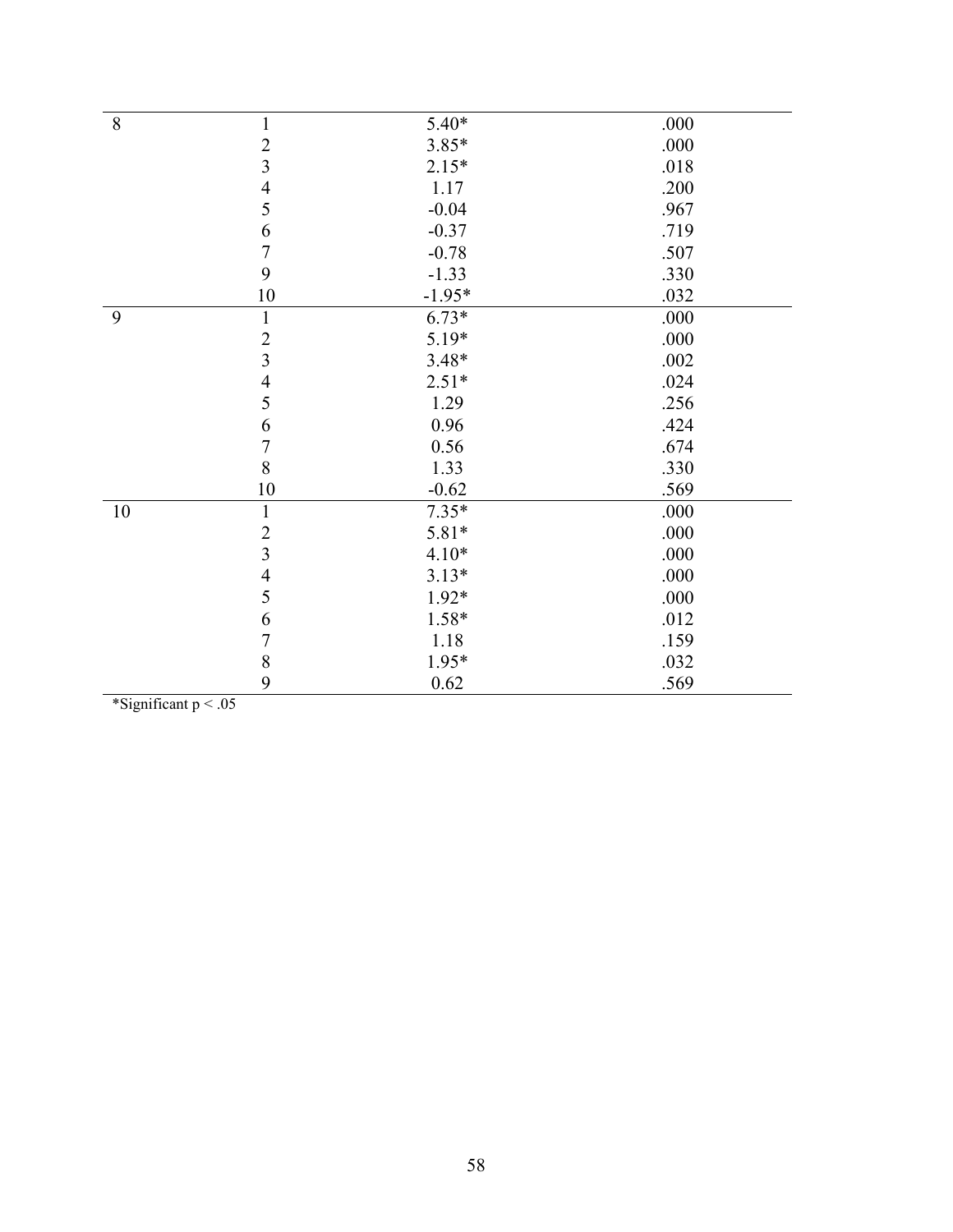## **BIBLIOGRAPHY**

American College of Sports Medicine. (2000). *ACSM's Guidelines for Exercise Testing and Prescription* (6<sup>th</sup> ed.). Philadelphia: Lippincott Williams and Wilkins.

Astrand, P., & Rodahl, K. (1986). *Textbook of work physiology* (3rd ed.). New York: McGraw-Hill.

Barstow, T. J., Buchthal, S., Zanconato, S., & Cooper, D. M. (1994). Muscle energetics and pulmonary oxygen uptake kinetics during moderate exercise. *Journal of Applied Physiology, 77*, 1742-1749.

Barstow, T. J., Lamarra, N., & Whipp, B. J. (1990). Modulation of muscle and pulmonary  $O_2$ uptakes by circulatory dynamics during exercise. *Journal of Applied Physiology, 68*, 979-989.

Beaver, W. L., Wasserman, K., & Whipp, B. J. (1986). A new method for detecting anaerobic threshold by gas exchange. *Journal of Applied Phsyiology, 60*, 2020-2027.

Belardinelli, R., Barstow, T. J., Porszasz, J., & K. Wasserman. (1995). Changes in skeletal muscle oxygenation during incremental exercise measured with near infrared spectroscopy. *European Journal of Applied Physiology, 70*, 487-492.

Bhambhani, Y. N. (2004). Muscle oxygenation trends during dynamic exercise measured by near infrared spectroscopy. *Canadian Journal of Applied Physiology, 29*(4), 504-523.

Bhambhani, Y. N., Buckley, S. M., & Susaki, T. (1997). Detection of ventilatory threshold using near infrared spectroscopy in men and women. *Medicine and Science in Sports and Exercise, 29*(3), 402-409.

Bhambhani, Y., Buckley, S., & Susaki, T. (1999). Muscle oxygenation trends during constant work rate cycle exercise in men and women. *Medicine and Science in Sports and Exercise, 31*(1), 90-98.

Binzoni, T., Colier, W., Hiltbrand, E., Hoofd, L., & Cerretelli, P. (1999). Muscle O(2) consumption by NIRS: a theoretical model. *Journal of Applied Physiology, 87*, 683-688.

Borg, G. A. V. (1982). Psychophysical bases of perceived exertion. *Medicine and Science in Sports and Exercise, 14*(5), 377-381.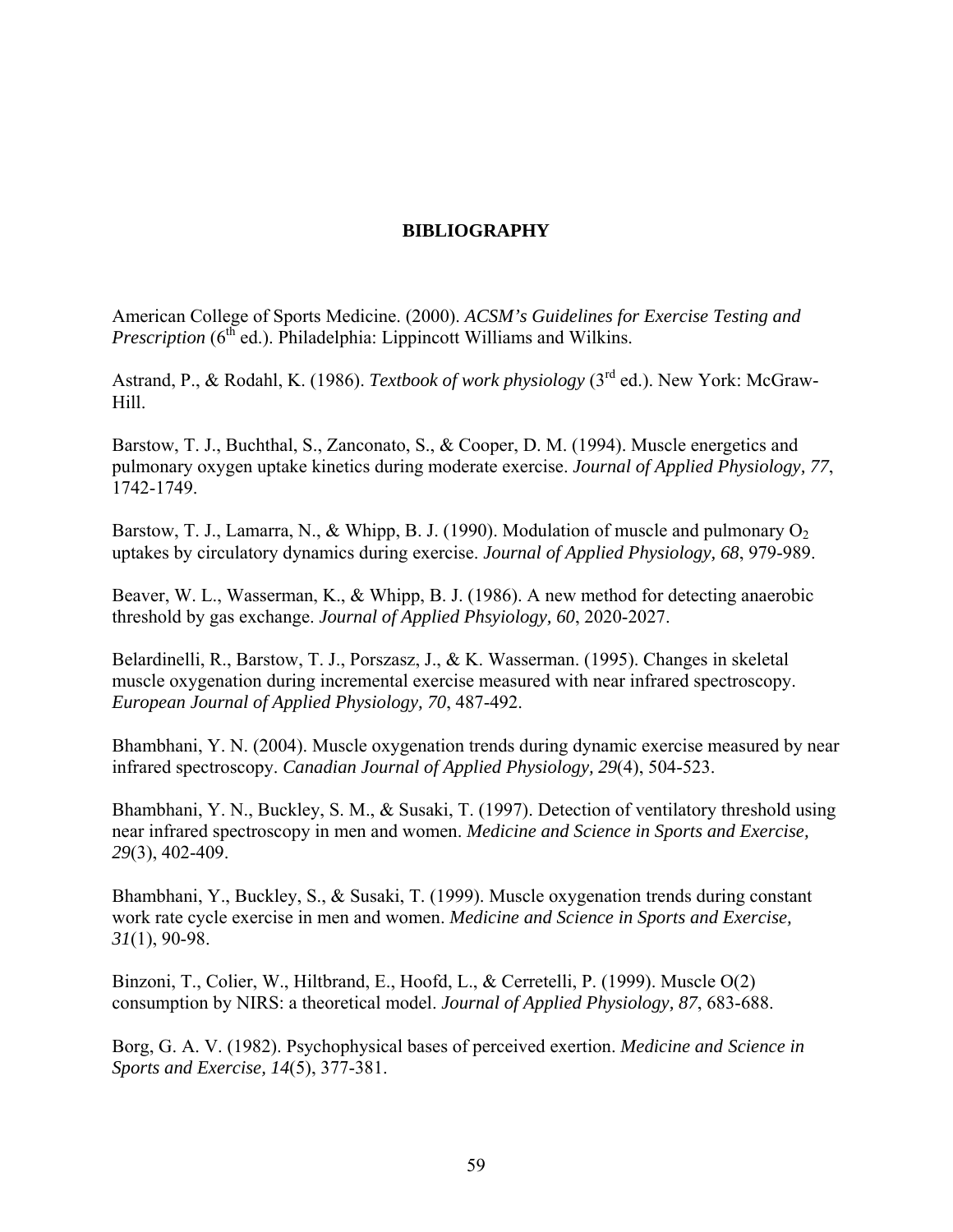Boushel, R., Langberg, H., Olesen, J., Gonzales-Alonzo, J., Bülow, J., & Kjær, M. (2001). Monitoring tissue oxygen availability with near infrared spectroscopy (NIRS) in health and disease. *Scandinavian Journal of Medicine and Science in Sports, 11*, 213-222.

Boushel, R., Langberg, H., Olessen, J., Nowak, M., Simonsen, L., Bülow, J., & Kjær, M. (2000). Regional blood flow during exercise in humans measured by near-infrared spectroscopy and indocyanine green. *Journal of Applied Physiology, 89*, 1868-1878.

Boushel, R, & Piantadosi, C.A. (2000). Near-infrared spectroscopy fpr monitoring muscle oxygenation. *Acta Physiology Scandinavia, 168*, 615-622.

Boutcher, S.H., Seip, R.L., Hotzler, R.K., Pierce, E.F., Snead, D., & Weltman, A. (1989). The effects of specificity of training on rating of perceived exertion at the lactate threshold. *European Journal of Applied Physiology, 59*, 365-369.

Brooks, G. A. (1985). Anaerobic threshold: review of the concept and directions for future research. *Medicine and Science in Sports and Exercise, 17*, 22-31.

Caiozzo, V. J., Davis, J. A., Ellis, J. F., Azus, J. L., Vandagriff, R., Prietto, C. A., & McMaster, W. C. (1982). A comparison of gas exchange indices used to detect the anaerobic threshold. *Journal of Applied Physiology Respiration and Environmental Exercise Physiology, 53*, 1184- 1189.

Chance, B., Dait, M. T., Zhang, C., Hamaoka, T, & Hagerman, F. (1992). Recovery from exercise-induced saturation in the quadriceps muscles of elite competitive rowers. *American Journal of Physiology, 262*, C766-C775.

Chuang, M., Ting, H., Otsuka, T., Sun, X., Chiu, F., Hansen, J.E., & Wasserman, K. (2002). Muscle deoxygenation as related to work rate. *Medicine and Science in Sports and Exercise, 34*(10), 1614-1623.

Costes, F., Jean-Claude, B., Féasson, L., Busso, T., Geyssant, A., and Denis, C. (1996). Comparison of muscle near-infrared spectroscopy and femoral blood gases during steady-state exercise in humans. *Journal of Applied Physiology, 80*, 1345-1350.

Costes, F., Prieur, F., Féasson, L., Geyssant, A., Barthélémy, J., and Denis, C. (2001). Influence of training on NIRS muscle oxygen saturation during submaximal exercise. *Medicine and Science in Sports and Exercise, 33*(9), 1484-1489.

Davis, J. A. (1985). Anaerobic threshold: review of the concept and directions for future research. *Medicine and Science in Sports and Exercise*, *17*, 6-18.

Deblasi, R.A., Fantini, S., Franceschini, M.A., Ferrari, M., & Gratton, E. (1995). Cerebral and muscle oxygen saturation measurement by frequency-domain near-infrared spectrometer. *Medical and Biological Eng Comput, 33*, 228-230.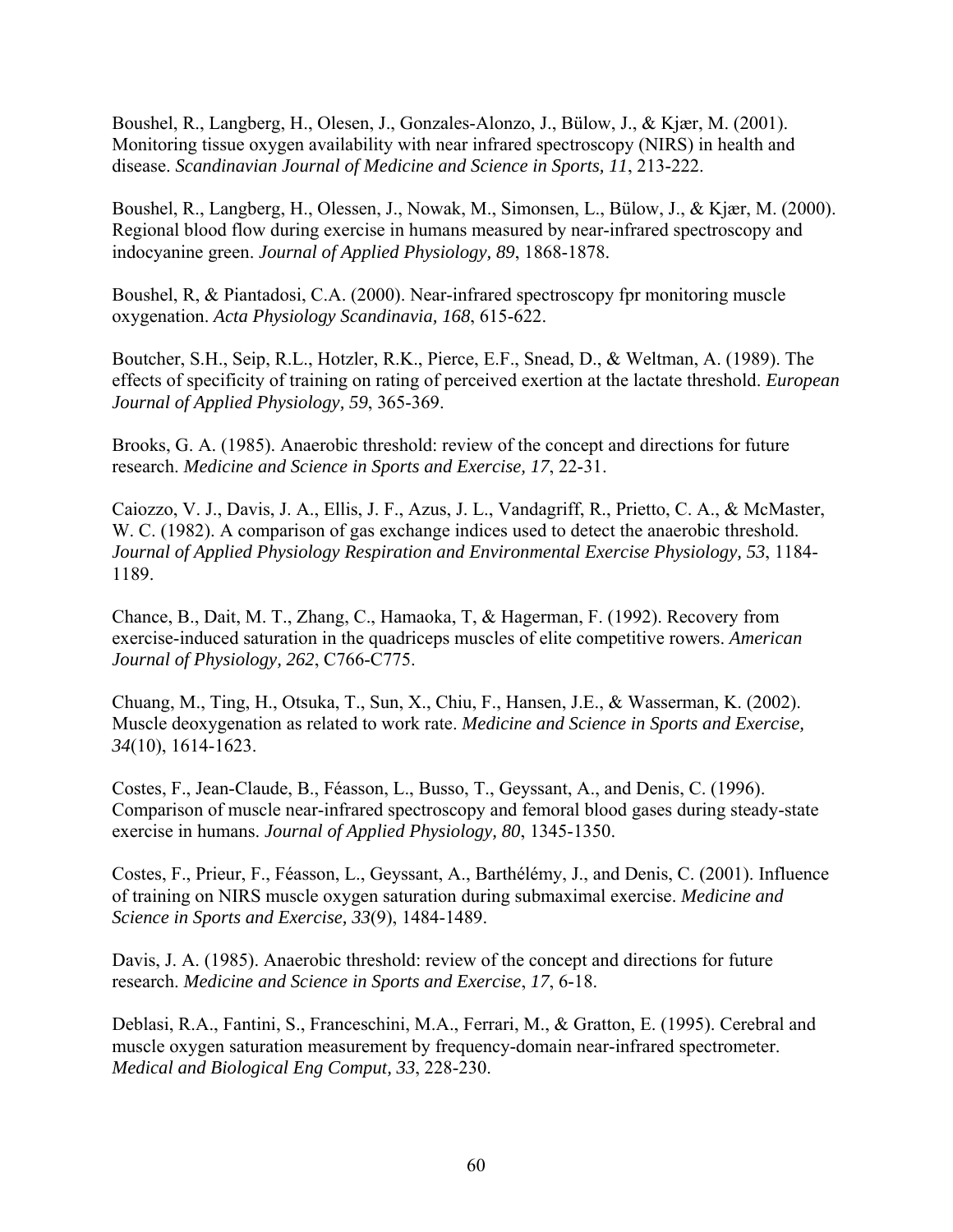Demello, J. J., Cureton, K. J., Boineau, R. E., & Singh, M. M. (1987). Ratings of perceived exertion at the lactate threshold in trained and untrained men and women. *Medicine and Science in Sports and Exercise, 19*, 354-362.

Dupain, M. (2002). *Determination of the anaerobic threshold using near infrared spectroscopy in children that vary in peak aerobic fitness.* Unpublished doctoral dissertation, University of Pittsburgh, Pennsylvania.

Grassi, B., Pogliaghi, S., Rampichini, S., Quaresima, V., Ferrari, M., Marconi, C., & Cerretelli, P. (2003). Muscle oxygenation and pulmonary gas exchange kinetics during cycling exercise ontransitions in humans. *Journal of Applied Physiology, 95*, 149-158.

Grassi, B., Quaresima, V., Marconi, C., Ferrari, M., & Cerretelli, P. (1999). Blood lactate accumulation and muscle deoxygenation during incremental exercise. *Journal of Applied Physiology, 87*(1), 348-355.

Hamaoka, T., Iwane, H., Shimomitsu, T., Katsumura, T., Murase, N., Nishio, S., Osada, T., Kurosawa, Y., & Chance, B. (1996). Noninvasive measures of oxidative metabolism on working muscles by near infrared spectroscopy. *Journal of Applied Physiology, 81*, 1410-1417.

Hamaoka, T., McCully, K., Katsummura, T., Shimomitsu, T., & Chance, B. (2000). Noninvasive measures of muscle metabolism. In C. Sen, L. Packer, & O. Hanninen (Eds.), *Handbook of Oxidants in Exercise* (pp. 485-509). Amsterdam: Elsevier Science.

Hansen, J., Thomas, G. D., Harris, S. A., Parsons, W. J., & Victor, R. G. (1996). Differential sympathetic neural control of oxygenation in resting and exercising human skeletal muscle. *Journal of Clinical Investigations, 98*, 584-596.

Haskvitz, E.M., Seip, R.L., Weltman, J.Y., Rogol, A.D., & Weltman, A. (1992). The effect of training intensity on ratings of perceived exertion. *International Journal of Sports Medicine, 13*, 377-383.

Hetzler, R.K., Seip, R.L., Boutcher, S.H., Pierce, E., Snead, D., & Weltman A. (1991). Effect of exercise modality on ratings of perceived exertion at various lactate concentrations. *Medicine and Science in Sports and Exercise, 23*, 88-92.

Hill, D., Cureton, K., Grisham, S., & Collins, M. (1987). Effect of training on the rating of perceived exertion at the ventilatory threshold. *European Journal of Applied Physiology, 56*, 206-211.

Homma, S., Fukunaga, T., & Kagaya, A. (1996). Influence of adipose tissue thickness on near infrared spectroscopic signals in the measurement of human muscle. *Journal of Biomedical Optics, 1*, 418-424.

Hurley, B.F., Hagberg, J.M., & Allen, W.K. (1984). Effect of training on blood lactate levels during submaximal exercise. *Journal of Applied Physiology, 56*, 1260-1264.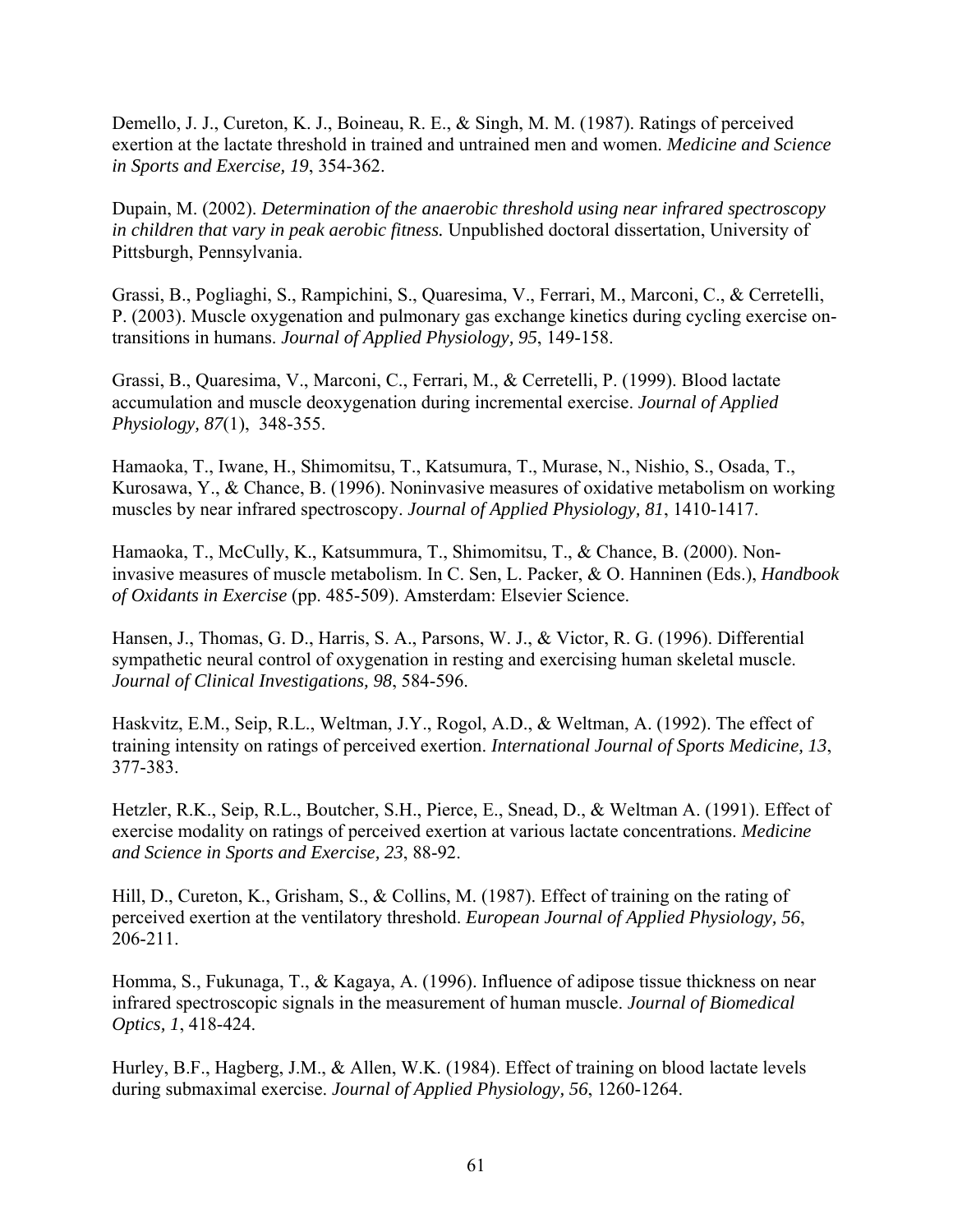Jobsis, F. F. (1977). Noninvasive, infrared monitoring of cerebral and myocardial oxygen sufficiency and circulatory parameters. *Science, 198*, 1264-1267.

Jones, N. L. (1984). Dyspnea in exercise. *Medicine and Science in Sports and Exercise, 16,* 14-19.

Kanaley, J. A., & Boileau, R. A. (1988). The onset if the anaerobic threshold at three stages of physical maturity. *Journal of Sports Medicine, 28*, 367-374.

Mahon, A.D., Gay, J.A., & Stolen, K.Q. (1998). Differentiated ratings of perceived exertion at ventilatory threshold in children and adults. *European Journal of Applied Physiology, 18*, 115- 120.

Mancini, D., Bolinger, L, Li, L., Kendrick, K., Chance, B., & Wilson, J. (1994). Valisation of near-infrared spectroscopy in humans. *Journal of Applied Physiology, 77*, 2740-2747.

Matsui, S., Tamura, N., Hirakawa, T., Kobayashi, S., Takekoshi, N., & Murakami, E. (1995). Assessment of working skeletal muscle oxygenation in patients with chronic heart failure. *American Heart Journal, 129*, 690-695.

McCully, K. K., & Hamaoka, T. (2000). Near-infrared spectroscopy: what can it tell us about oxygen saturation in skeletal muscle? *Exercise and Sport Sciences Reviews, 28*, 123-127.

McCully, K., & Natelson, B. (1999). Impaired oxygen delivery in chronic fatigue syndrome. *Clinical Science, 97*, 603-608.

Mihevic, P. M., Gilner, J. A., & Horvath, S. M. (1981). Perception of effort and respiratory sensitivity during exposure to ozone. *Ergonomics, 24,* 365-374.

Noble, B. J., & Robertson, R. J. (1996). *Perceived Exertion.* Champaign, IL: Human Kinetics.

Nokia, S., Moser, D., Lech, G. *et al*. 1998. Muscle deoxygenation in aerobic and anaerobic exercise. In: Hudetz, A.G. & Bruley D.F. (eds) *Oxygen Transport to Tissue XX*, ch. 8, pp. 63-70. Plenum Press, NY.

Pandolf, K. B. (1982). Differentiated ratings of perceived exertion during physical exercise. *Medicine and Science in Sports and Exercise, 14*(5), 397-405.

Pandolf, K. B. (1983). Advances in the study and application of perceived exertion. *Exercise Sport Science Review, 20,* 105-109.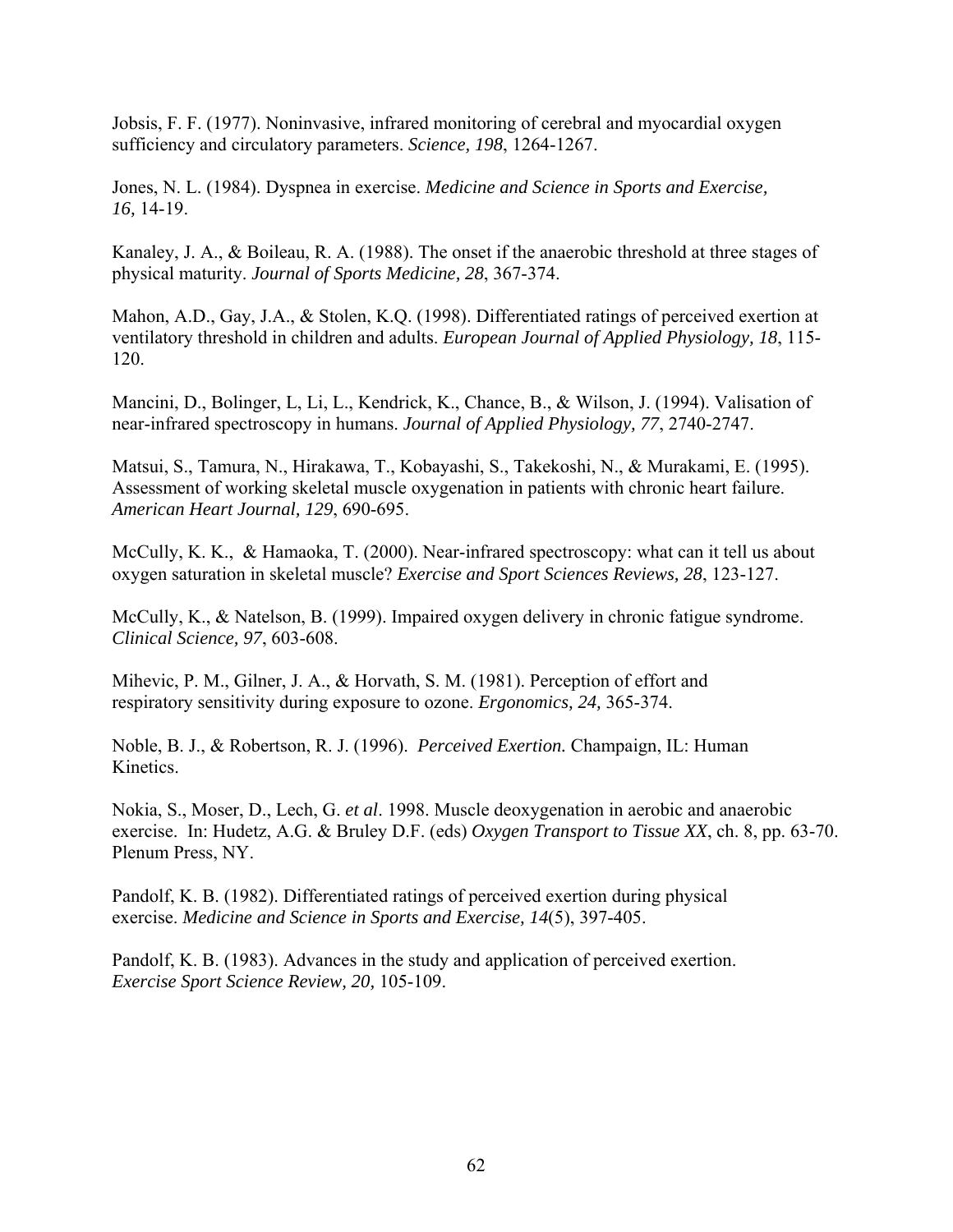Pandolf, K. B., Billings, D. S., Drolet, L. L., Pimental, N. A., & Sawka, M. N. (1984). Differentiated ratings of perceived exertion and various physiological responses during prolonged upper and lower body exercise. *European Journal of Applied Physiology, 53,* 5-11. Purvis, J.W., & Cureton, K.J. (1981). *Ratings of perceived exertion at the anaerobic threshold. Ergonomics, 24*, 295-300.

Reybrouck, T., Weymens, M., Ghesquiere, J., Van Gerven, D., & Stijns, H. (1982). *European Journal of Applied Physiology, 50*, 79-86.

Robertson, R. J. (1982). Central signals of perceived exertion during dynamic exercise. *Medicine and Science in Sports and Exercise, 14*(5), 390-396.

Robertson, R. J. (2001). Exercise testing and prescription using RPE as a criterion variable. *International Journal of Sport Psychology, 32,* 177-188.

Robertson, R. J. (2004). *Perceived exertion for practitioners*. Champaign, IL: Human Kinetics.

Robertson, R. J., Gillespie, R. L., McCarthy, J., & Rose, K. D. (1979). Differentiated perceptions of exertion: part II. Relationship to local and central physiological responses. *Perceptual Motor Skills, 49,* 691-697.

Robertson, R. J., Goss, F. L., Boer, N., Gallagher, J. D., Thompkins, T., Bufalino, K., Balasekaran, G., Meckes, C., Pintar, J., & Williams, A. (2001). OMNI scale perceived exertion at ventilatory breakpoint in children: response normalized. *Medicine and Science in Sports and Exercise, 33*(11), 1946-1952.

Robertson, R. J., & Noble, B. J. (1997). Perception of physical exertion: Methods, mediators and applications. *Exercise and Sport Science Reviews, 25*, 407-452.

Seip, R.L., Snead, D., Pierce, E.F., Stein, P., & Weltman, A. (1991). Perceptual responses and blood lactate concentration: effect of training. *Medicine and Science in Sports and Exercise, 23*, 80-87.

Sevick, E., Chance, B., Leigh, J., Nioka, S., & Maris, M. (1991). Quantitation of time- and Frequency-resolved optical spectra from the determination of tissue oxygenation. *Analytical Biochemistry, 195*, 330-351.

Sietsema, K. E., Daly, J. A., & Wasserman, K. (1989). Early dynamics of  $O_2$  uptake and heart rate as affected by exercise work rate. *Journal of Applied Physiology, 67*, 2535-2541.

Tamaki, T., Uchiyama, S., Tamura, T., & Nakano, S. (1994). Changes in muscle oxygenation during weight lifting exercise. *European Journal of Applied Physiology, 68*, 465-469.

van Beekvelt, M. C. P., Borghuis, M. S., van Engelen, B. G., Wevers, R. A., & Colier, W. N. (2001). Adipose tissue thickness affects in vivo quantitative near-IR spectroscopy in human skeletal muscle. *Clinical Science (London), 101*, 21-28.